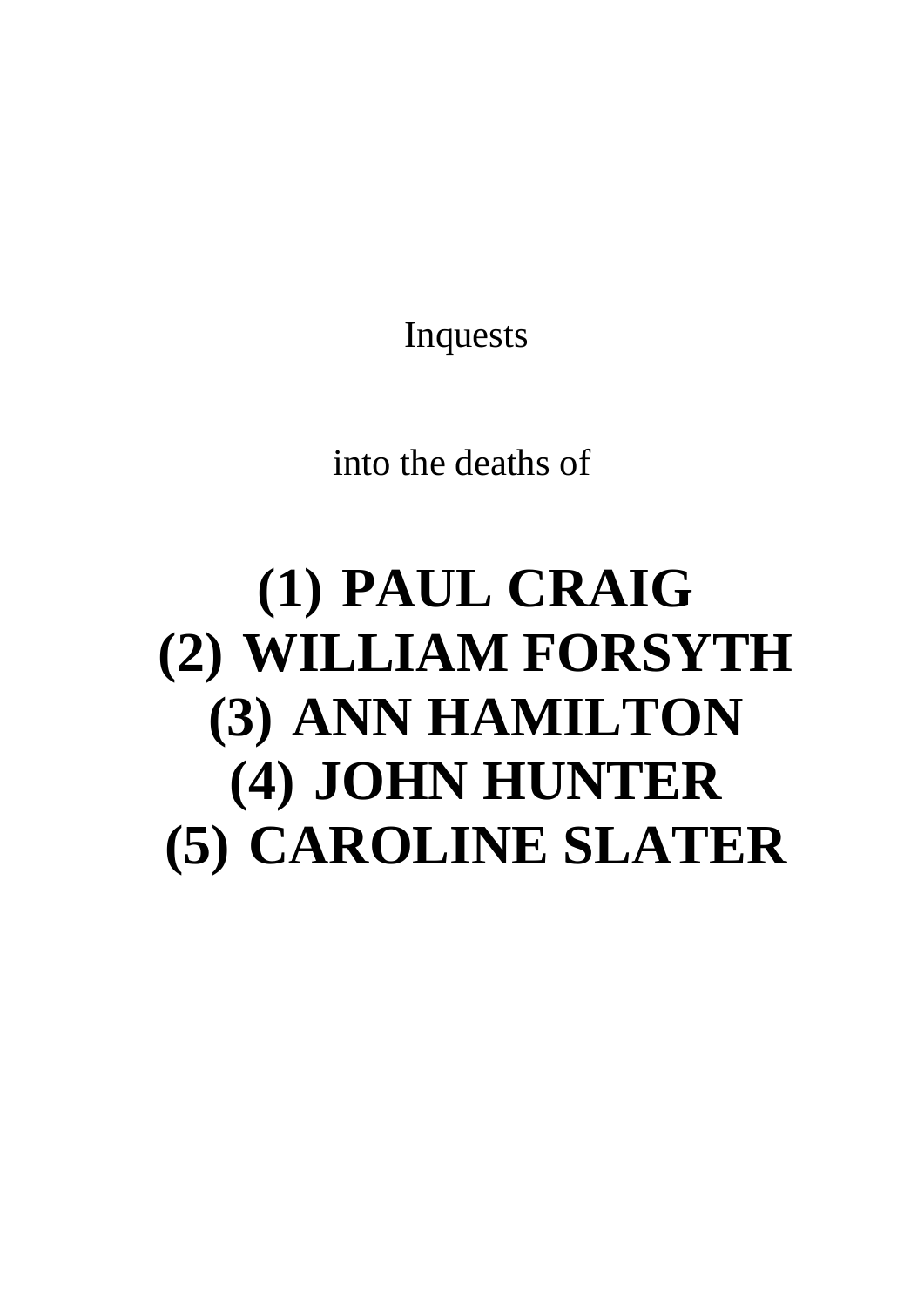**Notes of Evidence at the Inquests on**

## **(1) PAUL CRAIG (2) WILLIAM FORSYTH (3) ANN HAMILTON (4) JOHN HUNTER (5) CAROLINE SLATER**

**At Surrey Coroner's Court, Woking**

**on the 20th June 2022**

#### **Before**

#### **SENIOR CORONER Mr Richard TRAVERS**

**Mr Oliver SANDERS QC**

**appeared on behalf of**

**the inquests**

**Ms Fiona BARTON QC**

**appeared on behalf of** 

**Surrey Police**

**Mr James BERRY**

**appeared on behalf of**

**the Metropolitan Police Service**

**Mr Edward PLEETH**

2

**appeared on behalf of** 

**the Ministry of Defence**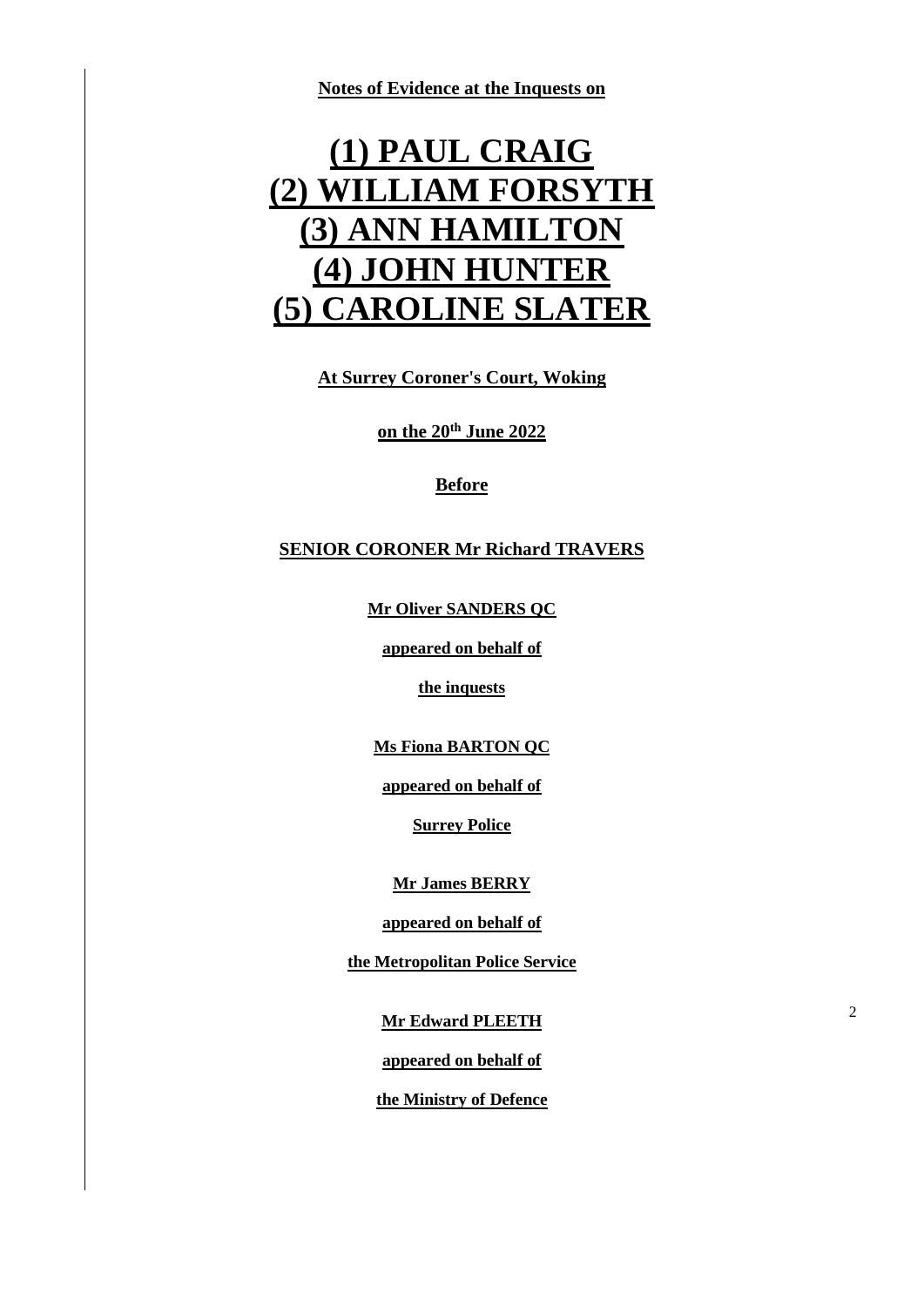### **Transcript of the Inquest**

\_\_\_\_\_\_\_\_\_\_\_\_\_\_\_\_\_\_\_\_\_\_\_\_\_\_\_\_\_\_\_\_

### **Date: 20th June 2022** \_\_\_\_\_\_\_\_\_\_\_\_\_\_\_\_\_\_\_\_\_\_\_\_\_\_\_\_\_\_\_\_

| <b>Name of witness</b>       | <b>Sworn, Affirmed, Promised or Read</b> | Page |
|------------------------------|------------------------------------------|------|
| Mrs Patricia GARRARD         | Sworn                                    | 11   |
| Mr Thomas FORSYTH            | Read                                     | 18   |
| <b>CO</b> Heather NIN        | Read                                     | 21   |
| Ms Cassandra HAMILTON        | Read                                     | 24   |
| Ms Diane REID                | Read                                     | 26   |
| <b>CO</b> Heather NIN        | Read                                     | 29   |
| <b>Prof Thomas HENNESSEY</b> | Sworn                                    | 34   |

**CORONER: This is the first day of final hearing in the inquests touching the deaths of Mr Paul CRAIG, Guardsman William FORSYTH, Private Ann HAMILTON, Guardsman John HUNTER and Private Caroline SLATER.** 

> **I am Richard TRAVERS and I am the Senior Coroner here in Surrey.**

> **We will begin, first of all, please, with the usual introductions. Mr SANDERS, good morning.**

**MR SANDERS QC:** Thank you, sir, good morning. My name is Oliver SANDERS QC. I am lead counsel to the inquests, and I am here with Mr Matthew FLINN and Ms Alice KUZMENKO.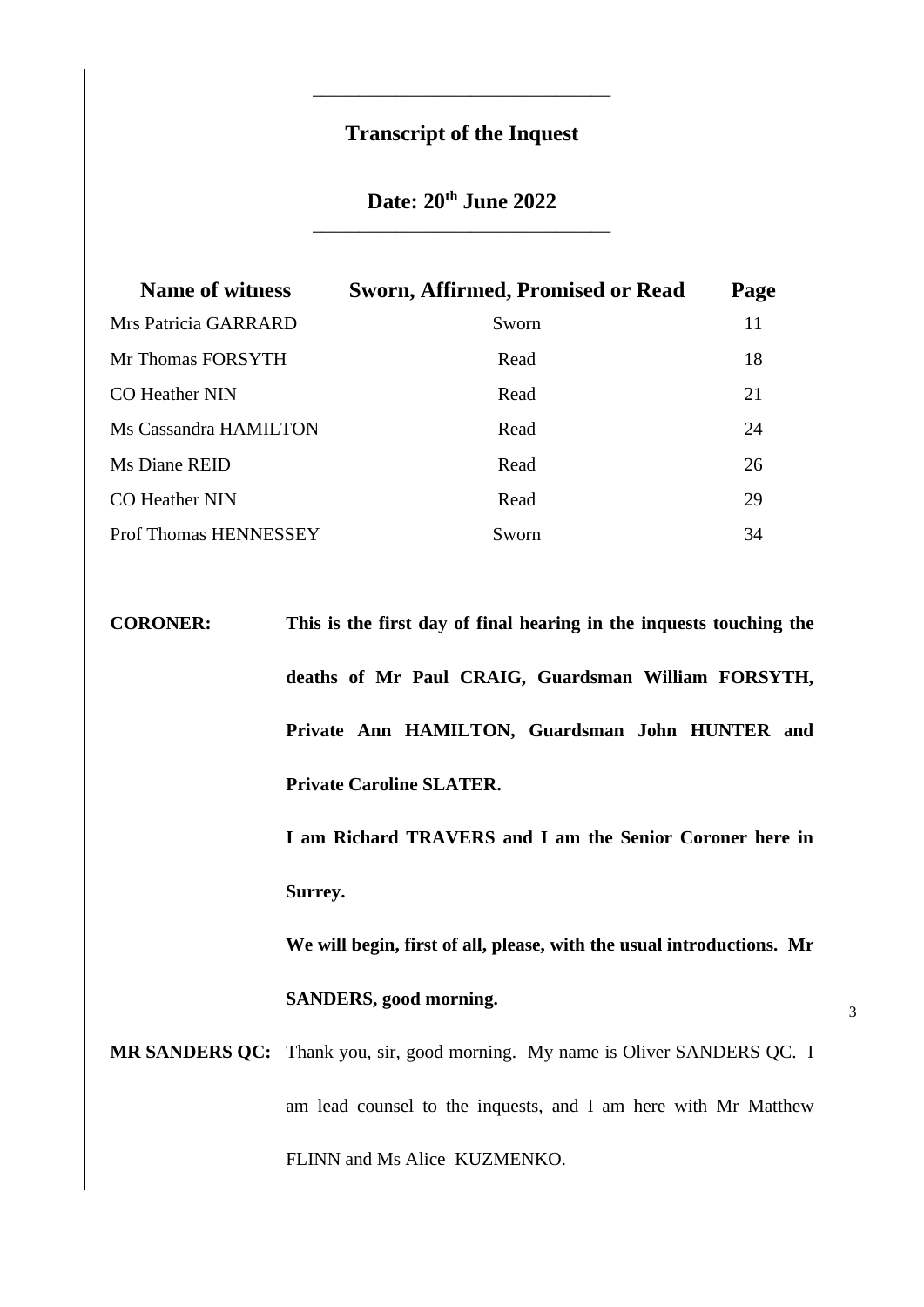**CORONER: Thank you very much. Good morning, Ms BARTON.**

**MS BARTON QC:** Good morning, sir. I am Fiona BARTON Queen's Counsel. I represent Surrey Police, together with my learned junior, Robert COHEN, who sits behind me.

**CORONER: Thank you. Good morning, Mr BERRY.**

**MR BERRY:** Good morning, sir. My name is James BERRY, I am counsel instructed by the Metropolitan Police Service.

**CORONER: Thank you. Good morning, Mr PLEETH.**

- **MR PLEETH:** Good morning, sir, Edward PLEETH, and I am counsel instructed by the Ministry of Defence.
- **CORONER: Thank you very much. This morning we will start in a minute or two with some evidence, and I think we are going to start the day, are we not, with some pen portraits, and so will come to those in a moment. Then counsel will have a running order of witnesses that has been prepared, which I think takes us to about Day 15, does it?**

**MR SANDERS QC:** Yes, sir, possibly 16 at the moment, yes.

**CORONER: Day 16. But before we come to the evidence, what I intend to do is I intend just to say a few words by way of introduction to the inquests.**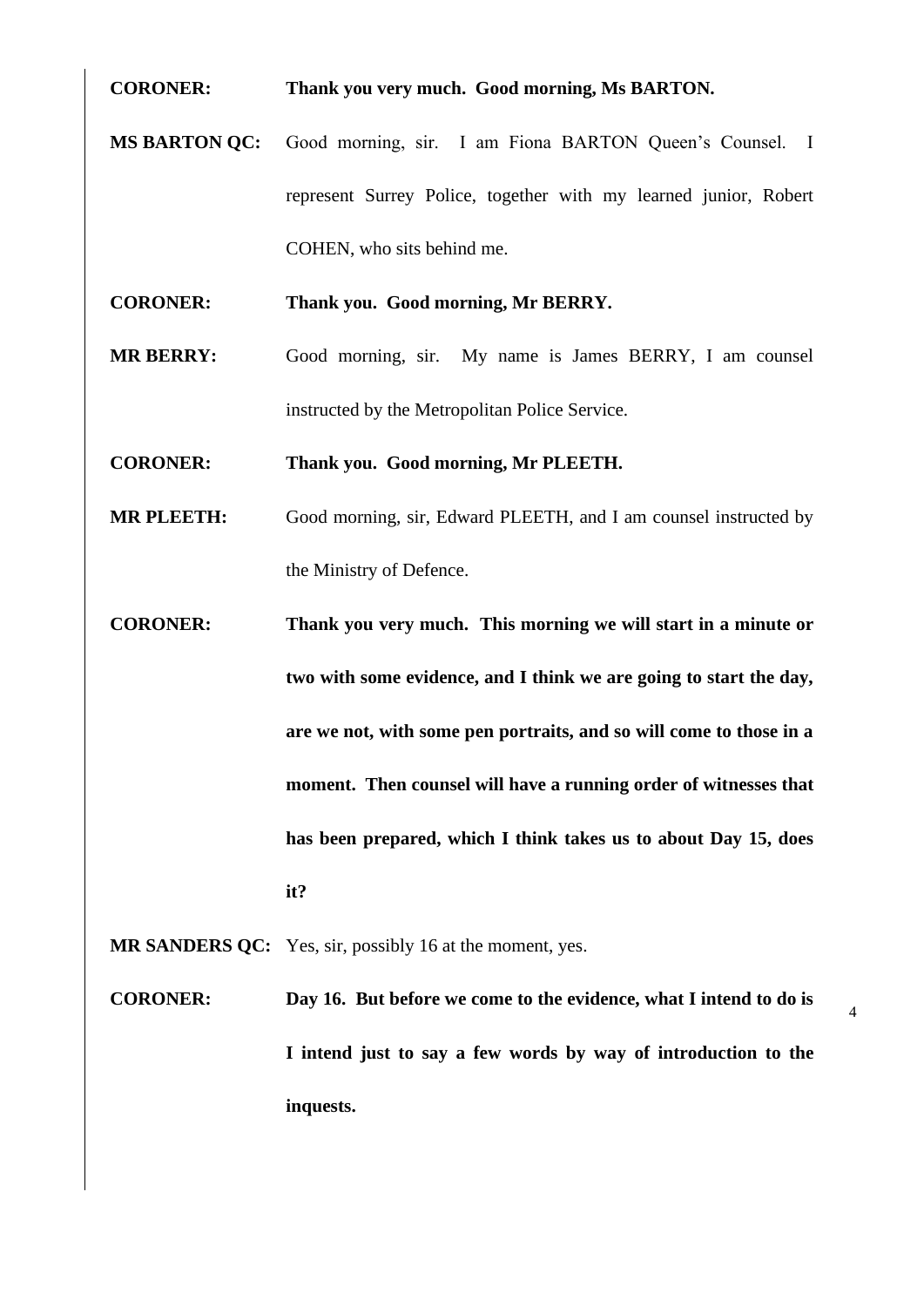**On the 5th of October 1974, nearly 48 years ago, terrorism came to Surrey. It was a Saturday night, and as people met and socialised with their families and their friends in Guildford town centre, two explosive devices tore through two public houses, the Horse and Groom Public House on North Street and the Seven Stars Public House on Swan Lane. Dozens were injured and five people died. Those who died are those whose deaths are now the subject of these inquests. They were Mr Paul CRAIG, a civilian, 22 years old, who was out celebrating his birthday jointly with friends. Private Ann HAMILTON, 19 years old, a recent recruit to the Women's Royal Army Corps, WRAC, based at Queen Elizabeth Barracks. Private Caroline SLATER, 18 years old, another WRAC, a recruit from Queen Elizabeth Barracks. Guardsman William FORSYTH, also 18 years old, a recent recruit to the Scots Guards based at the training barracks at Pirbright, and his friend Guardsman John HUNTER, also a recent recruit to the Scots Guards, just 17 years old. It is a particularly poignant and tragic feature of the horrific events of that night that those who died were so young.** 

**Inquests into their deaths were originally opened on the 7th of October 1974 and adjourned immediately in order to give**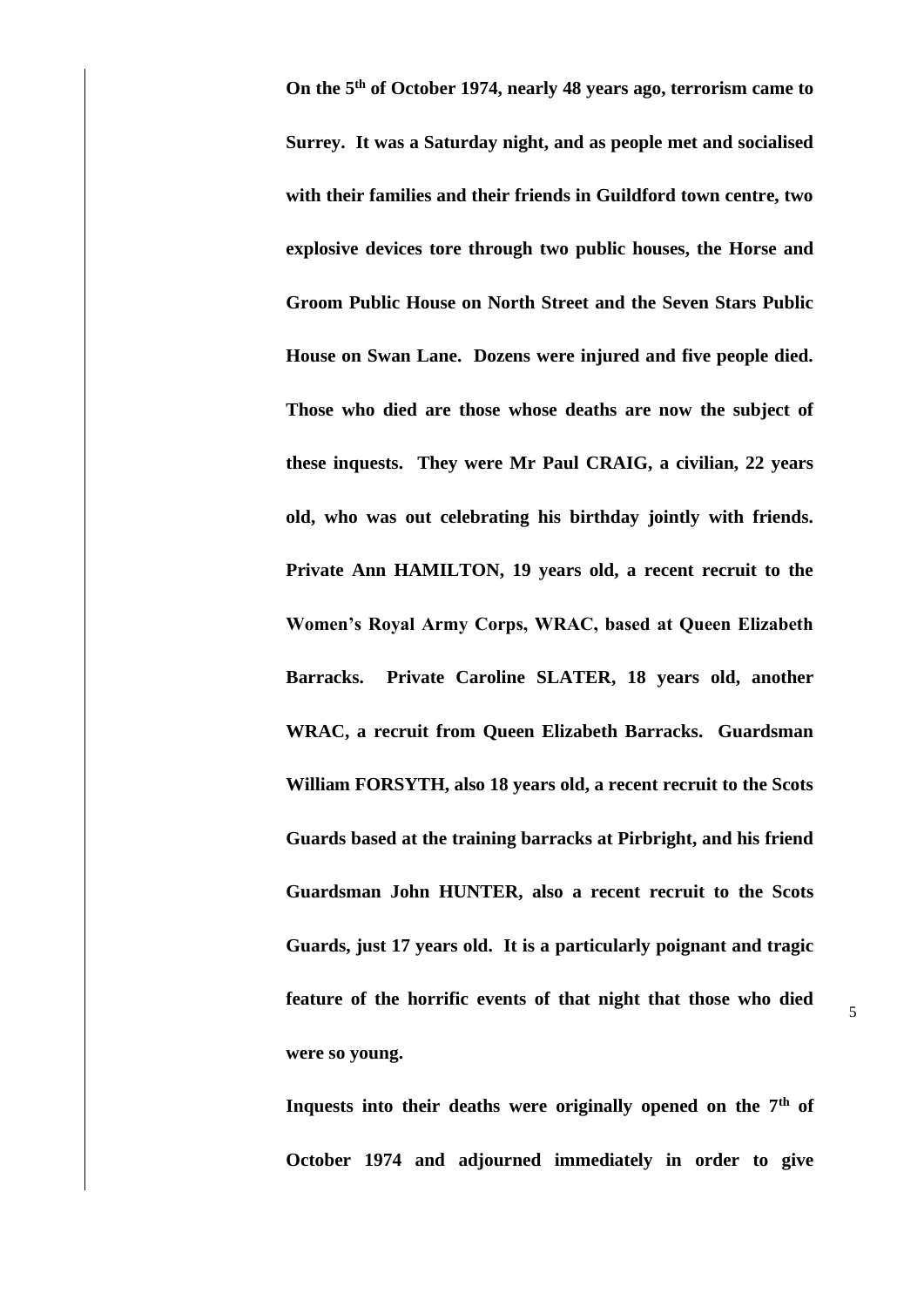**primacy to the Surrey Police homicide investigation, which was and indeed still would be normal procedure. On the 22nd of October the following year, 1975, that investigation culminated in the convictions of four alleged bombers, popularly known as the Guildford Four. One of my predecessors and the then Coroner of Surrey, Lieutenant Colonel MURDOCH MCEWAN, subsequently concluded that the murder trial and convictions had made inquests unnecessary, and he decided not to resume. Instead, he certified the results of the criminal proceedings to the Registrar of Deaths under section 20 of the Coroners (Amendment) Act, 1926.** 

**I was invited to resume these inquests by way of a letter dated the 31st of October 2017, sent on behalf of Ms Ann MCKERNAN, the sister of Mr Gerard CONLON, one of the Guildford Four, and Ms Yvonne TAGG, a member of the Armed Forces who had been injured in the explosion in the Horse and Groom.** 

**Following the conclusion of litigation in relation to the Birmingham Pub Bombing Inquests, I convened a hearing to consider the application for resumption that I had received. Sadly, Ms MCKERNAN had died before that application was considered. However, following her death the application was**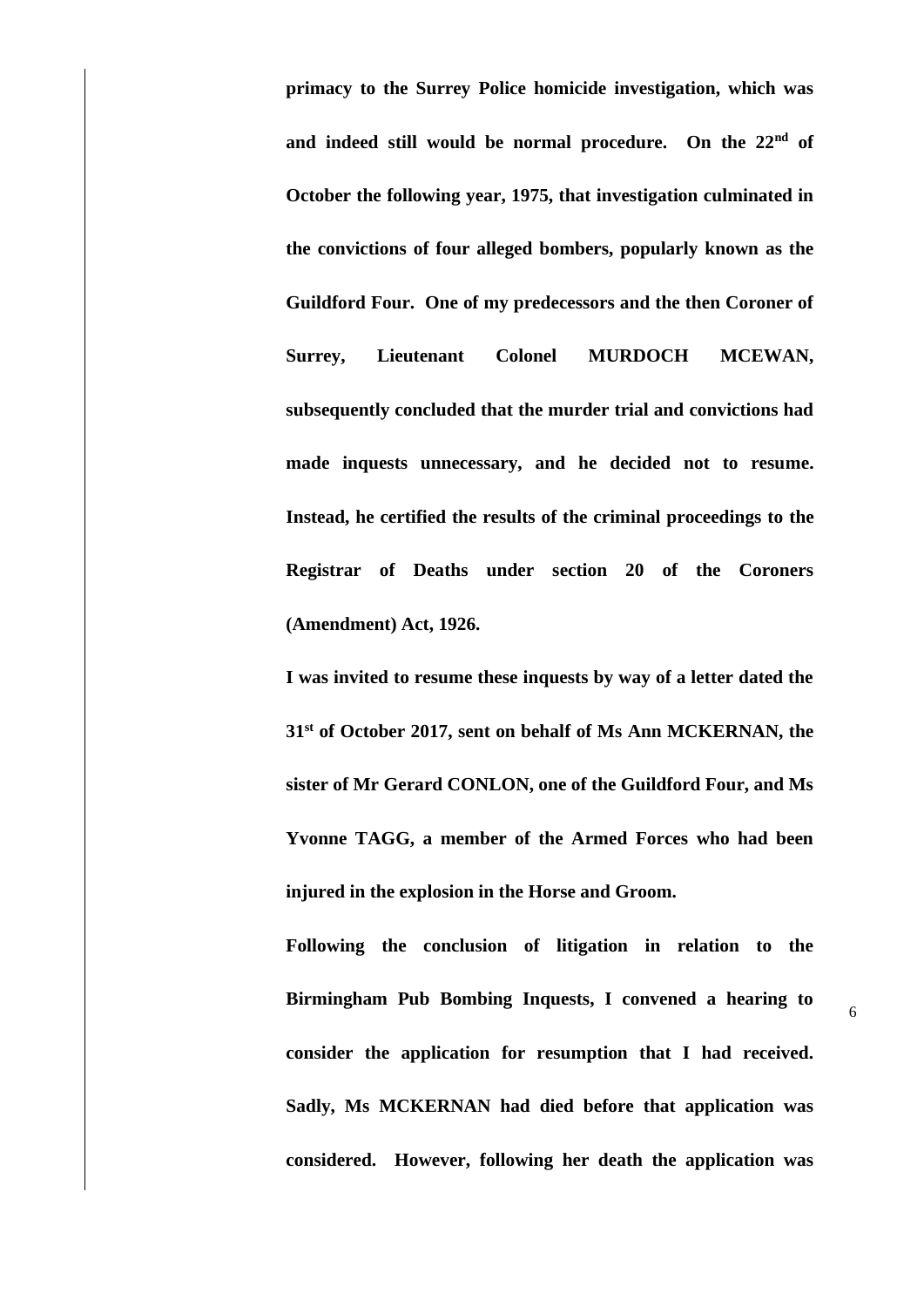**advanced on behalf of Ms TAGG, but also on behalf of Ms Cassandra HAMILTON, Ann HAMILTON's sister. Having read and listened to the various legal submissions put forward at that hearing, I took the decision to resume the inquest and delivered a ruling to that effect in open court on the 31st of January 2019. My reasons for doing so are set out in detail in that ruling, which is now publically available on a webpage dedicated to these inquests on the Surrey Coroners' website.** 

**In summary, although after so much time there are obvious obstacles in resuming these inquests, I was particularly persuaded by the fact that despite there having been many legal processes and inquiries over the year in relation to the bombings, these processes and inquiries have focussed on the issues of criminal responsibility to the bombings. As a result, there has never been a process which included at its heart the stories of the victims, specifically those who lost their lives. There has, accordingly, been a longstanding and important gap in Surrey's official historical record, which these requests came to fill.** 

**(inaudible) of that, it is important that I reiterate something which I made clear in my ruling in resumption, which I have maintained throughout the investigative process leading up to these hearings.**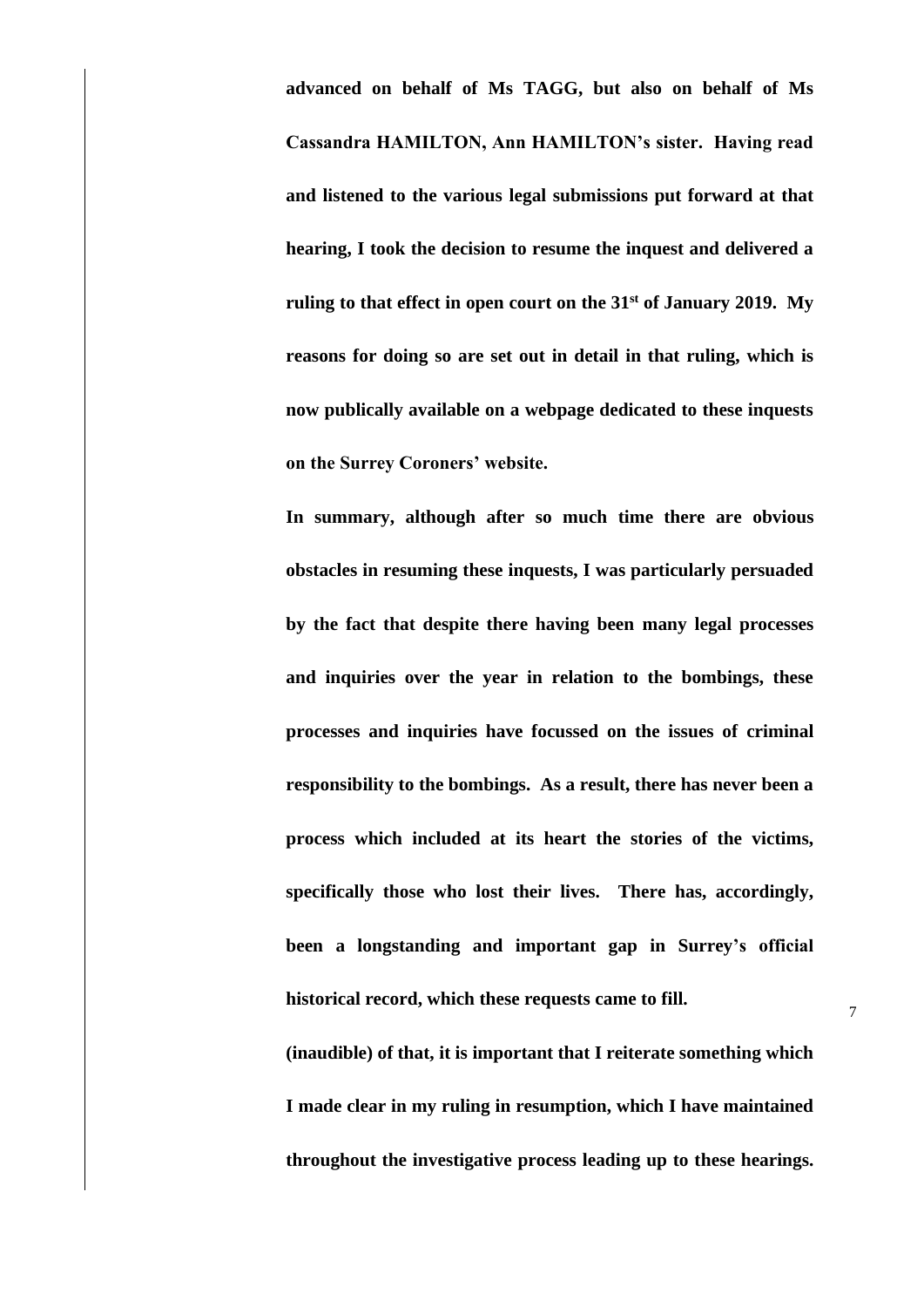**First, these inquests will not investigate the identities of those who carried out the attack or consider any evidence pointing towards or away from any individual perpetrators. The provisions of the Coroners and Justice Act 2009, in particular section 5, and (inaudible) schedule 1, prohibit any such investigation. Secondly, these inquests will not examine any questions relating to the conduct of the original police investigation or prosecution. Those matters have been exhaustively considered by the (inaudible) by Sir John May's inquiry, which published its detailed third and final report on the 30th of June 1994.** 

**Instead, I shall remain firmly focussed on the statutory questions which I am required to answer by the Coroners and Justice Act 2009, namely who the deceased were, when, where and how they came by their deaths.** 

**A more detailed recitation of the issues to be examined (inaudible) these inquests is set out in written submissions from counsel for the inquests dated the 23rd of December 2021, which I accepted at a Pre-Inquest Review hearing on the 14th of January 2022, having heard submissions on behalf of the individual persons. Those written submissions are also published (inaudible) on the webpage of these inquests.**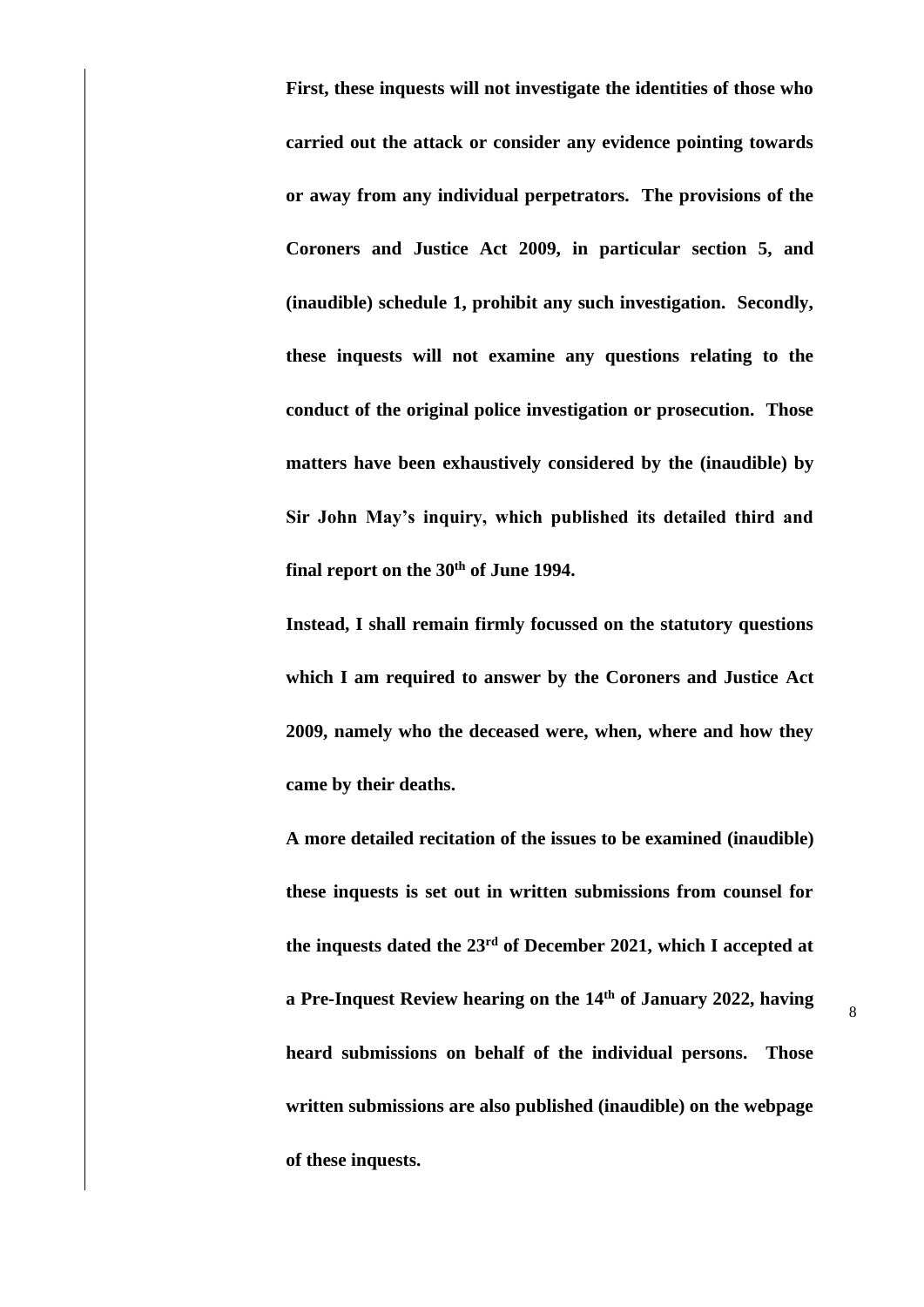**In summary, as well as investigating the medical cause of death of each of those who died, these inquests will consider background information about each of them. The political and historical context of the attacks, in particular the Northern Ireland troubles, which may give some insight as to the motivation and aims underpinning them. The preparedness for an attack of this kind, particularly for the army personnel at local barracks, including advice, training, alert levels and warnings. The site of the attack, including the nature and the layout of the Horse and Groom Public House. The events within the Horse and Groom on the evening of the 5th of October 1974, in particular the actions of those who died and the particular location, nature and timing of the blast. The nature of explosive device itself and events following the blast, including any attempts to rescue or to treat any of those who died, and when and where each of them died.** 

**As I said in my ruling on resumption, those who died, their families and the public, are entitled to have these matters formally explored in open court in proceedings which are untainted by allegations of impropriety and misconduct. Thanks to the diligent work of my counsel team over many, many months, with extensive and invaluable assistance from Surrey Police, from the Ministry**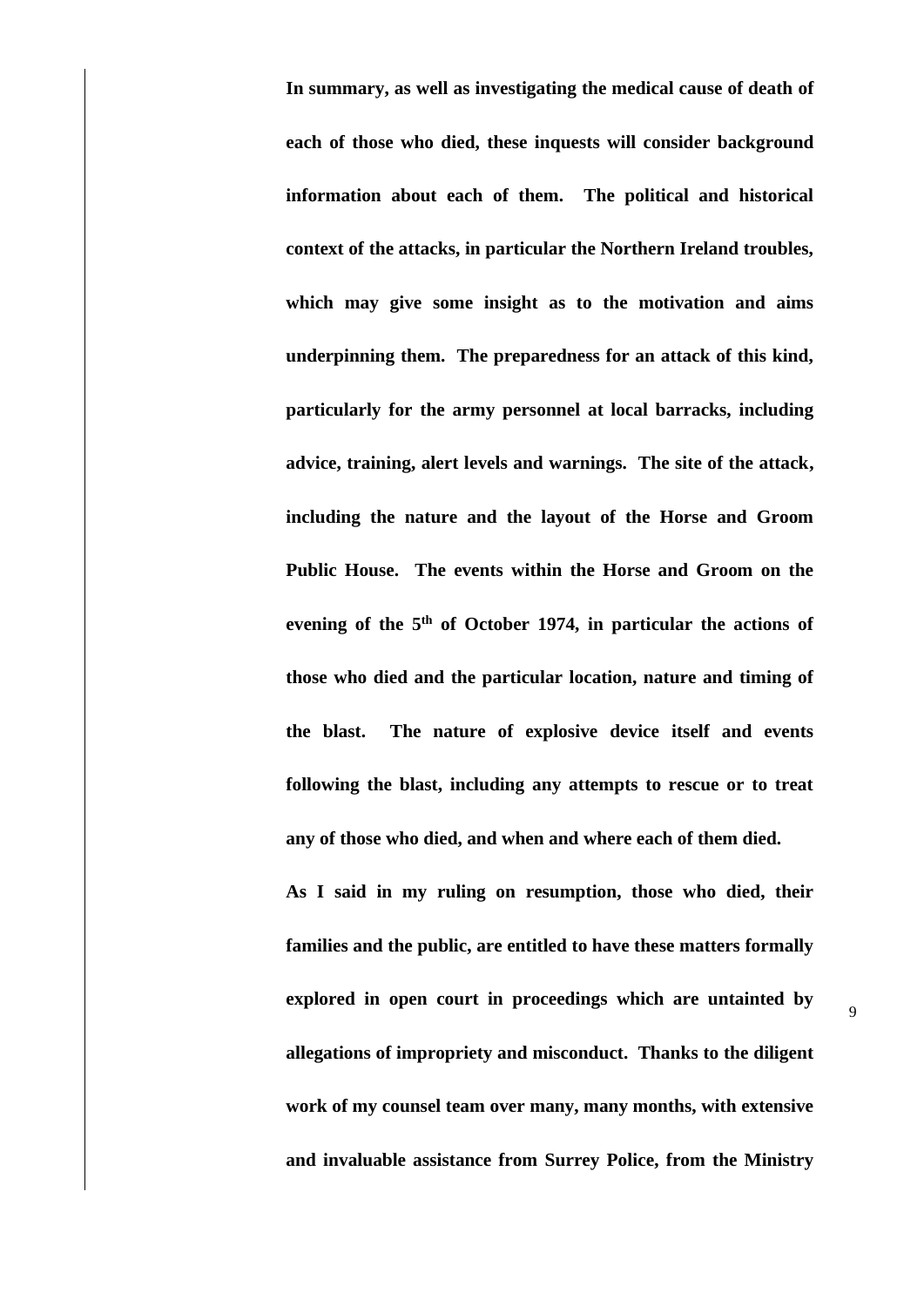**of Defence and the Metropolitan Police, I believe there is much that can be learnt on these issues.** 

**In a special fortieth anniversary publication from the** *Surrey Advertiser***, the Guildford Pub Bombings were described as a defining moment in the history of Surrey. Few would disagree. It is, therefore, right that so far as it can this class fills the gap in this county's historical record and respects the memories of those who died by now exploring and then telling their stories.** 

**Thank you very much. Mr SANDERS, unless there are any issues arising, or anybody has any submissions to make, I think we can just start straight with the evidence, I think.**

- **MR SANDERS QC:** Yes, sir, so we are going to move to the five pen portraits for each of the deceased, and we are also going, technology permitting, to put a photo of each of the deceased on the screen.
- **CORONER: As far as the pen portraits are concerned, I think the majority are to be read, is that right?**
- **MR SANDERS QC:** They are all to be read, but Patricia GARRARD, who is Paul CRAIG's sister, is going to read hers out herself, but not be questioned.

10

**CORONER: Shall we start then with …?**

**MR SANDERS QC:** Yes, if I could call Mrs GARRARD.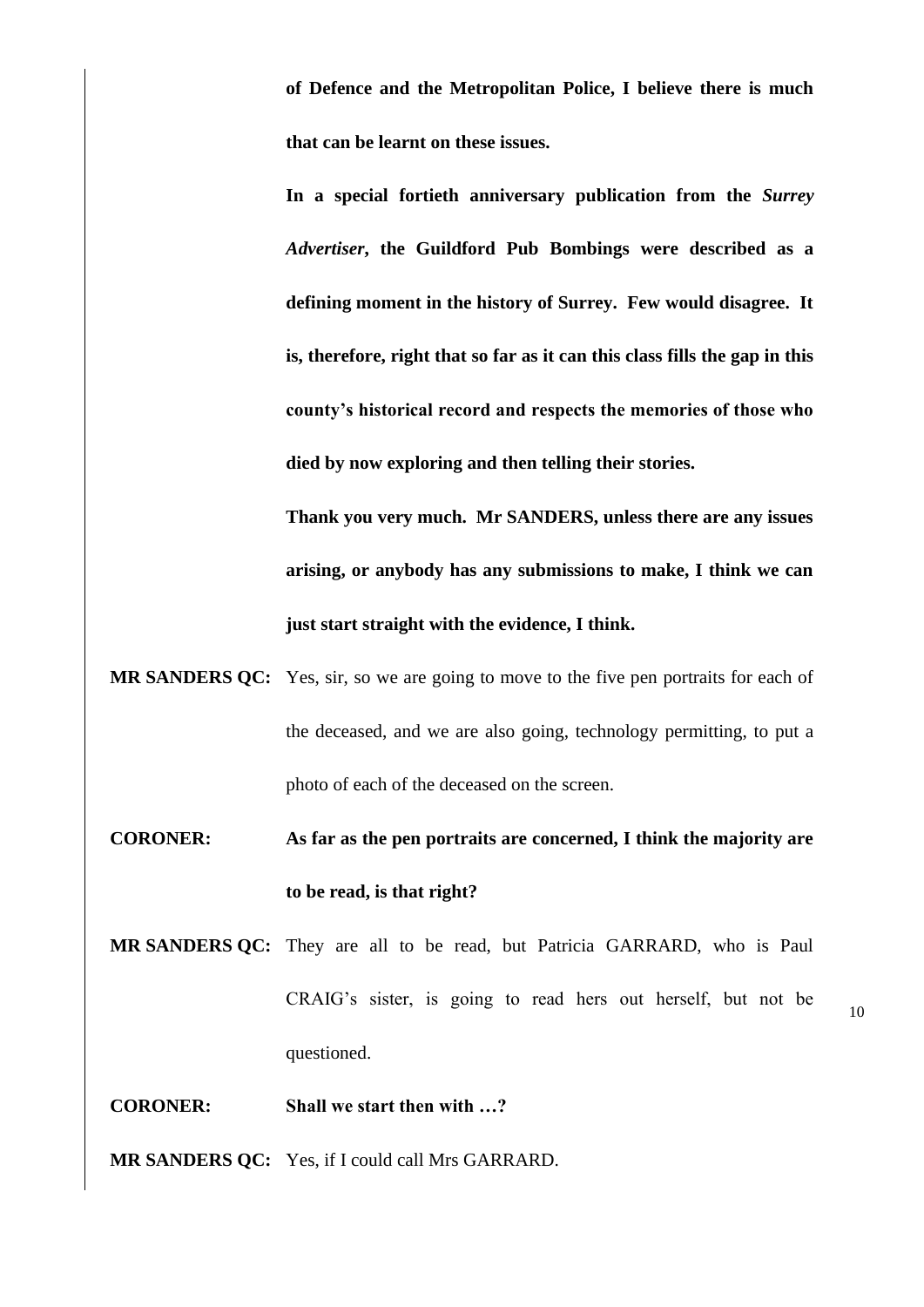#### **CORONER: And do we have a page, please, for the statement?**

**MR SANDERS QC:** Yes we do, so the URN is D5141 and the page is 11-29.

#### **MRS PATRICIA GARRARD (sworn):**

**CORONER: Thank you very much, do sit down, please.** 

**MR SANDERS QC:** Thank you. Mrs NIN is going to put the photo up, and I think it is A61.

**CORONER: Mrs GARRARD, first of all, thank you very much for coming along and reading this statement.** 

**MRS GARRARD:** (inaudible)

**CORONER: My condolences of the court (?) to you, but it is very nice that you (inaudible) and it is nice to have somebody (inaudible).**

**MRS GARRARD:** (inaudible)

**MR SANDERS QC:** What I will do is I will just ask you to confirm that the statement that you have got in front of you that is signed  $16<sup>th</sup>$  of June 2022 ...

- **MRS GARRARD:** Yes.
- **MR SANDERS QC:** ... that that is your statement ...
- **MRS GARRARD:** Yes.
- **MR SANDERS QC:** … and the contents are true and correct?
- **MRS GARRARD:** Yes.

**MR SANDERS QC:** And what I will do is I will just let you read it in your own time.

11

**MRS GARRARD:** Okay.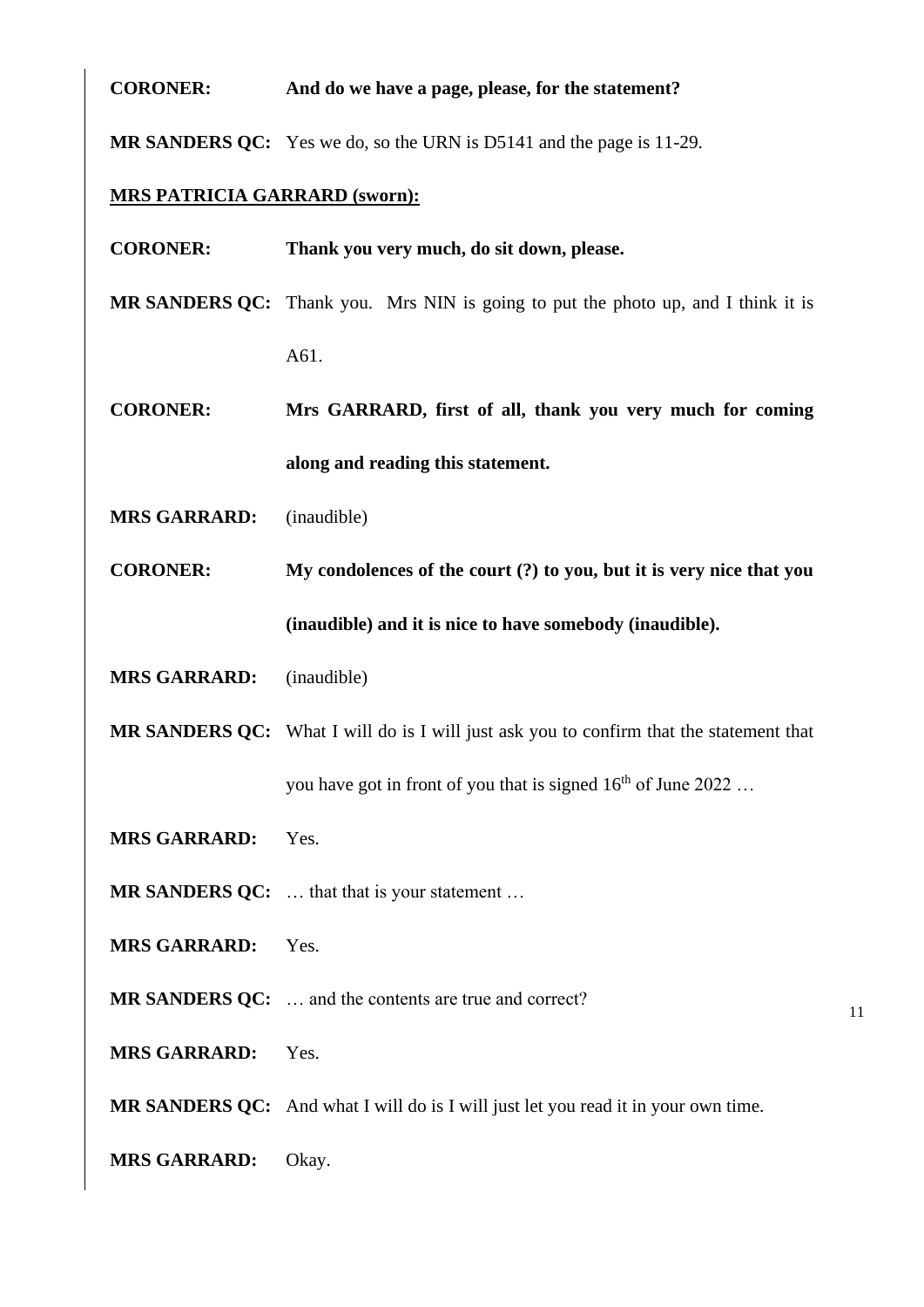#### **MR SANDERS QC:** Thank you.

**MRS GARRARD:** Shall I start? "I made this statement concerning the life of Paul John CRAIG, who was male that died on 5 October 1974. Paul was born on the 6<sup>th</sup> of October 1952 in our family home at 99 Grantham Green, Borehamwood, Hertfordshire. Paul grew up with three older sisters, Christine, Joyce and myself. He was the only son of my mother, Alice, and was her absolute joy and treasure. Our father, William, was over 50 years old when Paul was born and was over the moon to have a son. Our father died from cancer in November 1972 aged over 80, a year before Paul died. Paul also had a stepbrother, Eddie, through our father's previous marriage. Paul was the youngest sibling and was an absolute clown and he kept us all laughing whenever we were together. Like most younger siblings, he tried to copy everything we older girls did. My sisters and I were learning to Rock and Roll which was very trendy in those days. He would try to copy us and often fell over on his young legs. His Cha Cha Cha was hilarious and it certainly made us all laugh. Up until the age of 16, Paul attended school at Saffron Green Primary School and Hillside Secondary Modern School in Borehamwood. As one of his older sisters, it was my job to walk to walk him and other young boys from the street to primary school on the way to senior school. Paul was an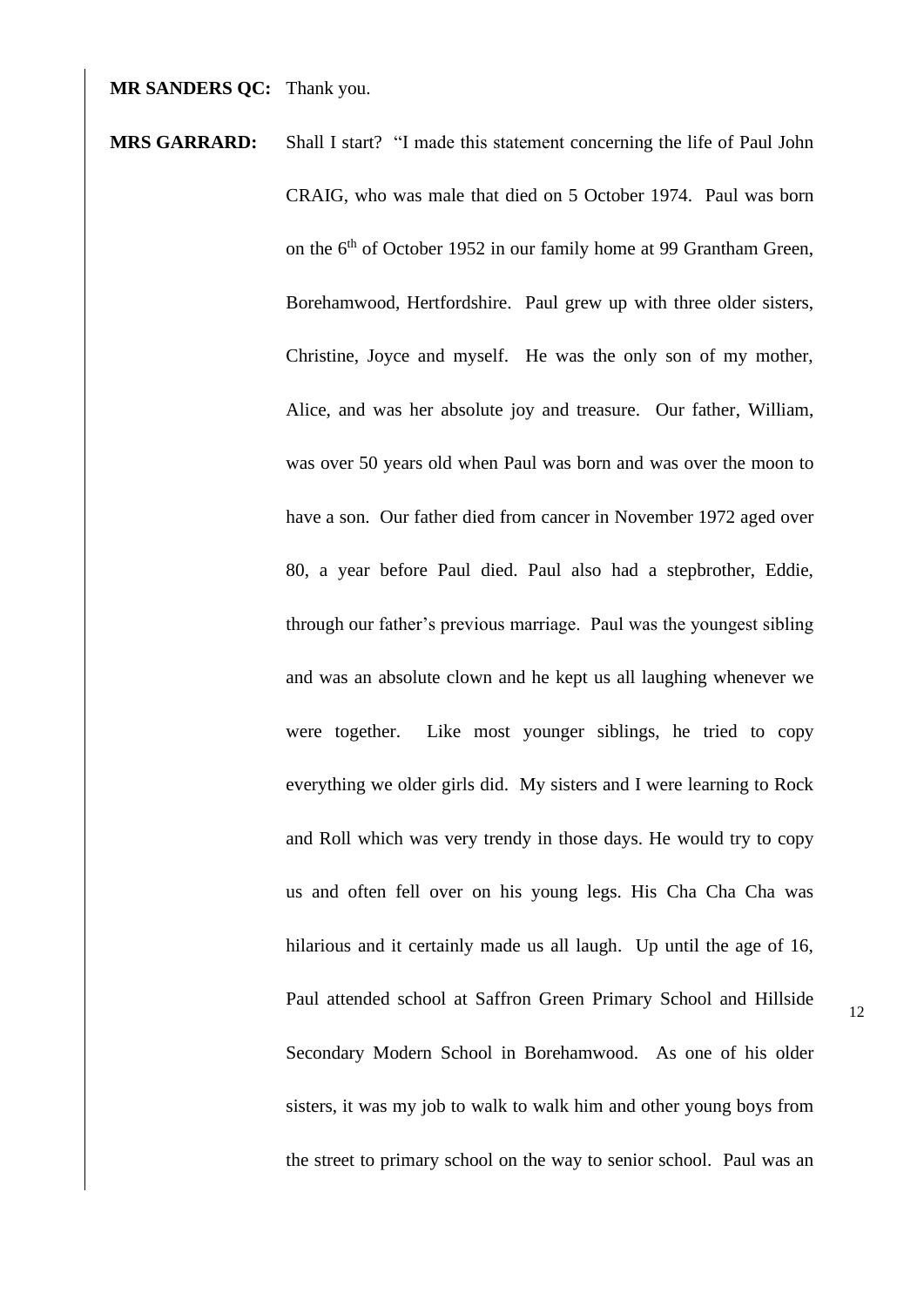average child at school. I do not recall him being naughty or not wanting to go to school. He enjoyed sports, as most boys do.

"Paul left school to take up a four year apprenticeship as a plasterer at Associated British Productions Limited later known as EMI Studios, which he completed in October '72 and qualified as a scenic plasterer. My parents were very proud of him when he took up his apprenticeship. It was seen in those days as a job for life. Paul's work gave him a great deal of pleasure and excitement. He made the plaster special effects items like fake walls, vases, bowels, bathrooms etc for films, including the famous Murder on the Orient Express. His plaster pieces would be used when items needed to be smashed on the screen. Paul's employers at EMI Studios found Paul to be industrious, well-liked, and courteous. Paul had many close friends, many of whom worked in the studios. His best friend was probably Ray Staples, who also worked as a plasterer in the studios. Paul intended to remain working in the studios forever. He found the lifestyle of a film crew to be very interesting and exciting, so it was a joy to him to go to work. His main hobbies related to sport. He did love finishing and often went out fishing for the day with his pals. He liked football and cricket but only played locally. Later in life he thoroughly enjoyed a game of darts and was in a local team. Paul was also a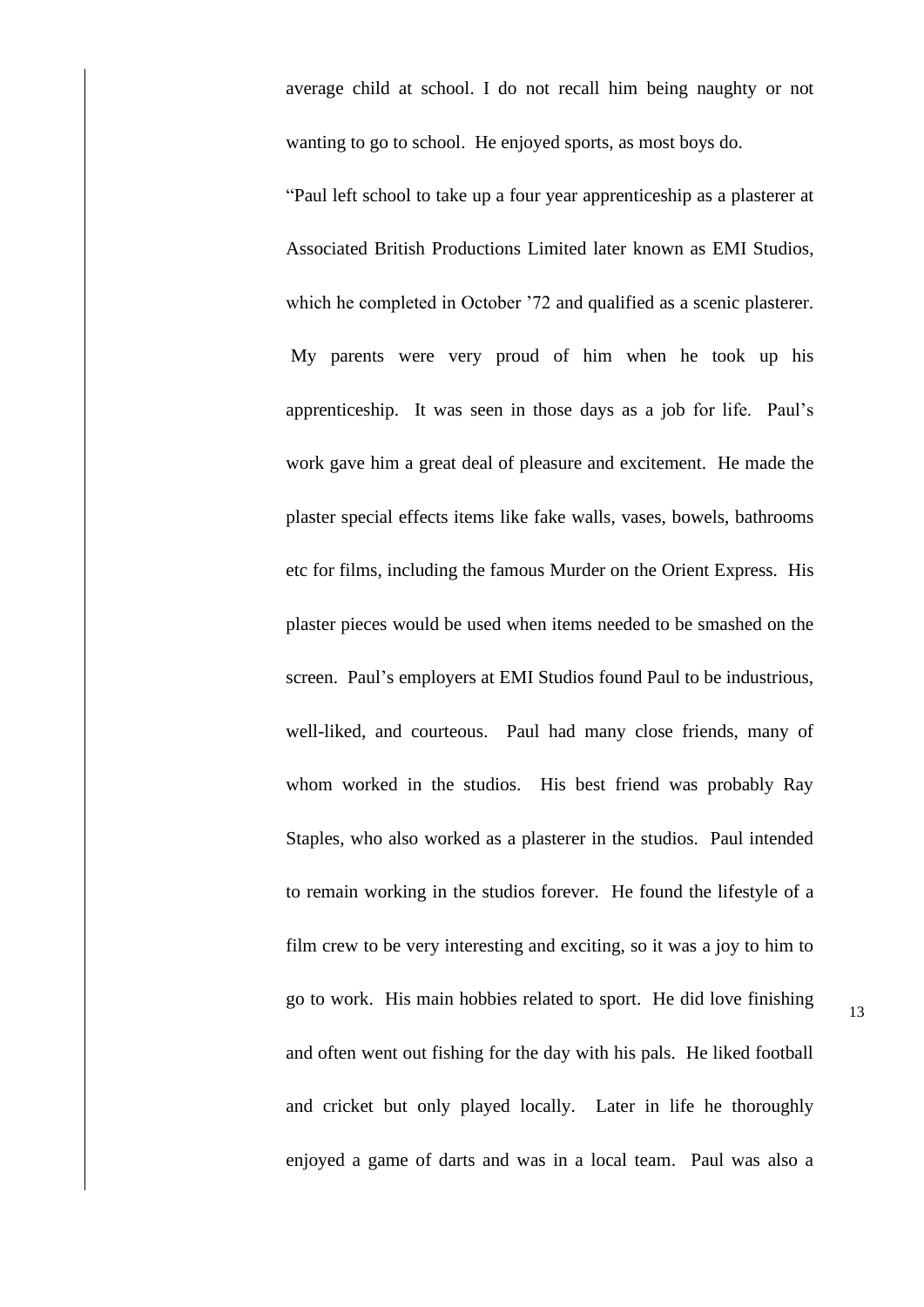member of the Buffs, the Royal Antediluvian Order of Buffaloes, the RAOB, a charitable organisation. He had received his first jewel, a badge of promotion in October '74', and sat an oral examination for his second degree which made him eligible for a Primo. Paul was also a Treasurer of the Boreham Wood Branch of the Order, and Honorary Member of the Armed Forces Charity, the British Legion, and he also donated blood.

"It was at the RAOB that he met and he later became friends with Robbie Burns, Robert Burns. Paul in fact drove Robbie and his wife, Eileen, to Guildford on the  $5<sup>th</sup>$  of October as their own car had broken down. They were going to Guildford to celebrate the birthday of their daughter, Caron Ann BURNS, who joined the WRAC a few weeks earlier. Paul was a friend of their daughter but not in a relationship with her. They also celebrated Paul's birthday, which would have been the next day, the 6<sup>th</sup> of October. Instead, on the 6<sup>th</sup> of October my late husband, Mr John GARRARD, and Mr Thomas STAPLES, both brothers-in-law to Paul, identified Paul's body. This is set out in a police statement at S332 and S325. Paul had a great sense of fun and was the life and soul of the family and his friends. He would go to the pub and enjoy a drink, and he went out with girls, though he did not have a girlfriend. He was a very good brother to me and often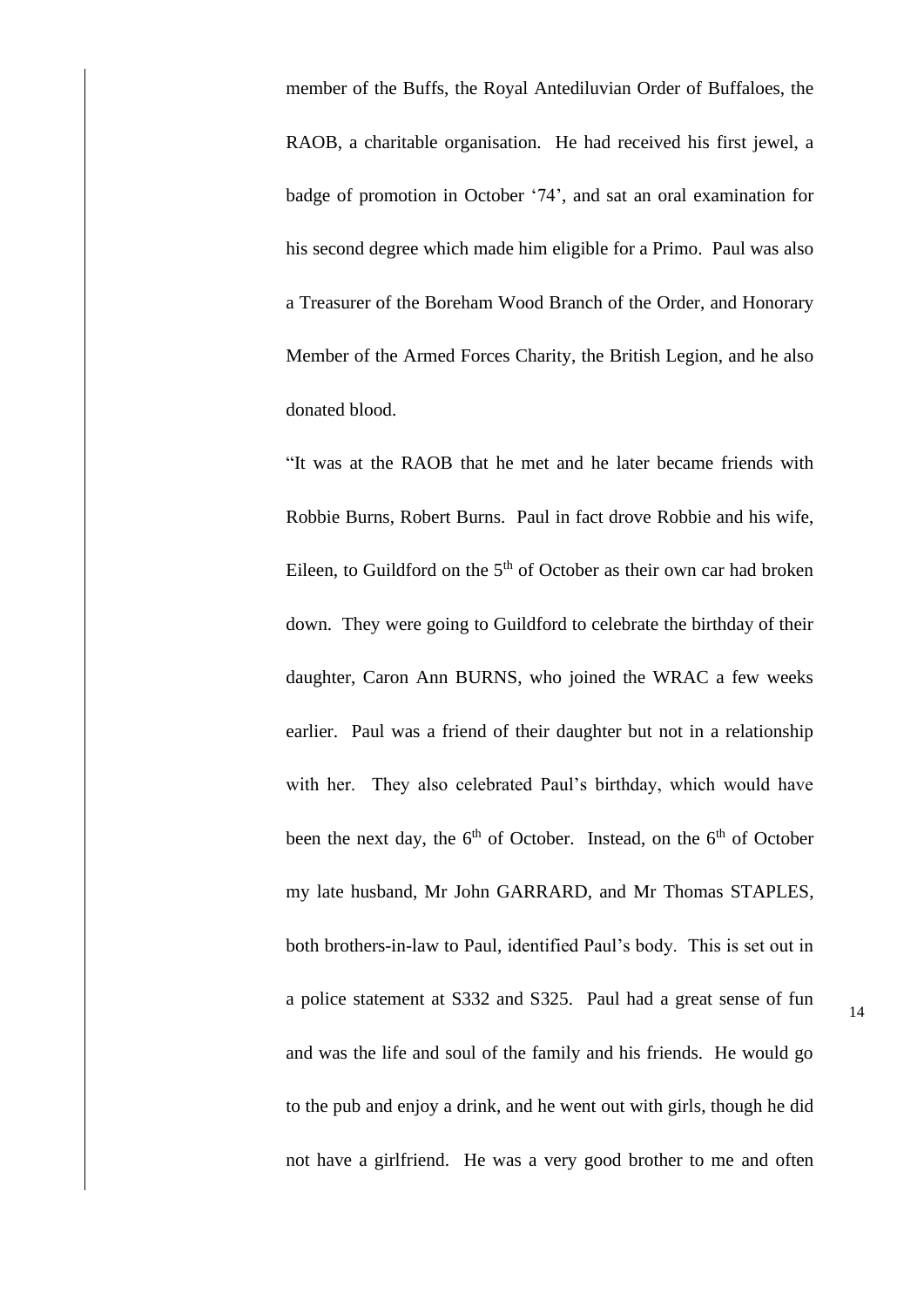took me and my young children out in his car to the zoo, the beach, etcetera. He owned a white Ford Cortina Estate motor car. At the time of his death, Paul was earning an average weekly wage of £52.31. He was living with our mum in a new modern flat in 8 Bristol House, Borehamwood.

"We three sisters were married, and with children, so Paul was Mum's main support, socially and financially. After his death she could not bear to go back into the home that she shared with Paul, so the local authority showed great compassion by offering her a senior citizen bungalow, where she remained until she literally wasted away and died. To this day I say that the Guildford bombing killed her. She may not have been in the pub that night, but she certainly died from the effects of the bombing. Losing Paul was and still is a loss to us all. He was well loved in Borehamwood, hundreds lined the streets along his funeral route to pay their respects. He was such a joy, and our pride and joy. Hopefully we spoilt him rotten. I still think of him and I smile to myself remembering the good times. God bless him and may he rest in peace."

### **CORONER: Thank you very much, Mrs GARRARD, that was very touching and thoughtful. Thank you.**

**MRS GARRARD:** Thank you.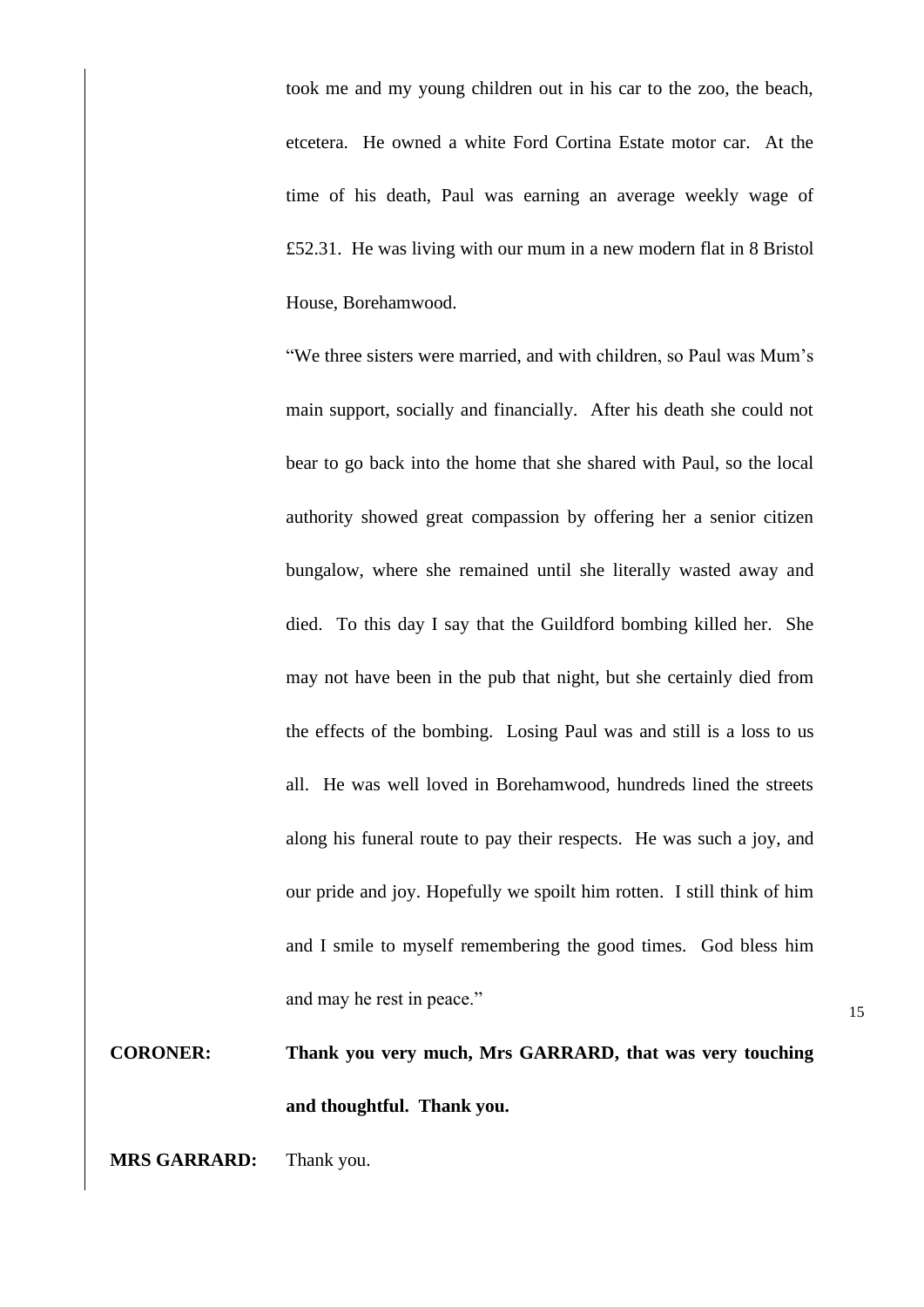**MR SANDERS QC:** Thank you. Sir, I gave you the wrong date. That was signed on the  $12<sup>th</sup>$  of April 2022.

**CORONER: Okay, thank you.**

**(The witness withdrew)**

- **MR SANDERS QC:** Sir, the next pen portrait, it is going to be read out by Mr FLINN and Ms KUZMENKO. It is for William FORSYTH, and if I could just give Mrs NIN the number for the photos. So there is in fact two photos, and I am just going to show one and then a second. The first is in the main CaseLines bundle at D2005, page 4-567.
- **MS NIN:** (inaudible)
- **MR SANDERS QC:** Yes, D2005. Are you in the main bundle, Heather?
- **MS NIN:** Yes.

**MR SANDERS QC:** Yeah, so 4-457, if you go to the page-find.

- **MS NIN:** (inaudible)
- **CORONER: Yes, and so I think if we stick with the CaseLines page numbers, that is probably the easiest solution.**

**MR SANDERS QC:** So there is Mr FORSYTH in the middle, and the reason for showing two photos, and I am going to show another one now, is obviously that the new recruits to the army had their hair cut short, and there is a possible issue there in relation to identifiability of service personnel,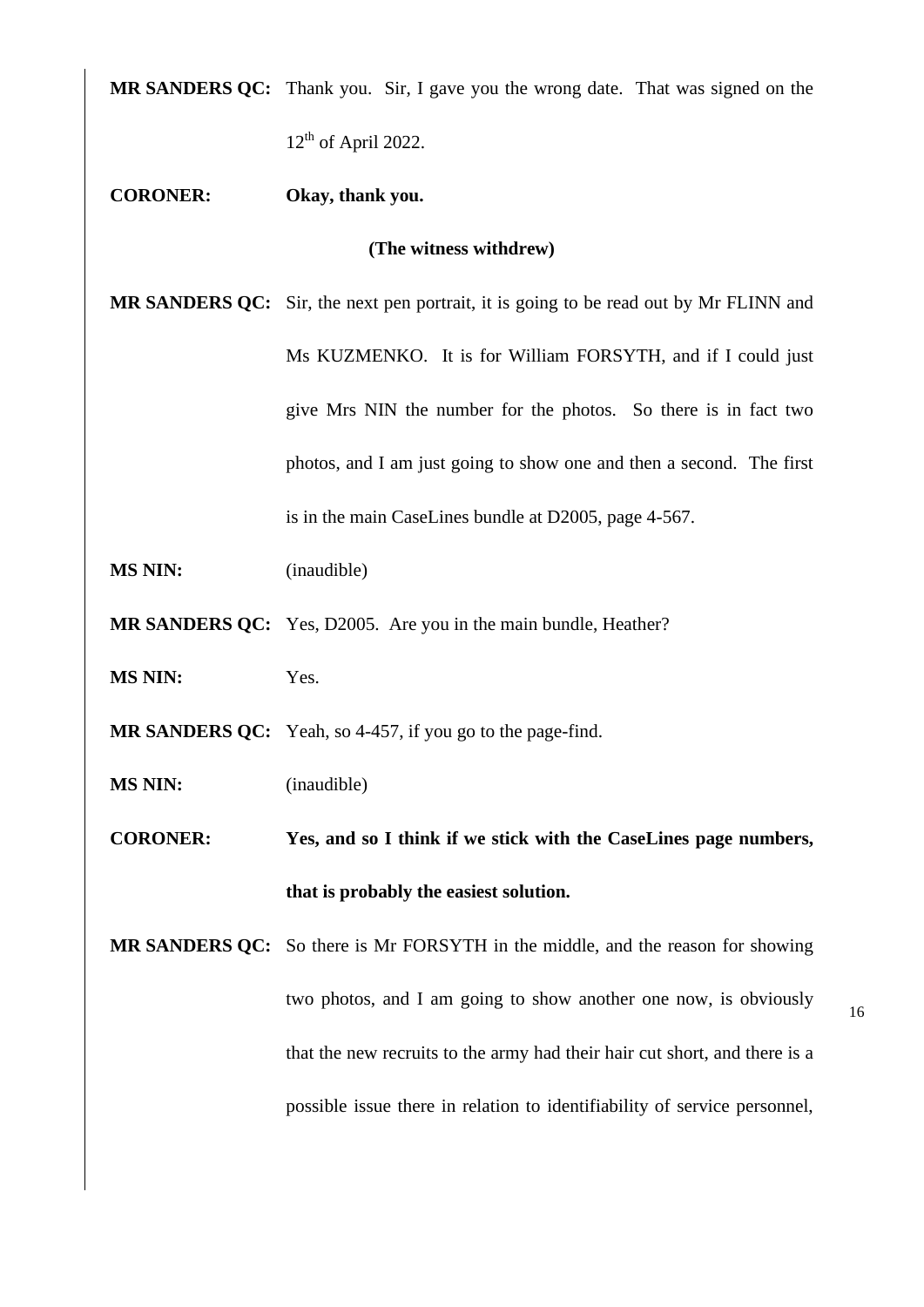and so on. And so the second photo, please, is in the other, the sensitive photos bundle, and it is A75.

**CORONER: (inaudible) can see there is a difference in nature …**

**MR SANDERS QC:** Yes.

**CORONER: … (inaudible) identification.**

**MR FLINN:** All right, so thank you very much. I am going to read out a pen portrait that was prepared by the brother of Guardsman William FORSYTH, Thomas FORSYTH.

**CORONER: Thank you. Could you just, Heather, there is no need to put it up on the screen, but could you just (inaudible) CaseLines reference, please?**

**MR FLINN:** The page reference on CaseLines is 11-233.

**CORONER: Thank you.**

**MR FLINN:** "I make this statement concerning the life of William McKelvie FORSYTH, a male who died on the 5<sup>th</sup> of October 1974. This statement was written with help from my sister, Marion RENNIE. Billy, as he was always known as, was born in Barrhead, Renfrewshire, on the 6<sup>th</sup> of August 1956. He was the youngest of three and he was named after our maternal grandfather, William MCKELVIE. He was born to our loving and hardworking parents Frank and Betty.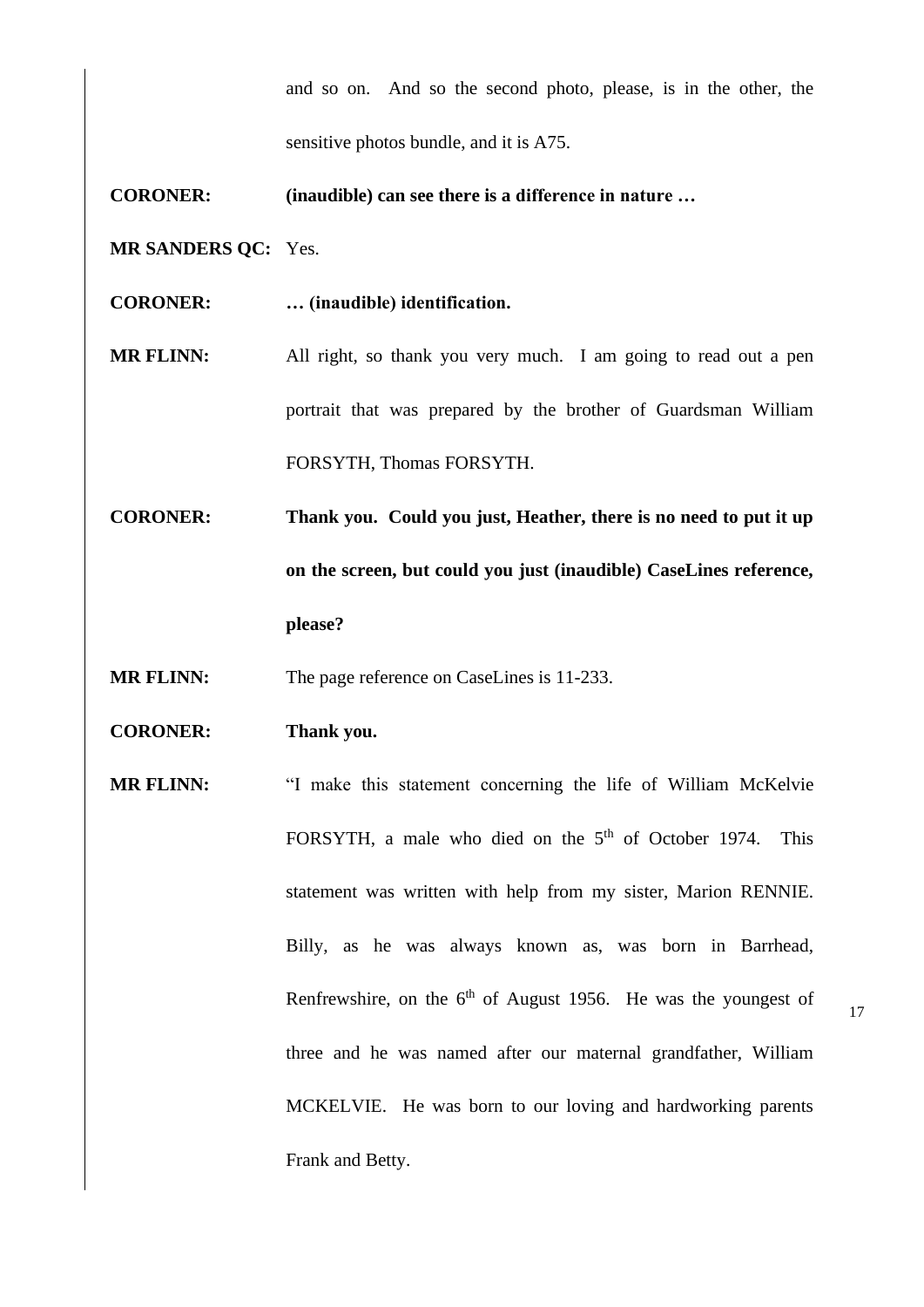"Shortly after Billy was born, the family moved to a new tenement block in 18 Kerr Street, Barrhead, where Billy lived before joining the army. We were just a normal family living in Barrhead. Billy was a typical wee brother. We all had our family arguments and he seemed to get away with murder, but we loved him. Billy started school at the old Cross Arthurlie Primary School, and when that closed he then went to the newly built Springhill Primary School. He played for the school football team and he was a popular wee boy. He always seemed to have loads of pals. He then went on to Barrhead High Secondary School, and again he was quite popular with his classmates.

"I think he left high school in 1972 and went to work as a store boy, but I cannot remember where. What I do remember is that one morning whilst going to work he was knocked down by a car and spent a couple of weeks in hospital. His body was badly bruised, but he made a full recovery. He then went to work at Armitage Shanks, a local firm in Barrhead, where he worked close by to our mother, who also worked there. He was laid off from there in 1974 for his timekeeping. Later that summer he came home and announced that he and his pal from across the road, John HUNTER, had enlisted for the Scots Guards. Billy and John were pals who went to the same school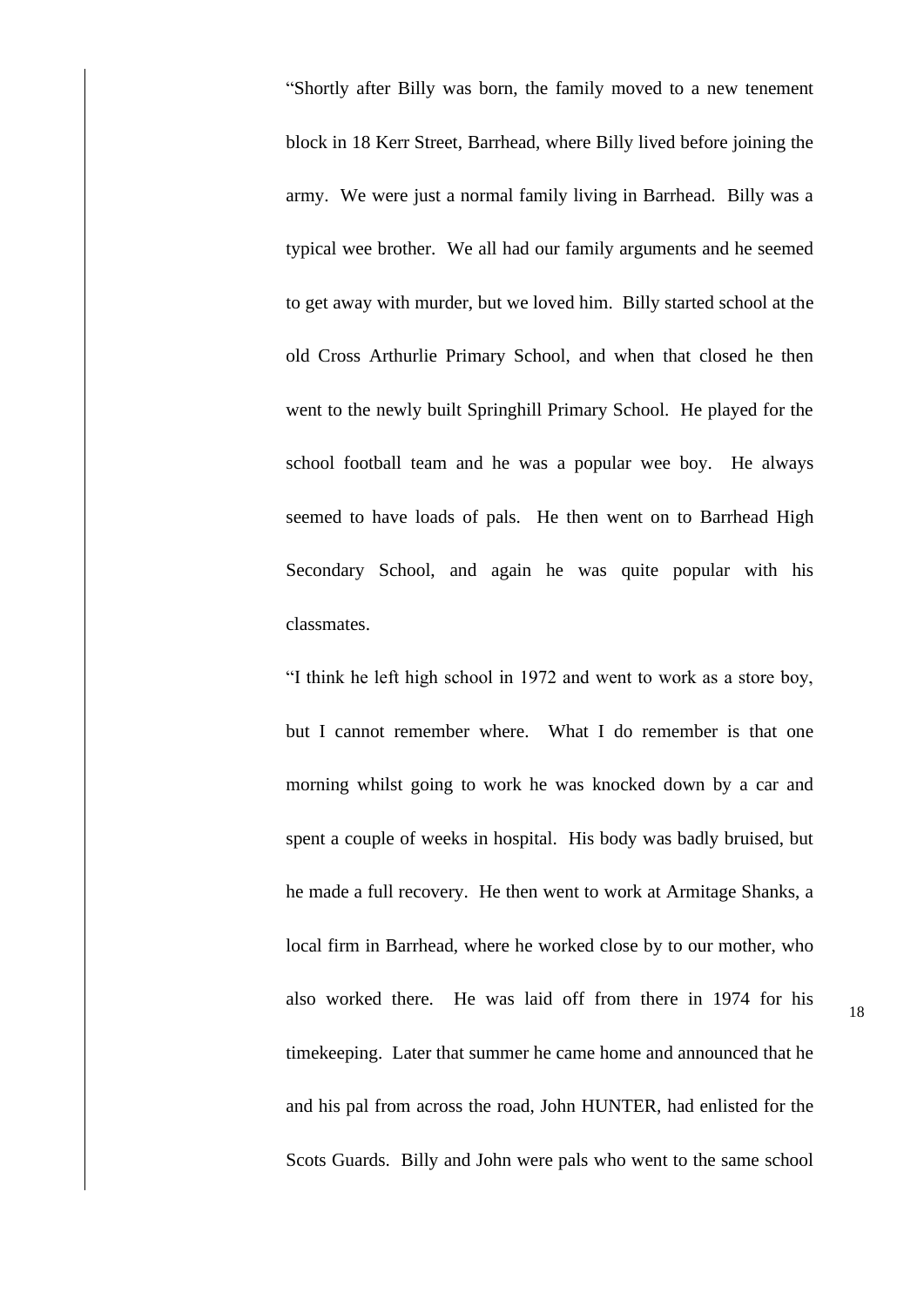and lived in the same street. They had a fairly big circle of pals from school and work with whom they would socialise quite regularly. As far as his ambitions were, I do not think he had set himself any targets or goals. He was not held back by any of that but just wanted to get on with his life and deal with whatever was in front of him. In his application to the army he said that he had joined for a sense of adventure and travel, to learn a trade and to earn a good pay while at it. He still played football at this age and also enjoyed snooker.

"A few days before he left for the army, Marion gave birth to her first son, Stephen, in Cardiff, Wales. Our parents were thrilled at being grandparents and Billy and I were over the moon at being an uncle. Less than five weeks later he was dead. He never got to meet or know any of his three nephews. Our parents and Marion and I were dumbstruck, devastated, as were our friends, Billy's friends, neighbours, and our aunts, uncles and cousins. After Billy left to join the army, I never spoke to him again. He phoned my mother a couple of times and said things were going well with the training and he was looking forward to his first weekend pass. I understand that Billy was said to have settled down quickly to life in the army and that there were no reasons why he should not have completed a full career in the army, but for his tragic death. In a joint funeral with John held by the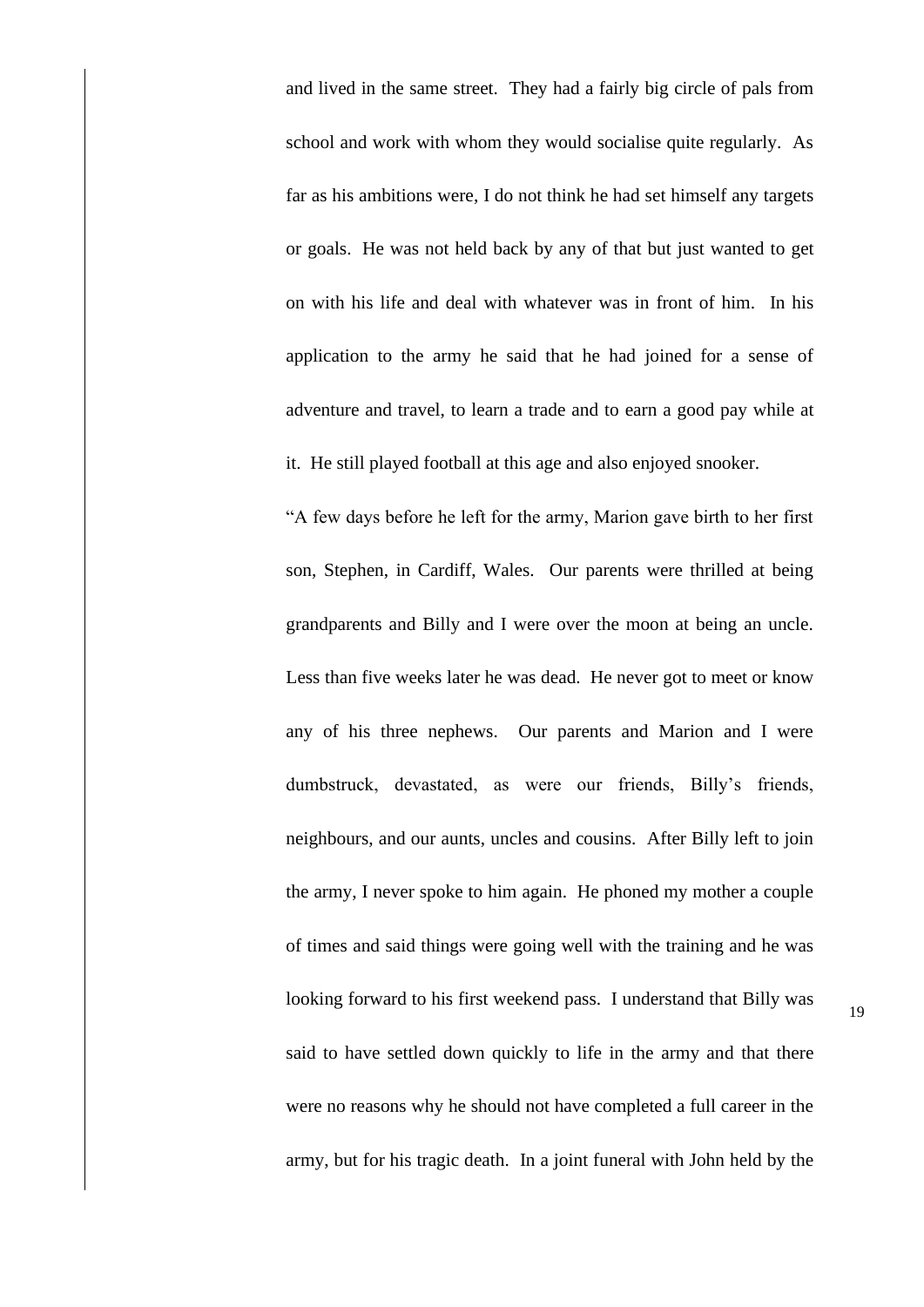Arthurlie and Bourock Churches, over 600 people came to pay their final respects.

"Our parents were never the same again. Our father, who had an opinion on almost everything, retreated into a kind of shell and rarely spoke of Billy's death again. Our mother became more and more cynical as she got older. Our father was only 50 and our mother 48 when Billy died. A lot younger than we are today. Both our parents passed away in 2006, within 11 weeks of each other. They both went to their graves with heavy, heavy hearts. Marion and I still have cherished memories of Billy's short life. We will never forget our younger brother."

Sir, that is signed by Mr Thomas FORSYTH and it is dated the  $7<sup>th</sup>$  of June 2022.

- **CORONER: Thank you very much.**
- **MR SANDERS QC:** Thank you, sir, the next statement is for Private Ann HAMILTON, and the photo is at A66 of the sensitive photos bundle.
- **MS KUZMENKO:** Sir, we have two statements for this. I am going to start with the witness statement of Heather NIN. For your reference it is CaseLines page 10-36.

"This is a pen portrait of Private Ann Rae Higgins Marie HAMILTON, a female who died on the  $5<sup>th</sup>$  of October 1974, that has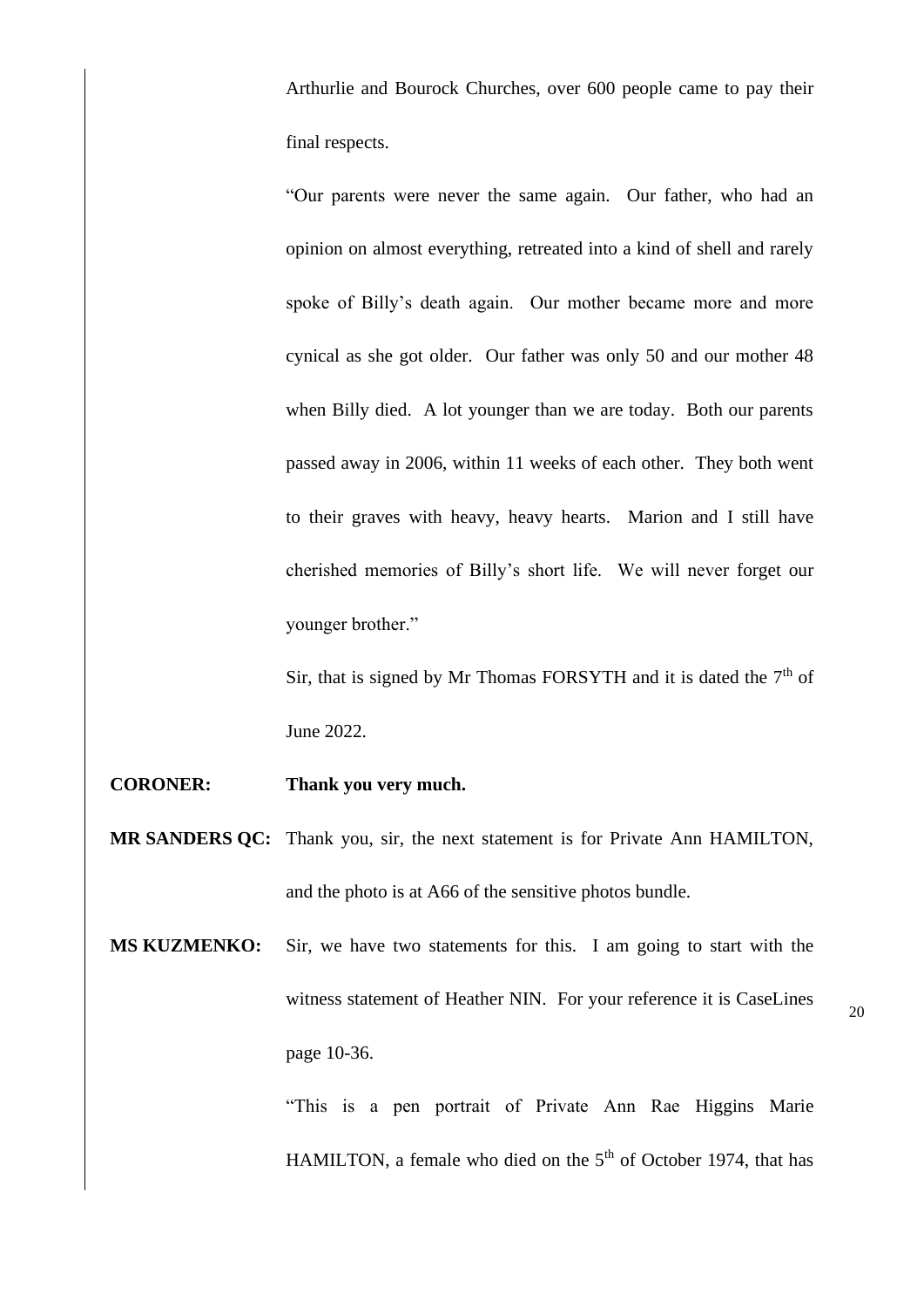been prepared by the court based on documents and materials disclosed to interested persons for these inquests. I exhibit at HN/01 the document compiled by Detective Sergeant DONALDSON and Detective Constable KING of the Continuity Squad, as part of the original investigation carried out by Surrey Police into the bombings at the Horse and Groom Public House and the Seven Stars Public House on the 5<sup>th</sup> of October 1974.

"At page 1 it states that Ann was the second child of Thomas and Maria, and had three siblings, her elder sister Marie, younger brother Frank, and younger sister Cassandra. Up until her enlistment, save for a few months, Ann lived in the family home in Cheshire. The document explains that at school Ann was well liked and got on well with her classmates. Already at this stage she showed an interest in joining the Women's Royal Army Corps. Also, the document states that on leaving school Ann studied Health, Hygiene and Catering, and attained a Royal Hygiene and Health certificate. She was considered to be a good, alert student, not afraid to put her point of view across, and showed leadership potential. Across pages 1 and 2 the document explains that after college Ann held several jobs. These included working as a breakfast cook, waitress, shop assistant and then assistant manageress at a bakery. Her employers considered her to be a good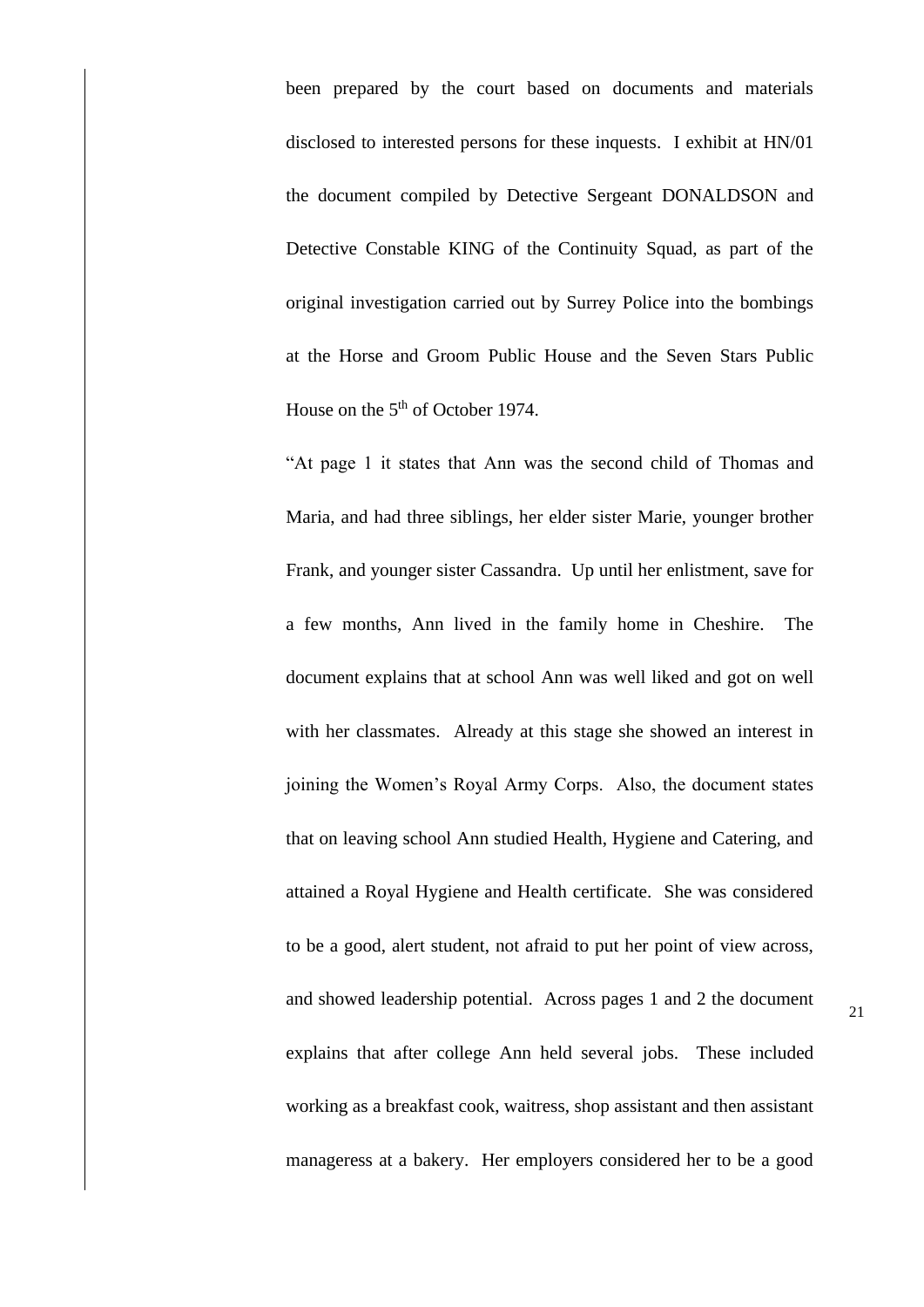worker, well liked and happy-go-lucky. However, they noted that her heart was set on the army.

"At HN/02, I exhibit a cutting from the newspaper *Crewe Chronicle*. This is dated  $10<sup>th</sup>$  of October 1974 and features an article entitled 'Victim a Crewe girl'. This article states that Ann's father, Thomas HAMILTON, said that she had her heart set on a career in the army since she was a youngster and he even tried to talk her out of it as she was leaving school, but she was just so keen. The article adds that prior to joining the army Ann continued to be involved in club activities at the Crewe Alexandria football supporters club and travelled to many of their away games too. According to page 2 of the antecedents document I exhibited at HN/01, as well as being an involved member of the club Ann also attended ballroom dancing lessons with friends, attended local discos and cinemas.

"At HN/03, I exhibit a page from the personnel selection and employment allocation record for Ann HAMILTON, which was contained in her army personnel record for the WRAC. This page shows that Ann signed this questionnaire on the  $7<sup>th</sup>$  of August 1974, which includes information about her interests and enlistment aspirations. According to the exhibited page from this record, part of Ann's reasons for wishing to join the army was to meet people and to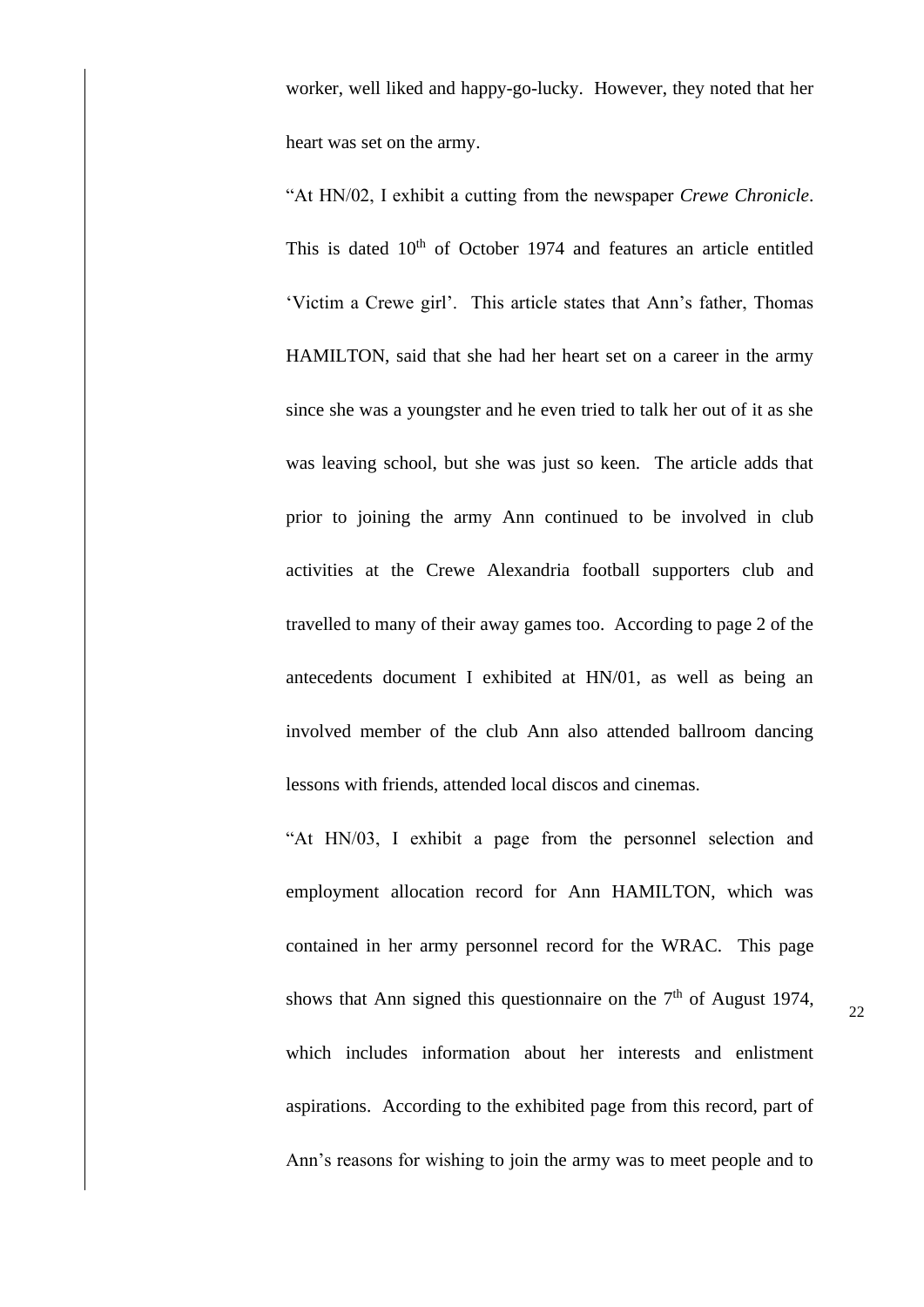travel. Her main choice of trade within the army was catering and she still interests in walking, needlework and crochet, voluntary welfare work and ballroom dancing. On entering the army she said that she was interested in trying team sports and first aid training. Page 2 of the document I exhibited at HN/01 notes that in her short time within the WRAC, Ann was found to be fairly mature, responsible, hardworking, determined and with the potential to become a noncommissioned officer. Further, at the second column of the article I exhibited at HN/02, it is noted that Ann wrote to her parents that she was enjoying her first few weeks, particularly the square-bashing, a form of military drill on a barracks square.

"On the 6<sup>th</sup> of February 2022, Ms Cassandra HAMILTON, sister of Ann HAMILTON, sent a letter by email to me for the attention of Mr Richard TRAVERS. In this letter Ms HAMILTON shared the following pen portrait information: "Ann was our sister, a daughter, a friend. She was a young serving soldier off-duty in a public house well-known to all as being used by members of the British Army. She was killed during an act of official 'slash' PIRA bombing, an incendiary campaign that started in 1973."

23

That is then signed by Heather NIN on the  $30<sup>th</sup>$  of May 2022.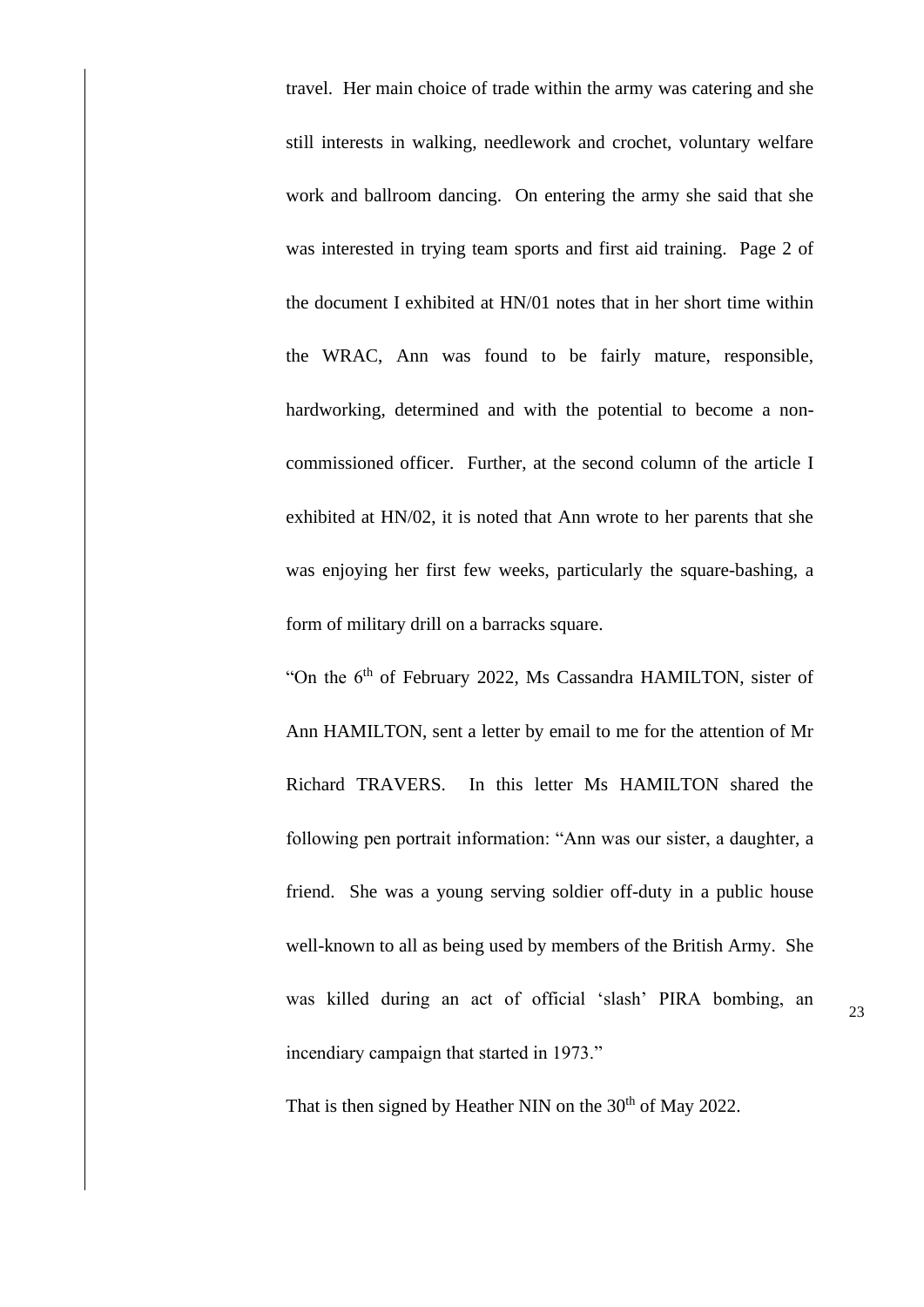We were then provided a further pen portrait of Ann HAMILTON by Cassandra HAMILTON: "I make this statement concerning the life of Private Ann Rae Higgins Marie HAMILTON, who was a female that died on the 5<sup>th</sup> of October 1974. I have seen and do not dispute the contents of the statement S2912 provided by the Coroner's Officer of HM Coroners' Court, Heather NIN, dated 30<sup>th</sup> of May 2022. I was only two years old when Ann was killed. I remember her telling me stories, but a lot of what I know of her is what I have been told over the years. Ann was my big sister. She, along with my older brother, Frank, and older sister, Marie, was the one who looked after me while my mum and dad were busy running a wine store. She would babysit me, feed me, tuck me into bed and read me a story. Then we would say our prayers together. My bedtime always ended with, "I love you, Sugar." That was Ann's pet name for me. In the letters that she sent while she was in the WRAC, they have kisses on the end for 'Sugar'. My big sister, Ann, was a beautiful, bubbly girl who loved her football, Crewe Alexandria. She went to many a dance at the football club too. You could always tell when Ann was in at home as you could hear the music playing halfway up the street. She would be dancing around the house and singing loudly. That vision is my sister to a tea. Happy, smiling, and loving life. Do not get me wrong, she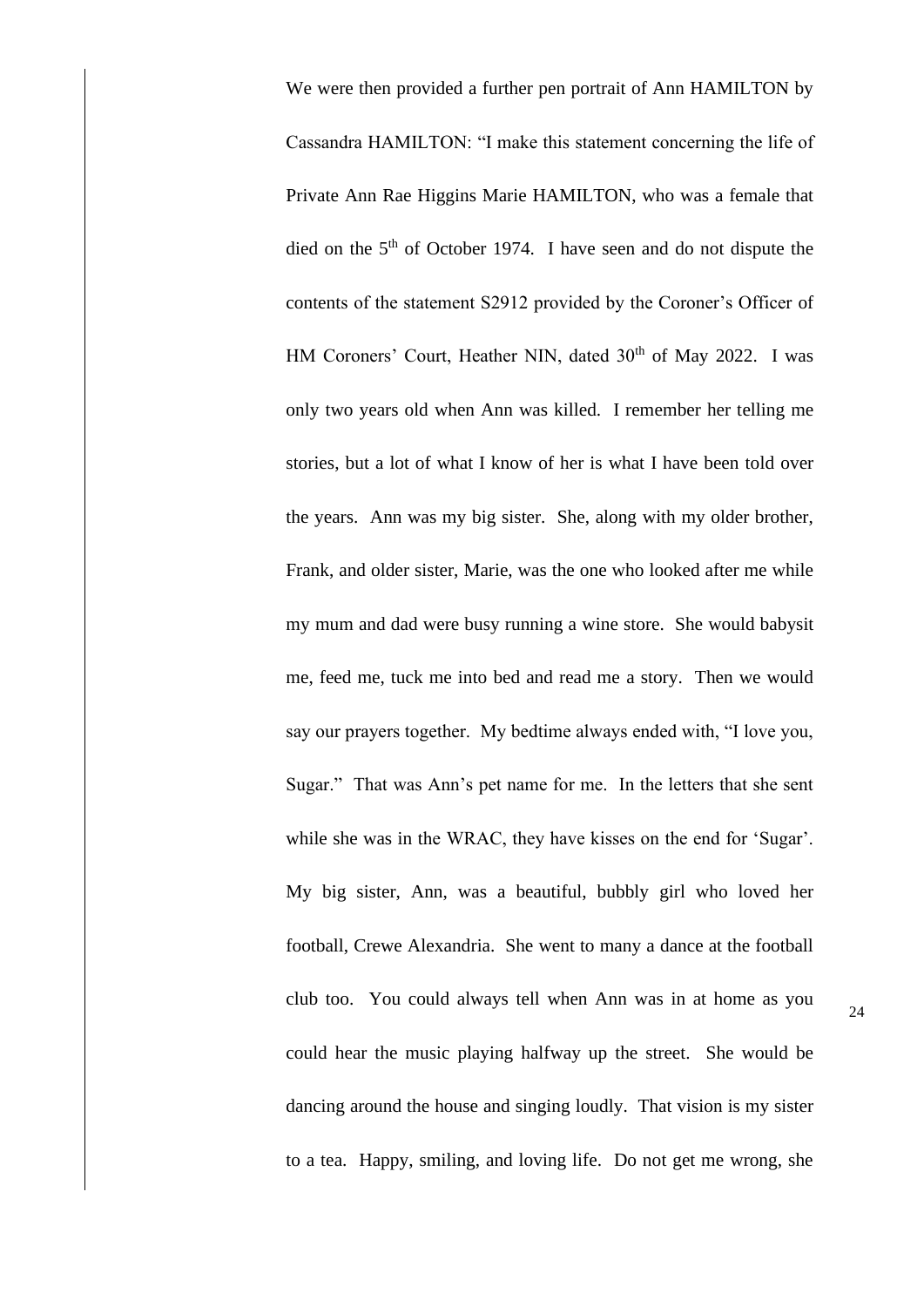could be boisterous. If she had to be in by 10pm, you would not see her until nearer to 11pm, but that was her. Now, looking back, I am glad she was like that. She enjoyed her very short life and gave us, as a family, plenty of memories and stories to tell our children. Both my mum and dad were from Northern Ireland. My dad came to England for work and to get my mum and older sister, Marie, away from the Troubles. After Ann was killed, my dad died 18 months later of a broken heart. He said he had moved over here to keep his family safe and could not do it."

That is then signed by Cassandra HAMILTON on the 16<sup>th</sup> of June 2022. It does not yet have a page number on CaseLines, but it is referenced D5245.

- **CORONER: And that will be updated to CaseLines?**
- **MS KUZMENKO:** Yes, sir.
- **CORONER: Thank you.**

**MR SANDERS QC:** Sir, the next pen portrait is for Guardsman John HUNTER, and we have seen a photo of him before joining the army already, and then the photo of him afterwards is at A79.

**MS KUZMENKO:** Sir, this is a pen portrait of John HUNTER provided by his sister, Diane REID. This is at page 11-40, for your reference.

**CORONER: Four-zero?**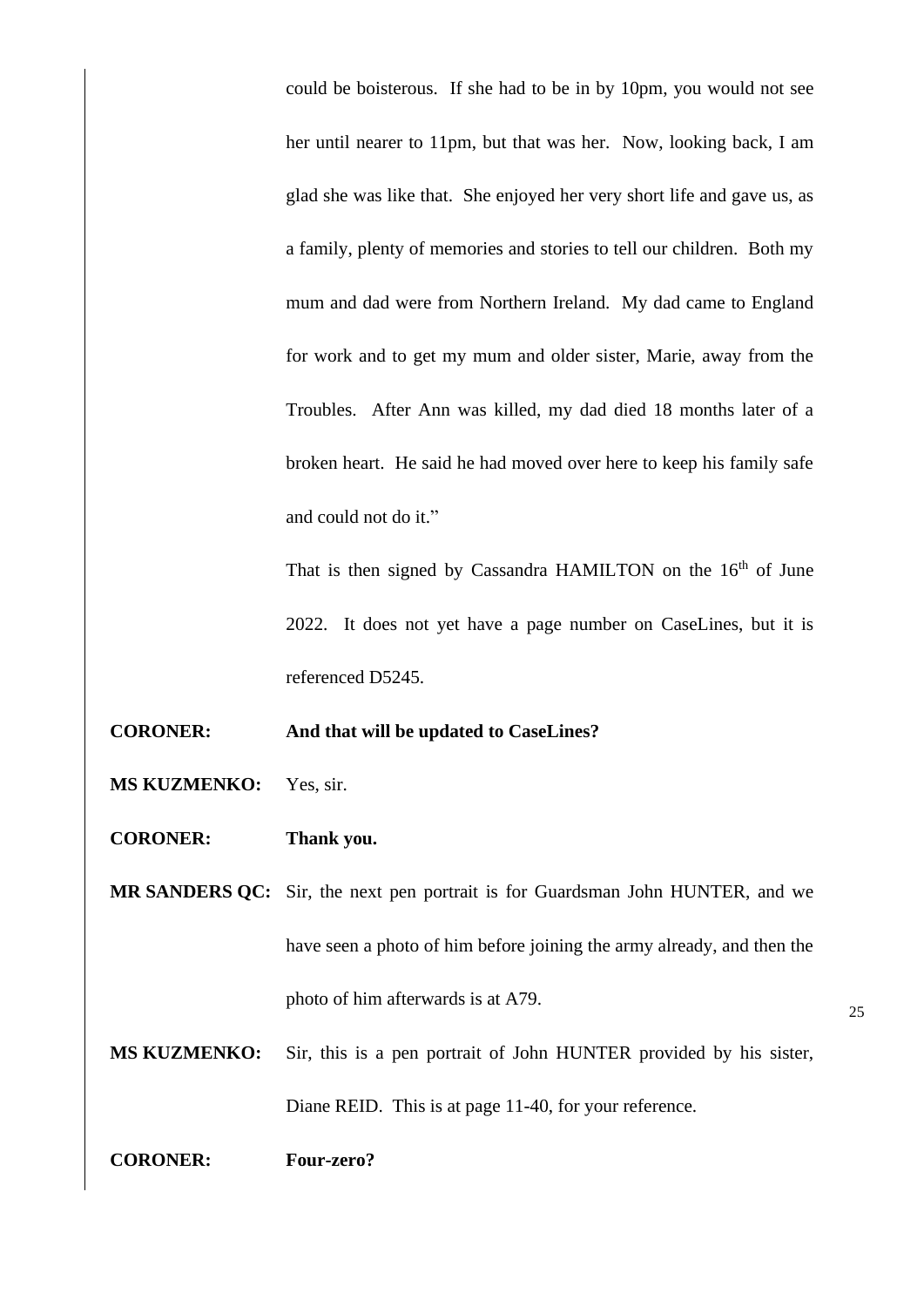**MS KUZMENKO:** Yes. "John Crawford HUNTER was born in the family home in Barrhead, East Renfrewshire, on the  $1<sup>st</sup>$  of April 1957, the only son of Bill and Betty, the middle brother of Diane and Maureen. He was murdered on the  $5<sup>th</sup>$  of October 1974 when he was only 17. This statement of loss and grief written by his sisters is therefore more about the aspects of John's life that he and his family were denied, than it is about his achievements and experiences, since those were so cruelly cut short.

> "John was tall and strong and handsome. He had blond hair and blue eyes. He had an adventurous spirit, so he had a lot of fun in his short life, and we are glad he made the most of the time he was given. He was thoughtful of others and had a kind heart. At school John was a quiet boy who enjoyed outdoor activities and sports, particularly football. He became the captain of the school's football team. He was inseparable from Billy FORSYTH, who lived in the same street as our family. This continued throughout their attendance at the Boys' Brigade. He and Billy also went swimming at the Dolphins Swimming Club, and also on Sunday mornings with Maureen, accompanied by Gordon REID, who was older and became Diane's husband. John had many friends, including girlfriends, and enjoyed his social life and parties.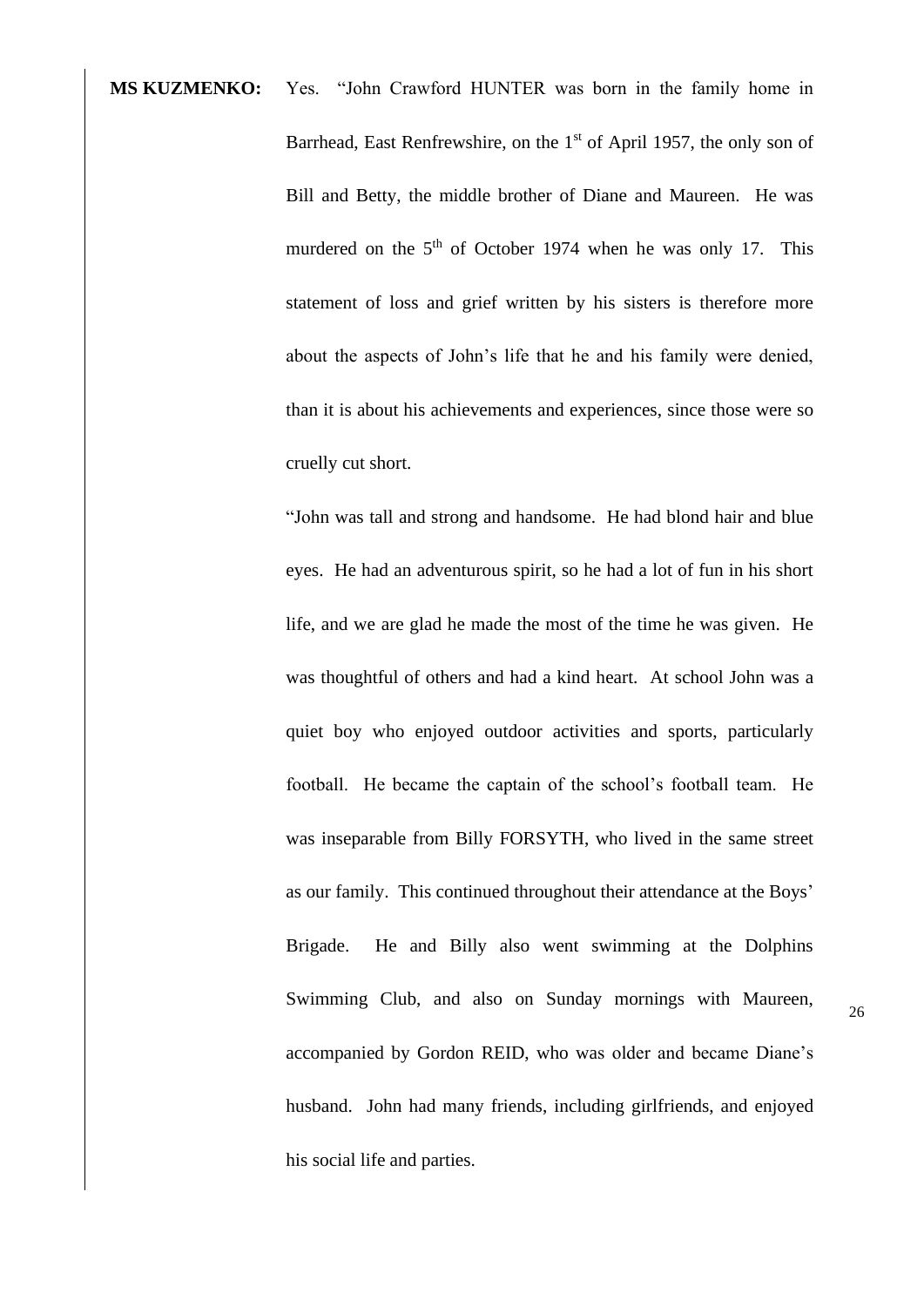"After school, John tried his hand at carpet-fitting and working in the local Shanks factory. However, in August 1974 John, along with Billy, decided to enlist in the Scots Guards. He was known to have settled down quickly to life in the army and it was considered that there were no reasons why he should not have completed a full career. His referees found him to be a polite and quiet but very reliable and respectable person. In a matter of weeks he had been killed on a night out in Guildford, in the Horse and Groom pub. Our parents had thought he was relatively safe and would not be at risk unless posted to Northern Ireland, so there was bewilderment and shock at the awful news.

"The family never recovered from the loss of John and all that his life could have brought them. Bill and Betty enjoyed years of agony imagining John suffering. He is buried besides Billy in our local cemetery, and our father, Bill, visited his grave many mornings before going to work, in addition to frequent visits by our family. A further distress over the years was attention from the media. Bill and Betty were quiet people who did not wish to air their sadness and opinions publically. At times they were treated with a lack of sensitivity or respect. Often they were solicited for what would be no more than a footnote or reference to a case thought to be related, and the intrusion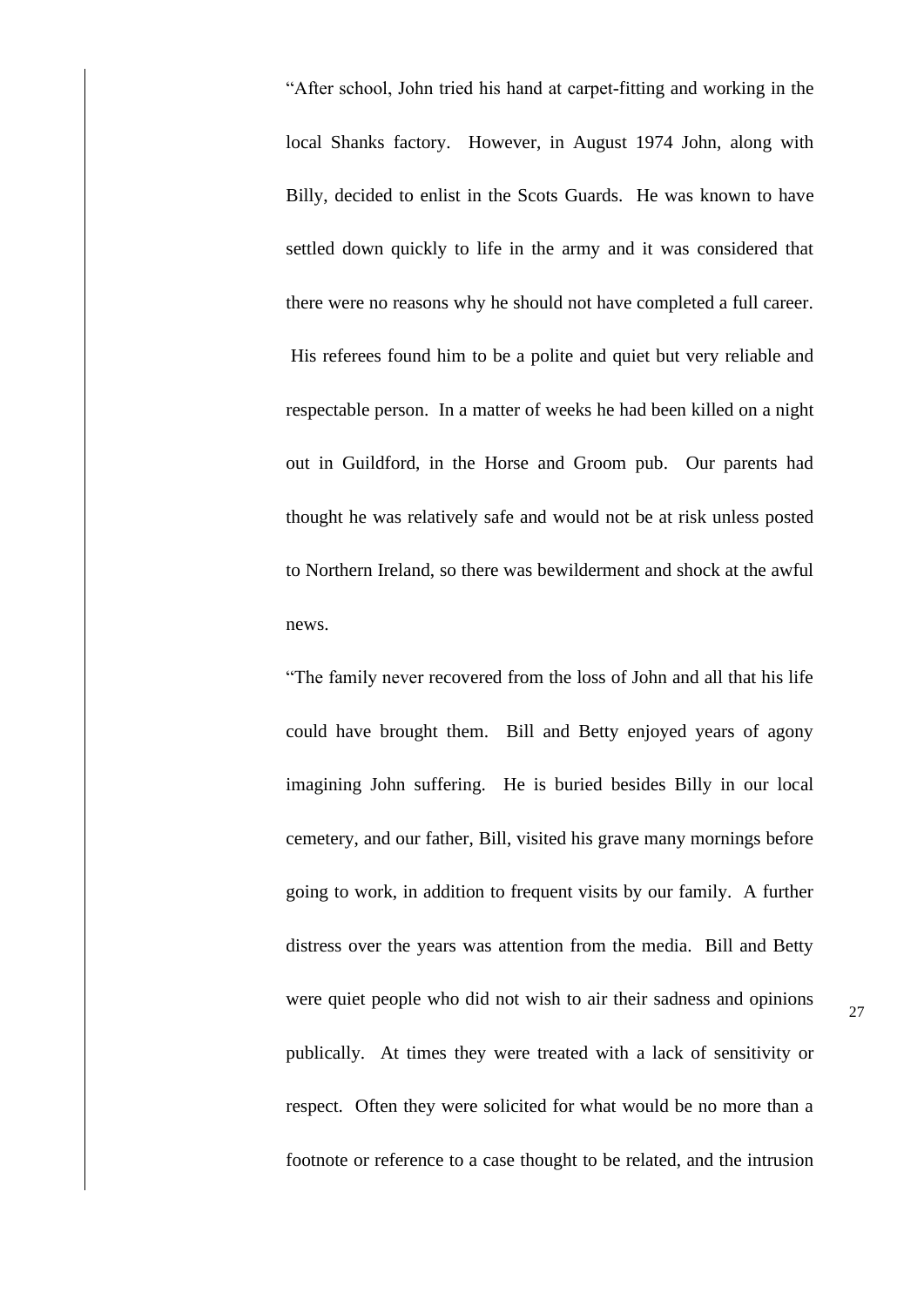would wound. Not that the circumstances could ever be forgotten, but they might have been having relatively good day.

"As you have heard, John's life was brief. He was prevented from falling in love, getting married, having children and grandchildren, having a career, travelling and all the things that make for a happy and fulfilling life. Others robbed him of his opportunities. How their actions contributed anything to a political cause is bewildering to us as his sisters, and indeed as human beings. It was and remains such a waste."

That portrait is signed by Diane REID on the 29<sup>th</sup> of April 2022.

- **MR SANDERS QC:** Thank you, sir. The final statement is for, portrait is for Private Caroline SLATER, and the photo is A70, seven-zero.
- **MS KUZMENKO:** Thank you. This statement is provided by way of a witness statement by your officer, Heather NIN. The page reference is 10-48. "This is a pen portrait of Private Caroline Jean SLATER, a female who died on the 5th of October 1974, that has been prepared by the class based on documents and materials disclosed to interested persons for these inquests. I exhibit at HN/01 a document compiled by Detective Inspector HARVEY and Detective Constable STANDON as part of the original investigation carried out by Surrey Police into the bombings of the Horse and Groom Public House and the Seven Stars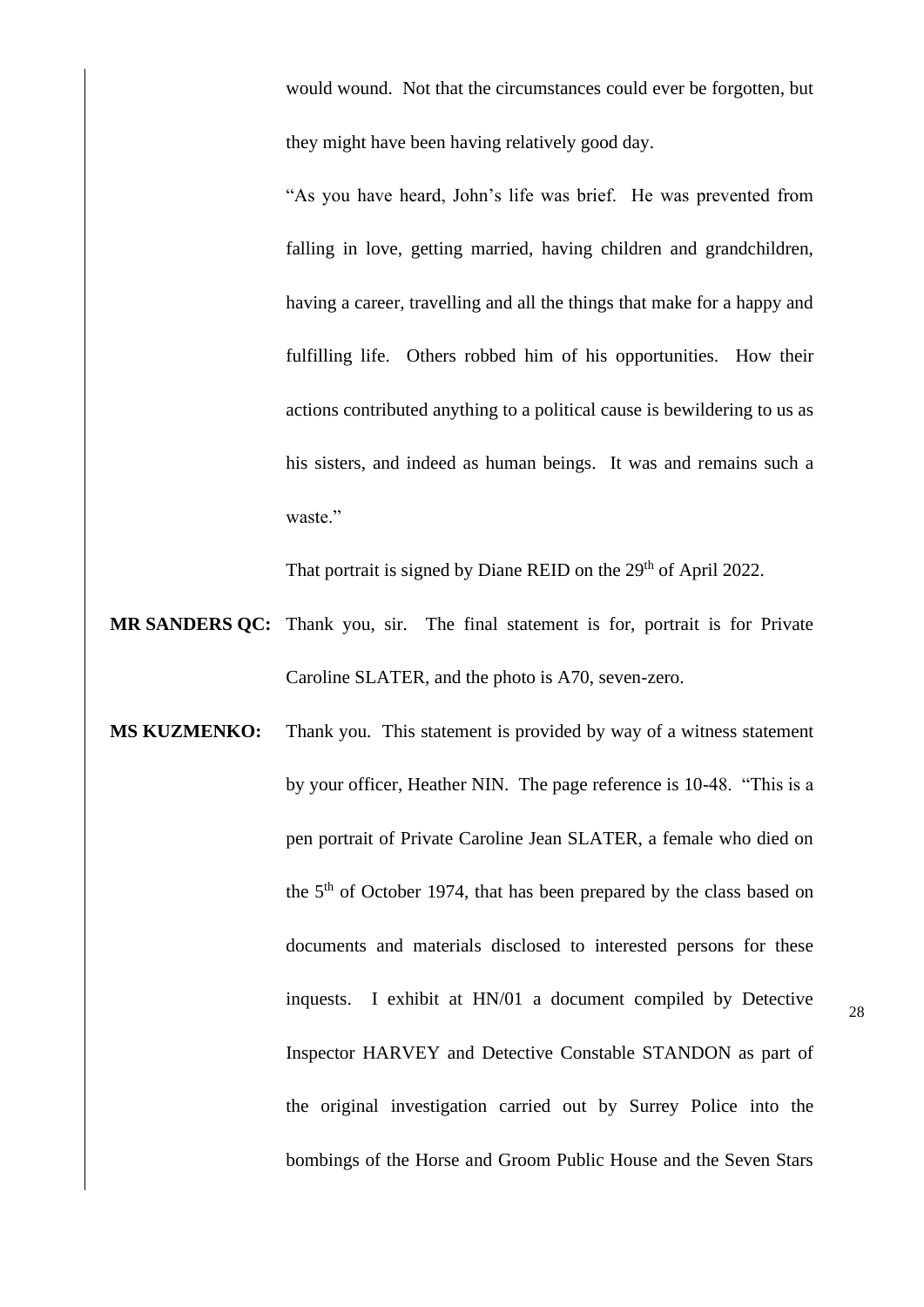Public House on the  $5<sup>th</sup>$  of October 1974. On page 1 it states that Caroline came from a quiet, honest and working class family and attended school at Cannock. She then attended Hightown Secondary Modern School in Hednesford, where she was said to be a popular pupil with a keen interest in all sporting activities available. Further, page 1 states that Caroline lived with her parents. On page 2, the document sets out that Caroline's parents were Victor and Delaphine, and that Caroline had four siblings, older sisters Julie and Catherine, younger sister Wendy and younger brother Jimmy.

**"**Page 1 of the document notes that after school Caroline held several jobs. She was firstly employed as a shop assistant at a boutique for three years, where her employer considered Caroline to be rather shy when she joined, but she nevertheless had a pleasant personality. She mixed in a tight social circle with her fellow colleagues, but did not have a regular boyfriend. Caroline then worked as a machinist at a clothing manufacturer until she was dismissed due to her having applied to the WRAC.

"At HN/02, I exhibit three pages from Caroline's army personnel record. The first and second pages are an exploration of Caroline's skills, interests and ambitions. Outside of work, Caroline made time to go dancing with a friend once or twice a week. Her other interests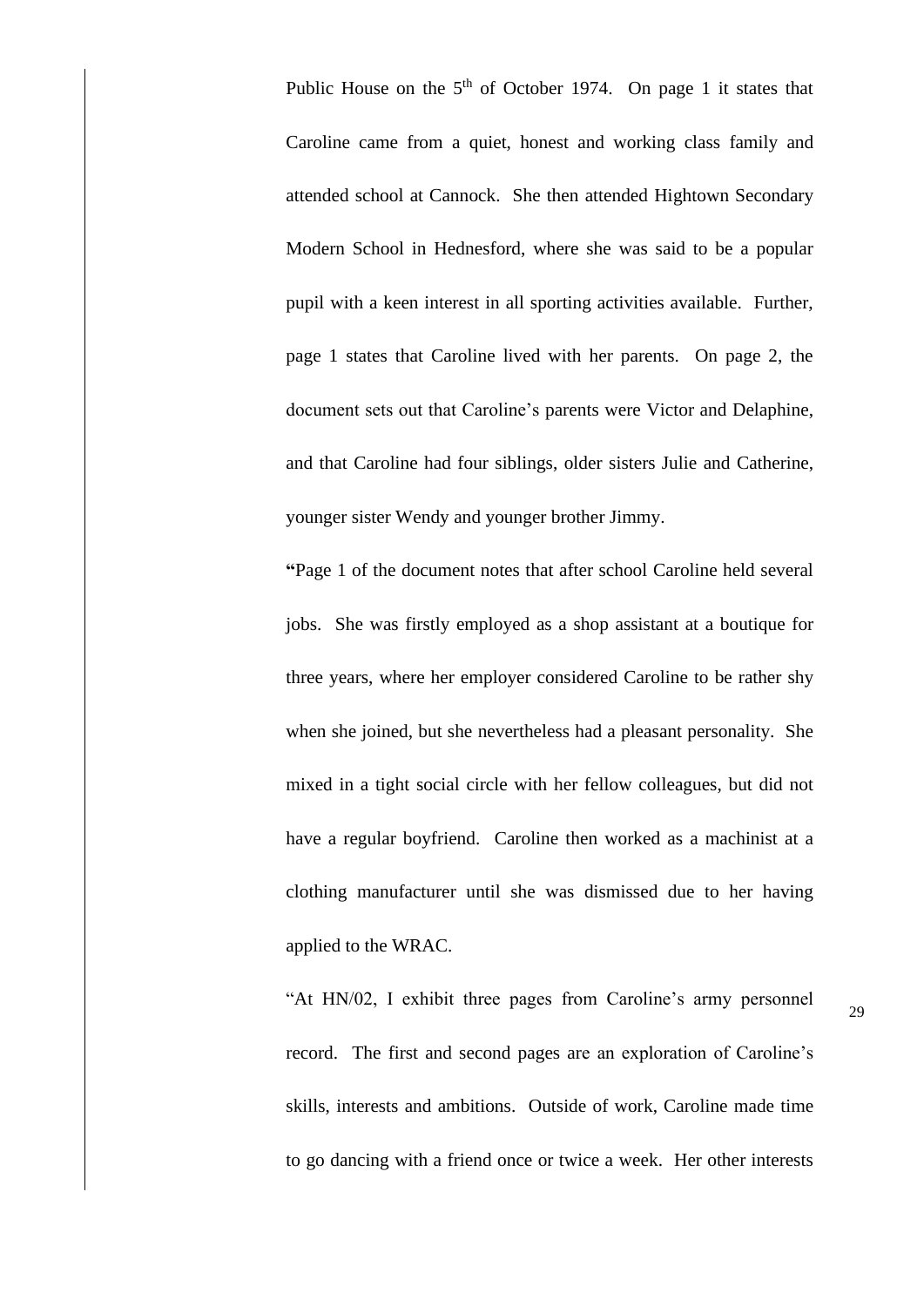included walking, swimming, reading, cookery and needlework and crochet. She enjoyed camping with school and was keen to do more of this with the army. Caroline's ambition was to have a worthwhile career in the WRAC, and she was interested in enlisting with the WRAC because of its opportunities to learn a useful trade and to travel. She was encouraged by her sister and brother-in-law, and her parents supported her application to enlist. She was keen to hold employment as a military policewoman, or on the switchboard within the army. On the final page of HN/02, it is noted that in the days leading up to her death, Caroline was interviewed about employment opportunities and was offered a job as a stewardess. Caroline appeared to be considering taking her discharge as a result.

"I exhibit at HN/03, an article entitled 'The girl who had a dream, the sergeant who wept', which was printed in the *Cannock Advertiser*, dated  $10<sup>th</sup>$  of October 1974. It states that Caroline was signed up to the WRAC by army sergeant, Jack CHURMS, and that she joined with her friend, Ms Jane STANTON. At HN/04, I exhibit a press cutting from the *Evening Sentinel*, dated 7<sup>th</sup> of October 1974, entitled 'Crewe mourns girl killed in terror blast, massive hunt for girls'. At the end of the article it is stated that on the day of her death Caroline was out shopping for clothes for her sister's baby and was due home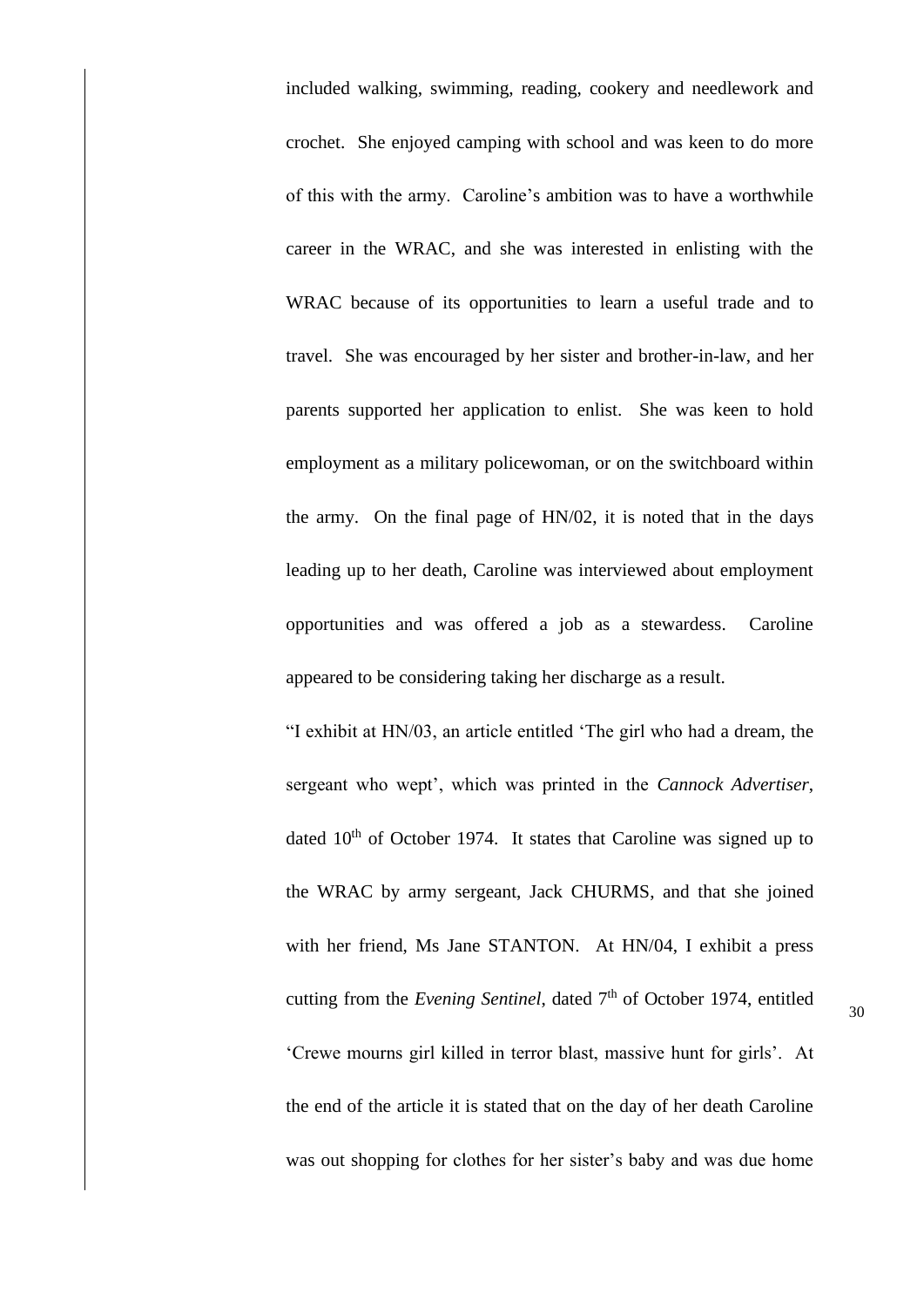the following week for her first period of leave since she had started at the WRAC. Further, according to the article at HN/03, Caroline had recently got a boyfriend called Robert, who was in the Guards." That is then signed by Heather on the  $14<sup>th</sup>$  of June 2022.

#### **CORONER: Thank you very much.**

**MR SANDERS QC:** Thank you, sir, those are the pen portraits for each of the deceased. I am going to move now just to admit one finding of Sir John May's inquiry, and it admitted under Rule 24 of the Inquest Rules.

#### **CORONER: Yes.**

**MR SANDERS OC:** This proposal was the subject of submissions at the Pre-Inquest Review hearing in January of this year, and so it has already been announced that we are going to do this. Rule 24 provides, I will just read it out so that we can go through the correct procedures. Rule 24: "A coroner may admit findings of an inquiry, including any inquiry under the Inquiries Act, 2005, if the coroner considers them relevant to the purposes of the inquest. Before admitting such inquiry findings as evidence, the coroner must announce publically that," and I think you have already done this, "A, the findings of the inquiry may be admitted as evidence, B, the title of the inquiry, the date of the publication and a brief account of the findings, and C, that any interested persons are entitled to see a copy of the inquiry findings if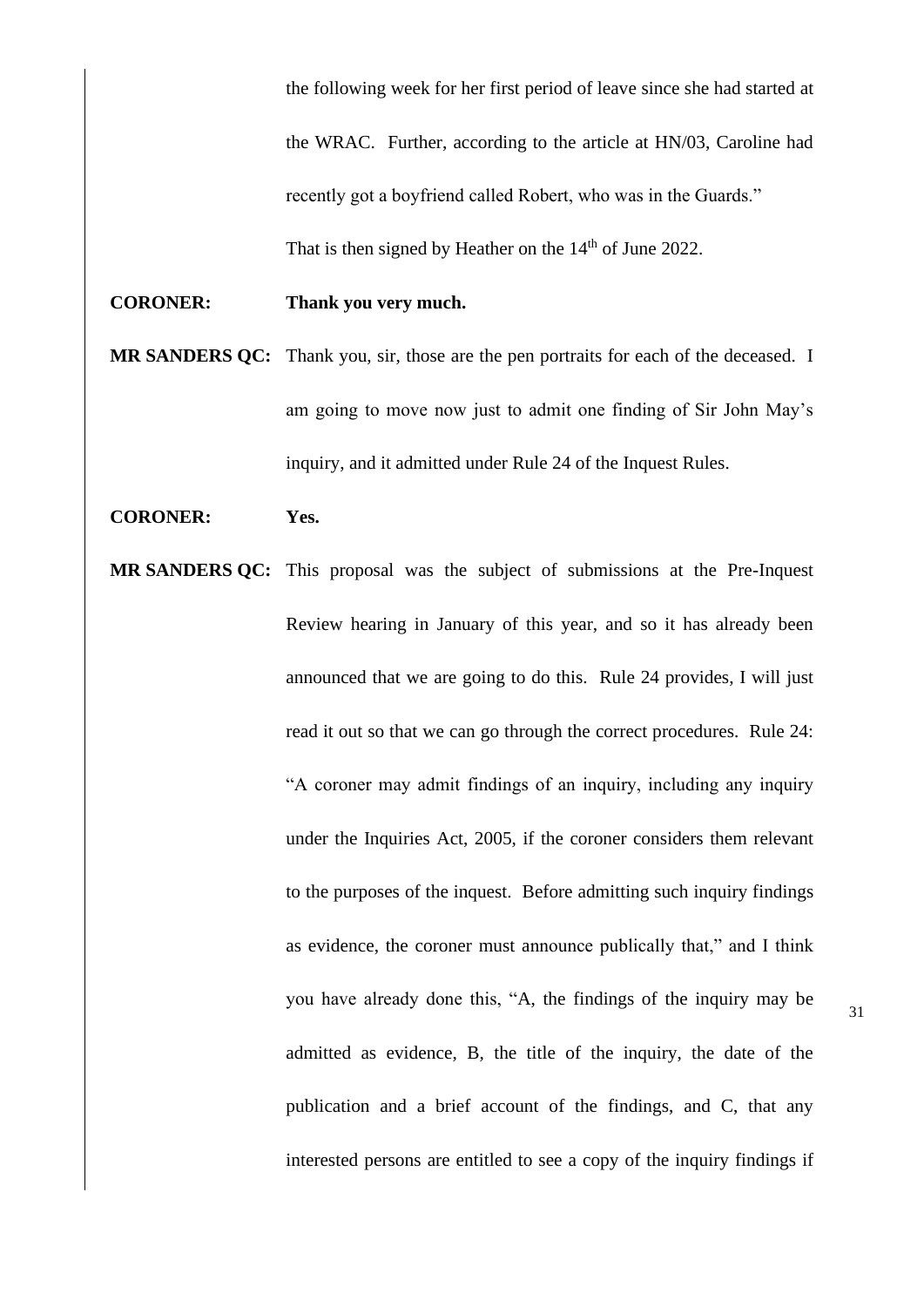he or she so wishes." And the inquiry was Sir John May's inquiry into the circumstances surrounding the convictions arising out of the bomb attacks in Guildford and Woolwich in 1974, and it is the final report dated the 30<sup>th</sup> of June 1994, which is referenced HC449. And the only finding that we are admitting under Rule 24 is at paragraph 14.1 of the report, and it is at page 7-238 of CaseLines. And it is simply this, sir: "The Guildford Bombings were the first in a new wave of Provisional IRA attacks in England," and just to set the scene for Professor HENNESSEY's evidence, we are admitting that as a finding under Rule 24.

- **CORONER: Thank you. (inaudible) been raised already, there were no objection raised then and I take it there are not now, so I do admit it.**
- **MR SANDERS QC:** I am grateful, sir. So, sir, with your permission, if I could call Professor Thomas HENNESSEY.
- **CORONER: Yes, please do. What page are we on (inaudible)?**

**MR SANDERS QC:** His report is 11-237.

#### **PROFESSOR THOMAS HENNESSEY (sworn):**

**CORONER: Thank you, do sit down. (inaudible) in a second (?), (inaudible) copy on the screen, and if it can be put on the screen, maybe it would be helpful to have it on the screen.**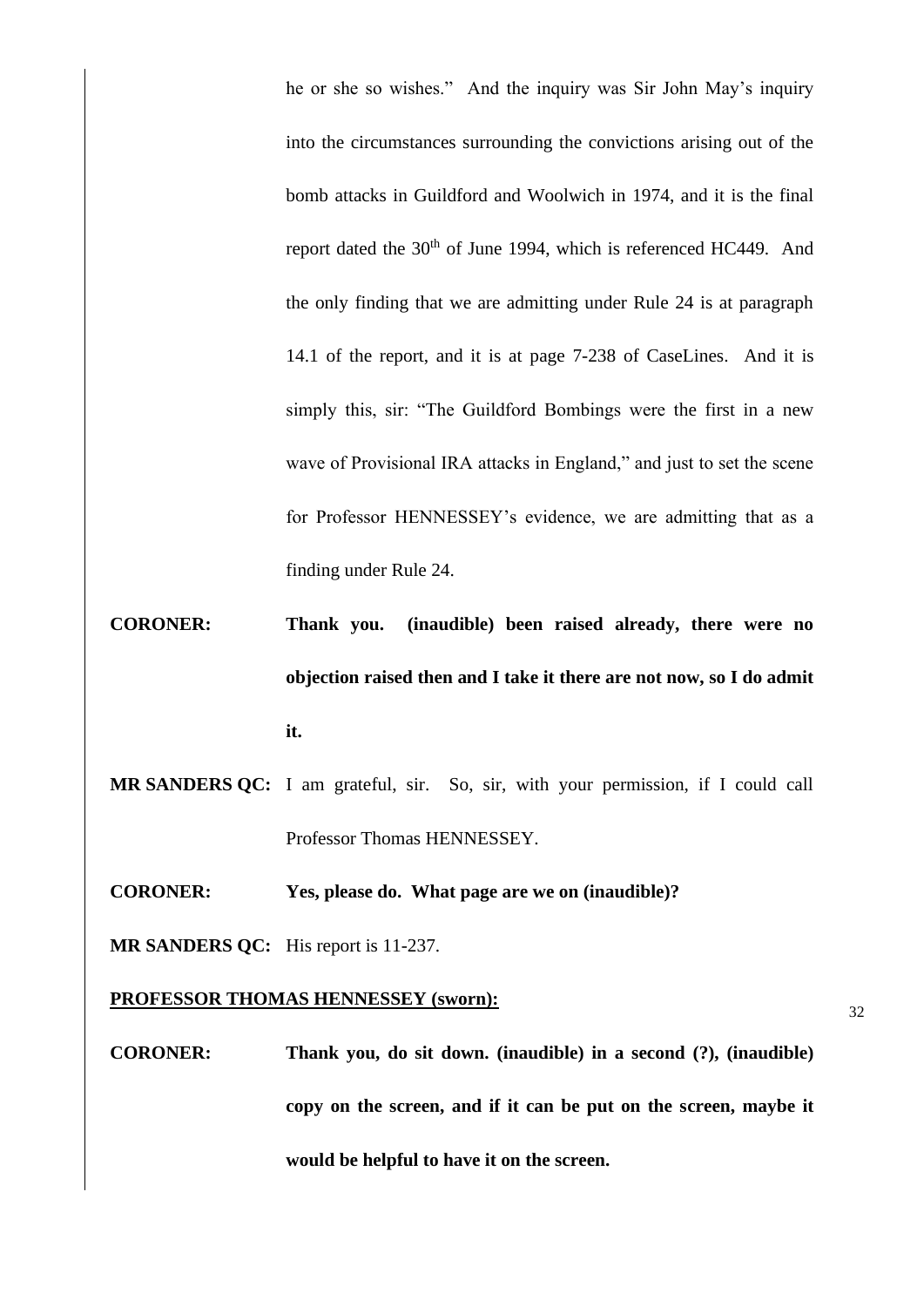**MR SANDERS QC:** Potentially, sir. He also has a copy with him, because the copy that is on CaseLines is the unsigned version. He has now signed and dated it.

**CORONER: I see, all right.**

**MR SANDERS QC:** So he has a hardcopy there.

**CORONER: I (inaudible) think we should have (inaudible). Look, Professor, you have got a copy in front of you, so you choose whichever is easiest. Can I just ask you for your full name, please?**

**PROF HENNESSEY:**Thomas HENNESSEY.

**CORONER: Thank you very much. And, Professor, can you just come forward a little bit, because that mike can picks up your voice so we can all hear you nice and clearly. But just please keep your voice up as well as you can.**

**PROF HENNESSEY:**I will, yes.

**CORONER: And I will pass you over now to Mr SANDERS, who is going to ask you some questions.**

**PROF HENNESSEY:**Thank you.

33 **MR SANDERS QC:** Thank you, sir. Professor HENNESSEY, if I could start, please, with your occupation, for the moment.

**PROF HENNESSEY:**Professor of Modern British and Irish History at Canterbury

Christchurch University.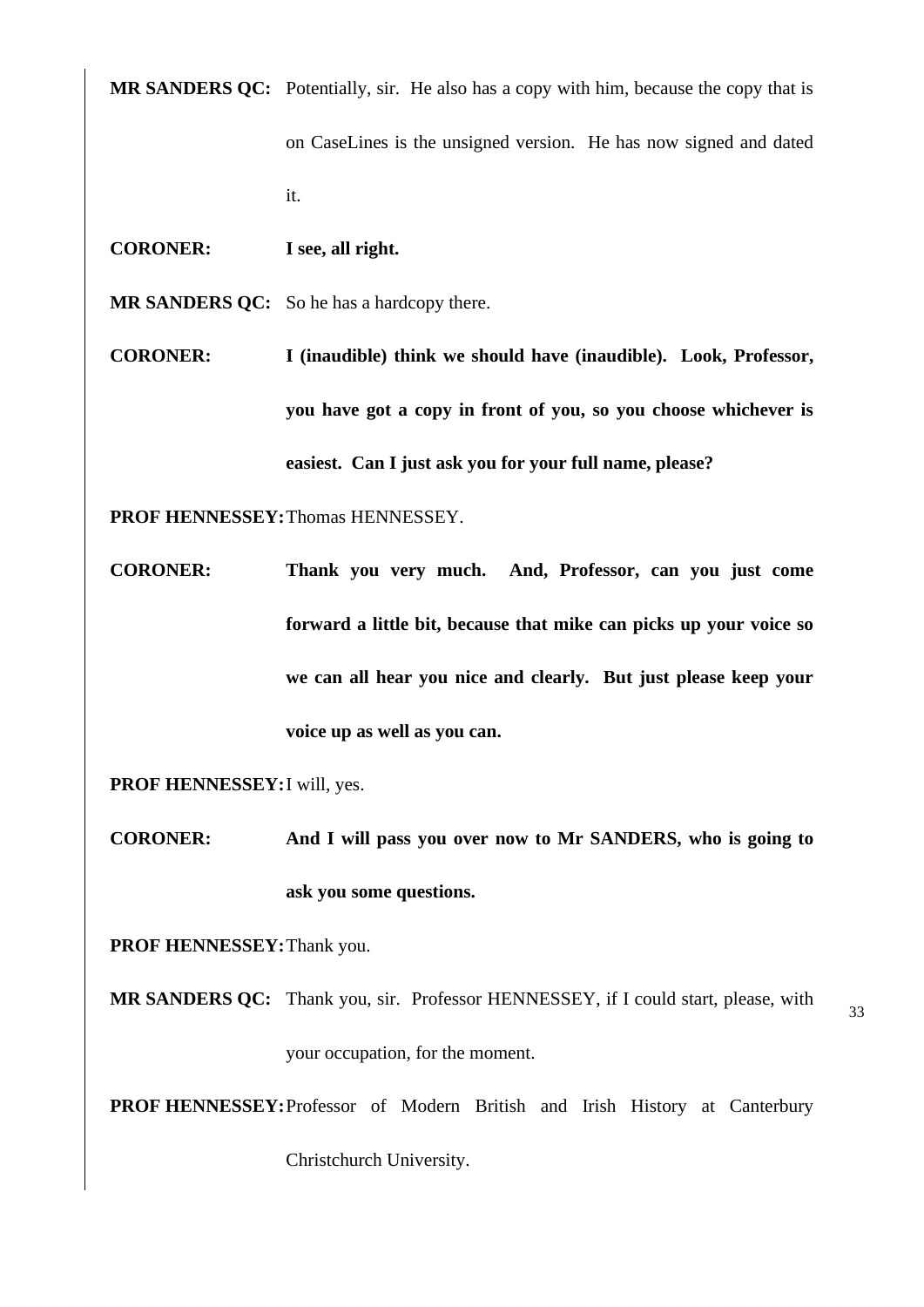**MR SANDERS QC:** And you have prepared the report that you have got in front of you and has been put on the screen, and that is dated the  $16<sup>th</sup>$  of June 2022, is that correct?

**PROF HENNESSEY:**Correct, yeah.

**MR SANDERS QC:** And just going to the end of that report, you have signed the experts' declaration, which says, "I confirm I have made clear which facts and matters referred to in this report are within my own knowledge and which are not. Those that are within my knowledge I confirm to be true. The opinions I have expressed represent my true and complete professional opinions on the matters to which they refer. I understand that proceedings of contempt of court may be brought against anyone who makes or caused to be made a false statement in a document verified by a statement of truth without an honest belief in its truth."

Correct?

#### **PROF HENNESSEY:**Correct.

**MR SANDERS QC:** Thank you. You prepared the report in response to instructions that you were sent that were dated the 12<sup>th</sup> of October 2021?

**PROF HENNESSEY:**Correct.

**MR SANDERS QC:** You are here to give evidence as the court-instructed independent expert, so if I could just start with your independence. Could you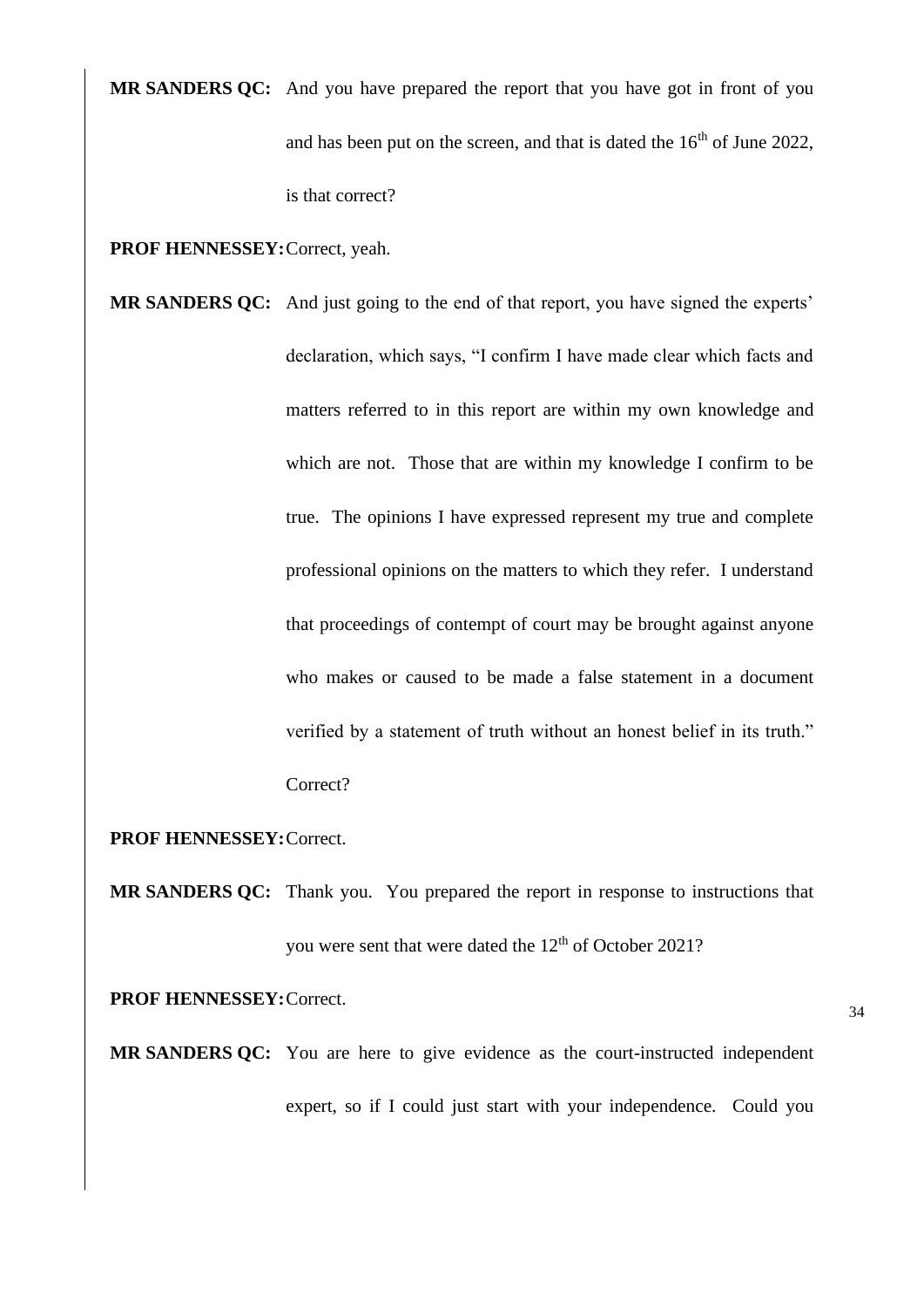please just confirm that you have no connection with anyone who was

involved with or effected by the Guildford Pub Bombings?

#### **PROF HENNESSEY:**(inaudible)

- **MR SANDERS QC:** Thank you. And in terms of your expertise, could you outline, please, first your qualifications?
- **PROF HENNESSEY:** I have an undergraduate degree in Sociology from the University of Surrey, a Master of Arts from Queen's University, Belfast, in Irish History, Politics and Sociology, and a PhD in Modern History from Queen's University as well.
- **MR SANDERS QC:** Thank you. And we have a copy of your CV that is at 7-1242 of CaseLines. You don't need to read out every post you have held, but if you could just briefly outline your, first your academic carrier, the posts you have held.
- **PROF HENNESSEY:** Postdoctoral posts in Queen's University and various research posts in Northern Ireland, and different teaching post, but mainly part time, and then finally I got, in 1998, (inaudible) post at Canterbury Christchurch, and I have been there ever since. And I was promoted to Professor of History in, I think, 2013.
- **MR SANDERS QC:** Thank you. There also you have detailed in your CV some nonacademic roles that you have held. If you could just, particularly the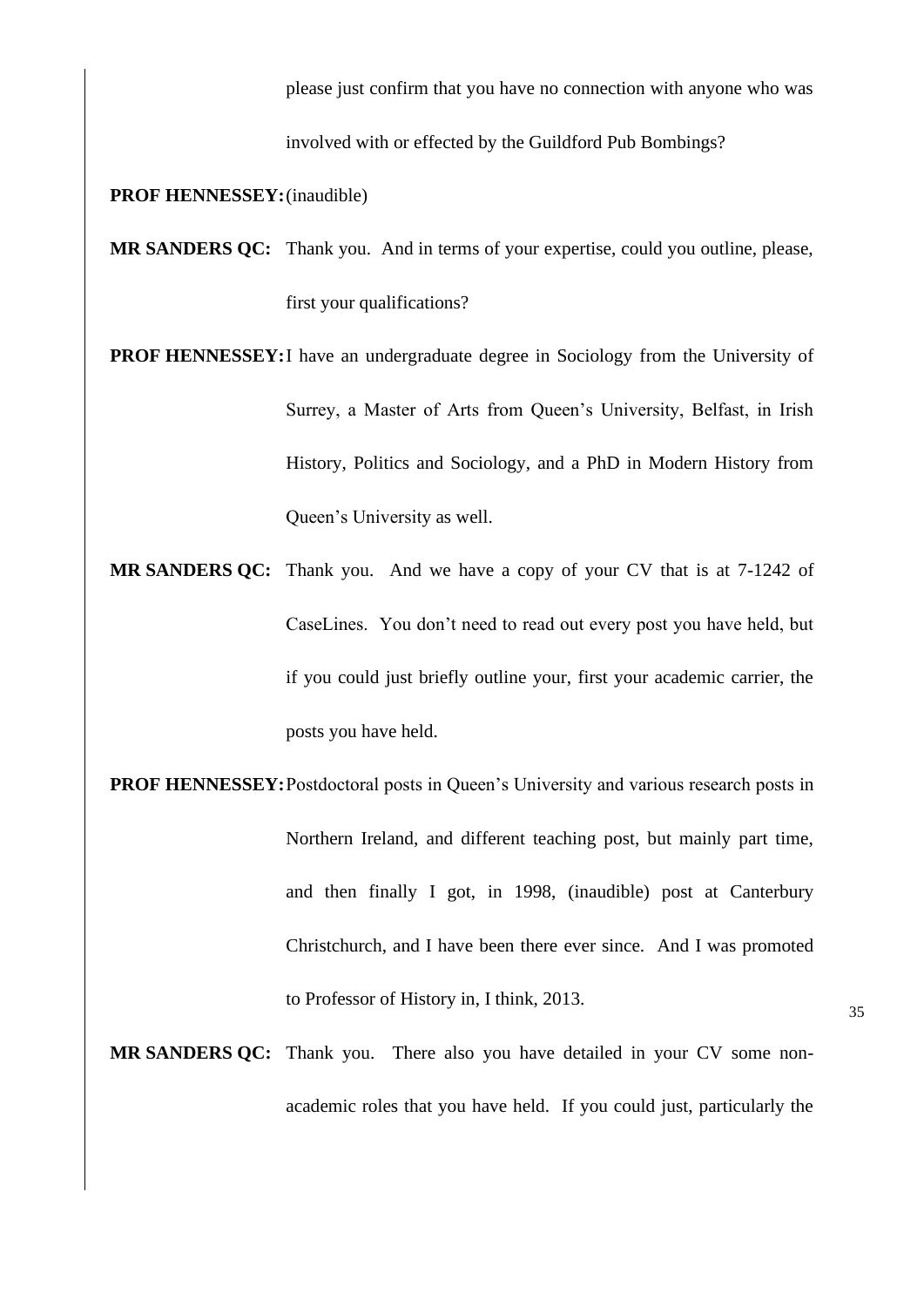role that you had in relation to the Northern Ireland peace process and the Good Friday Agreement, if you could just outline that?

**PROF HENNESSEY:**Yeah, I was an advisor to David TRIMBLE, who was the leader of the Ulster Unionist Party, and I advised on some of the institutions that might be acceptable to the Ulster Unionist Party in achieving the Good Friday Agreement. I also was a speech writer for David TRIMBLE, and thereafter I was also a commissioner on what was called the Flags, Identity, Culture and Tradition Commission, which many people in Northern Ireland now, I think they would say cultural wars replaced the actual war between the parties and (inaudible) in Northern Ireland, and it was trying to find solutions for that.

# **MR SANDERS QC:** Thank you. And if I could just ask you, you fulfilled a very similar role to the one you are fulfilling today in relation to the Birmingham Pub Bombing Inquest, is that correct?

**PROF HENNESSEY:**That's correct.

**MR SANDERS QC:** And you gave evidence about similar matters at the hearings there?

**PROF HENNESSEY:**I did.

**MR SANDERS QC:** Thank you. I am going to ask you about three topics, or under three headings, just to let you know where I am going. The first is the origin of the Northern Ireland Troubles.

**PROF HENNESSEY:**Okay.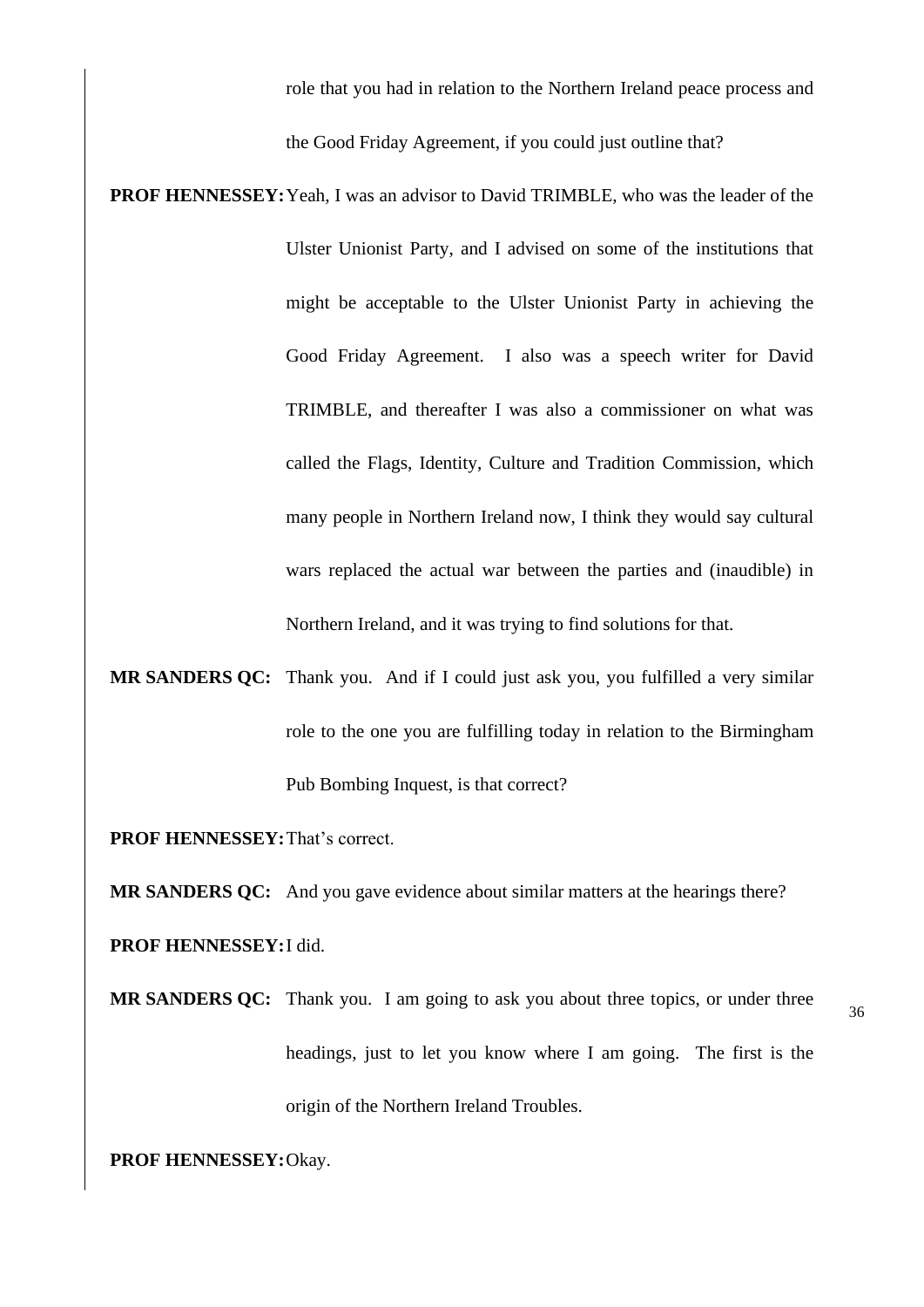**MR SANDERS QC:** The second is the origin, methods and aims of the Provisional IRA campaign in England in 1973 to 1975. And then the third and final topic is the Provisional IRAs' approach to targets, targeting, advanced warnings of attacks, and also claims of responsibility for attacks. So starting with the origin of the Troubles, you detail in your report the current makeup and status of first Northern Ireland and second the Republic of Ireland. Could you just outline what you have said about that?

**PROF HENNESSEY:**Yeah, the, Northern Ireland was established in 1920-21 and it partitioned the island of Ireland into two political entities. And it was essentially that what is now, what you might call Southern Ireland now, Republic of Ireland, was effectively the Catholic state of (inaudible) Catholics in the (inaudible) in Ireland, and there was (inaudible) a Protestant state in the north of Ireland, which is (inaudible) is now constituted as Northern Ireland, and it was made up of different parties in Northern Ireland, such as it was ruled since 1921 by one part, which was the Ulster Unionist Party, which was effectively a Protestant dominated party. And the opposition to that was, historically, the Nationalist Party, which wanted to see a united Ireland. But when we get to the present Troubles it's divided, the Ulster Unionist Party was the dominant party still, until direct rules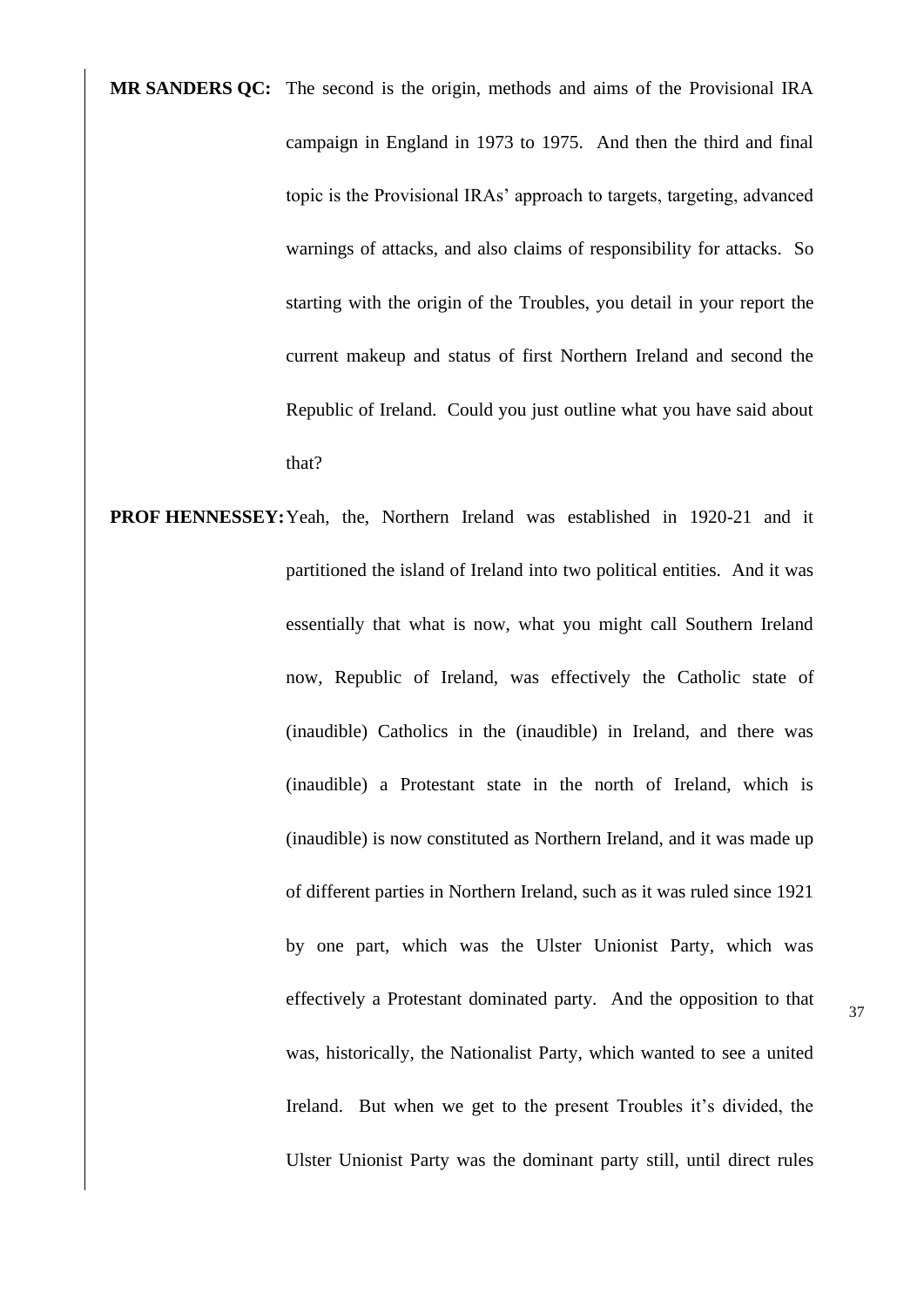was imposed in Northern Ireland, as the abolition of Northern Ireland having its own parliament within the United Kingdom, that was prorogued, or suspended in 1972 'cause of the level of violence in Northern Ireland. And opposing that there was, within Unionism, the growth of another party led by the Reverend Ian PAISLEY, which was called the Democratic Unionist Party, which was seen as essentially a more traditional Unionist party, and by tradition I mean that it was committed to a majoritarian (inaudible) Protestants were the dominant community in Northern Ireland and they would be in government in Northern Ireland permanently and have their own parliament and so forth. And there was, essentially, the Nationalist parties, were a divided group (?), with the Social Democratic, Social Democratic and Labour Party led by John HUME, which, eventually led by John HUME, which was a party that wanted a united Ireland but by peaceful means. And there was the, another party which was a Nationalist, but a Republican party, in that it wanted a united Ireland that would be (inaudible) united (inaudible) but it was (inaudible) political wing of the IRA, and that was Sein Féin, which means 'Ourselves' or 'We ourselves' in English. And it was the poor relation, it was, of, in terms of politics, of both wings of the party, of the Republican movement. It was geared towards, essentially the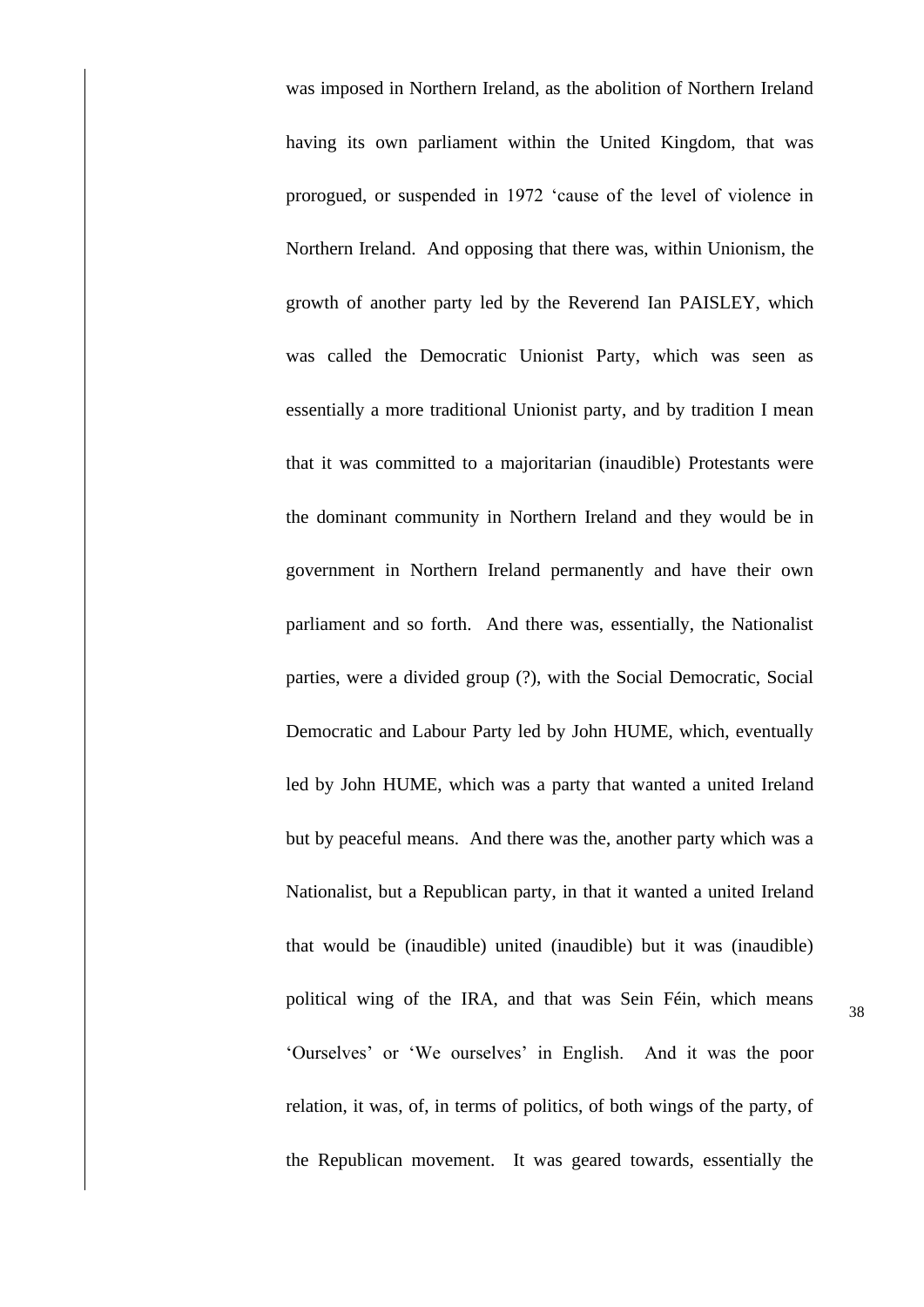dominant form in Republican was the violent way, the armed struggle to achieve the British to withdraw from Northern Ireland and all parts of Ireland by force of arms.

**MR SANDERS QC:** Thank you. And so in terms of the terminology, there is a division between Unionists and Nationalists, which is effectively a division between Protestants and Catholics?

**PROF HENNESSEY:**Yes.

- **MR SANDERS QC:** And then could you just explain in relation to the paramilitary side of both of those factions, the terms Loyalist and, and then Republican?
- **PROF HENNESSEY:** Yeah. On the Unionist side there grew up a series of paramilitary groups which were deemed Loyalist, and that includes organisations such as the Ulster Defence Association and the Ulster Volunteer Force, which used violence against Catholics in particular to maintain the state in the United Kingdom. And on the Republican side there was the IRA, which divided into two parts, which was the, called the Official IRA and the Provisional IRA, and that is the division that began in 1969-1970, where (inaudible) there was one IRA and it split into two IRAs as a result of how they responded to the violence that erupted in 1969 between Catholics and Protestants.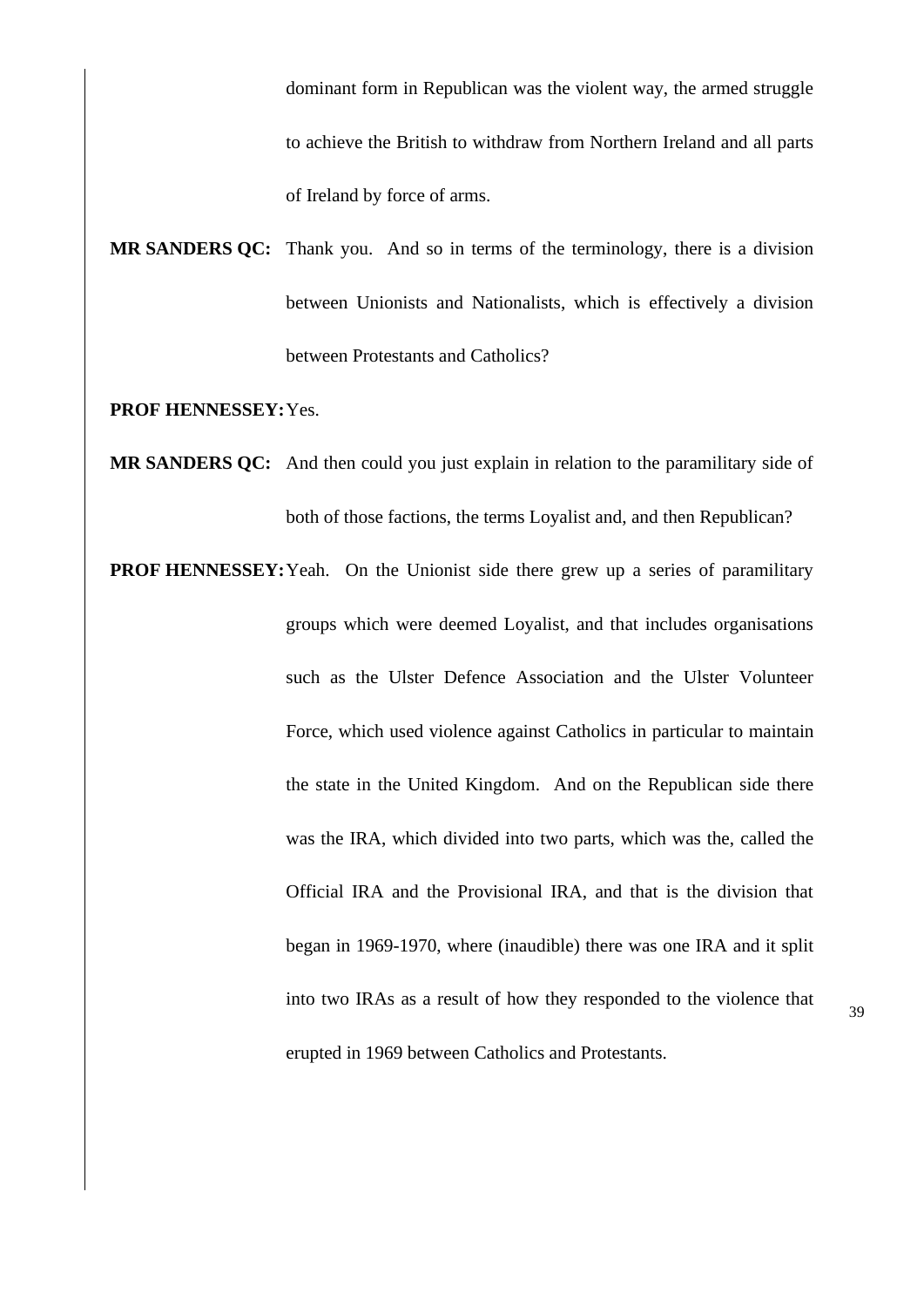**MR SANDERS QC:** Thank you. You have provided in your report an account of the history going back to the seventeenth century, to the 1600s. I do not want to spend much if any time prior to the twentieth century ...

## **PROF HENNESSEY:**Yeah.

**MR SANDERS QC:** … but could you just, by way of background, confirm at what point, so there were two kingdoms, Ireland and England, which shared the same king or queen, at what point did that start being the case that you had the two kingdoms with effectively the same monarch?

**PROF HENNESSEY:**Well that's the English colonisation that began in the twelfth century, when the first English colonists to Ireland, and thereafter it was, you had a growth of English colonisation, and eventually you had, there was enough English colonisation to have a political entity called England and Ireland, which had the English king and also the Irish king and the head of state. And eventually it led to a demand amongst Catholics, in basic terms, who felt marginalised by the what was termed the Protestant Ascendency in Ireland, and religion came into it when you had further colonisation from England and Scotland in the late-seventeenth century. What was different about that colonisation was that it introduced religion into the whole process. Prior to that there had been English Catholics and Irish Catholics, and there was still political division in Ireland as a result of that, but there was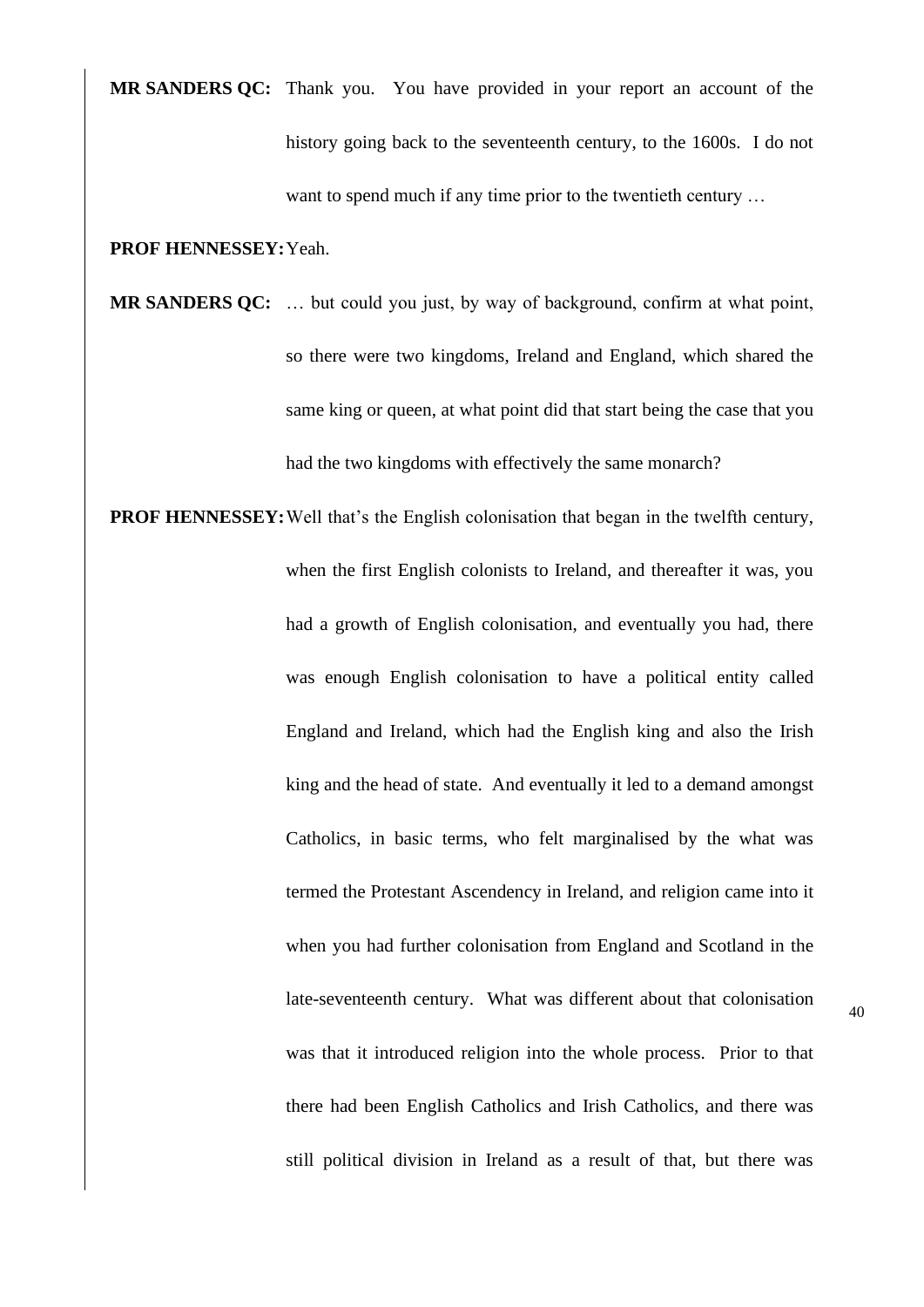essentially, it was essentially that the seventeenth century brought a new dimension into it, which was England and Scotland were Protestant kingdoms, and in Ireland the religious division became pretty divisive amongst the population, and particularly as it became (inaudible) and Catholics were excluded from political and legal and religious participation in the state.

**MR SANDERS QC:** And that more Protestant colonisation was concentrated in the north?

**PROF HENNESSEY:** In the northeast corner, which became the province of Ulster. That is where it was strongest in Ireland.

**MR SANDERS QC:** And that is what you refer to as the plantation?

**PROF HENNESSEY:**Yes.

**MR SANDERS QC:** And then in the 1800 we have the Act or the Acts of Union, which is the creation of the United Kingdom of England and Ireland, and then soon the United Kingdom of Great Britain and Ireland. And so from that point on there is a single political, constitutional entity of the UK.

**PROF HENNESSEY:**Yes.

**MR SANDERS QC:** And then during the nineteenth century the Irish Question figures large in UK politics. Could you just outline what the Irish Question was?

**PROF HENNESSEY:** Well the Irish Question, is the nearest one can judge it or understand it, is that, the division over Brexit here became, in Britain, in the UK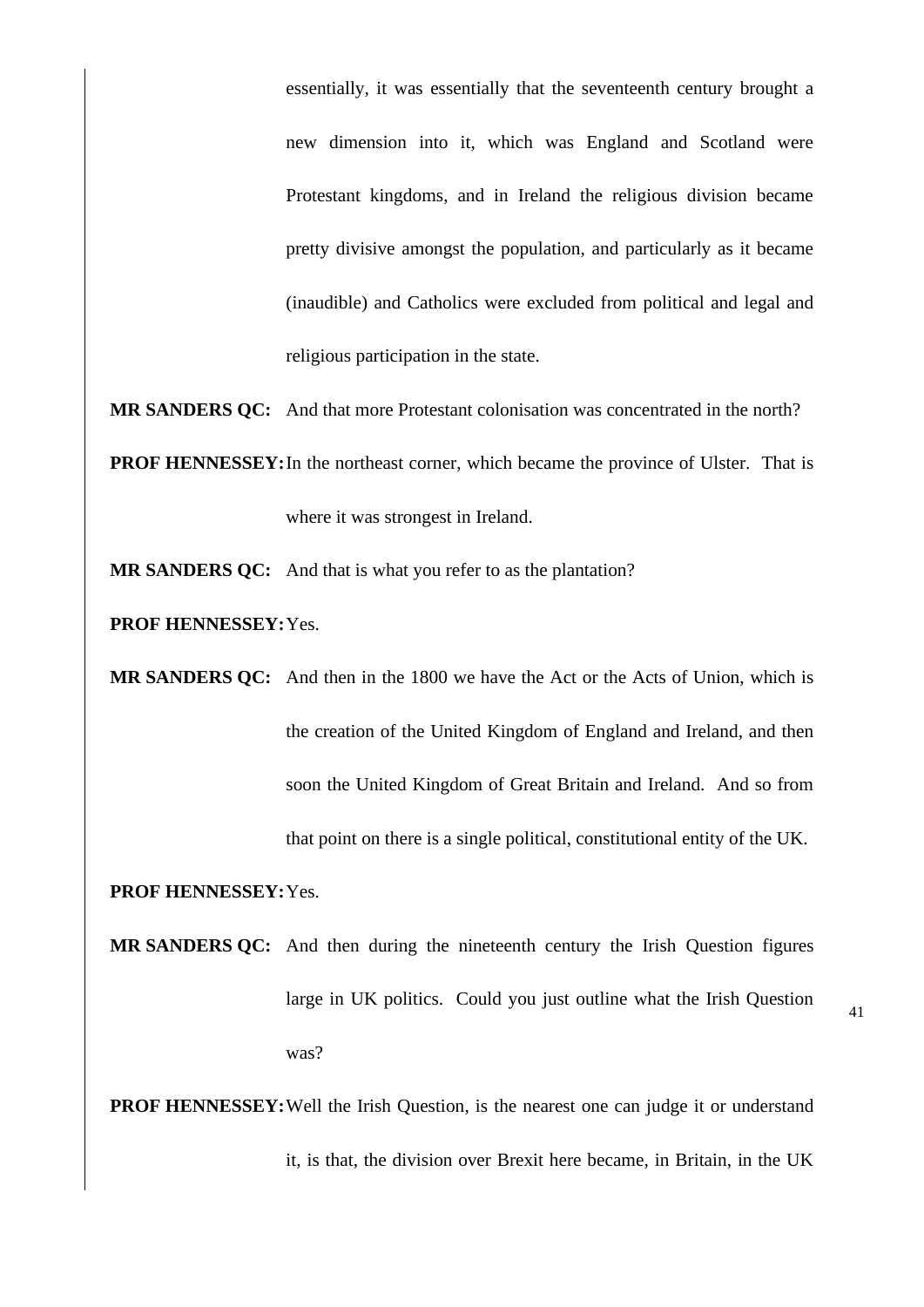became as toxic as the debate over Home Rule for Ireland. And initially it was that, it was a question of could Ireland have its own form of self-governance, and that was whether it should remain in the United Kingdom, and that was (inaudible), rather like Scotland getting devolution now, it was in the United Kingdom. But Protestants reacted, or Unionists reacted in Ireland, fearing that if you gave selfgovernment to Ireland it would be a Catholic dominated parliament in Dublin, and ultimately you couldn't trust Catholics (inaudible) towards the United Kingdom, breaking up what was then the British Empire at its heart.

- **MR SANDERS QC:** Thank you. And you say in your report that Sein Féin is founded in 1905, and you mention that effectively, throughout the twentieth century, Sein Féin was subservient to its military wing, the IRA. Was the IRA founded in 1905 as well?
- **PROF HENNESSEY:** No. The IRA, what you had in 1916, a rebellion against British rule in Ireland, the Easter Rising, and a new Sein Féin emerged as a result of that which was dedicated to forming a Republic and separation from the British Empire for Ireland, and the old question of whether Ireland should have home rule within the British Empire, so the United Kingdom, was not what was on the table from Sein Féin at that point. And there was a group of militants within Ireland that, the Irish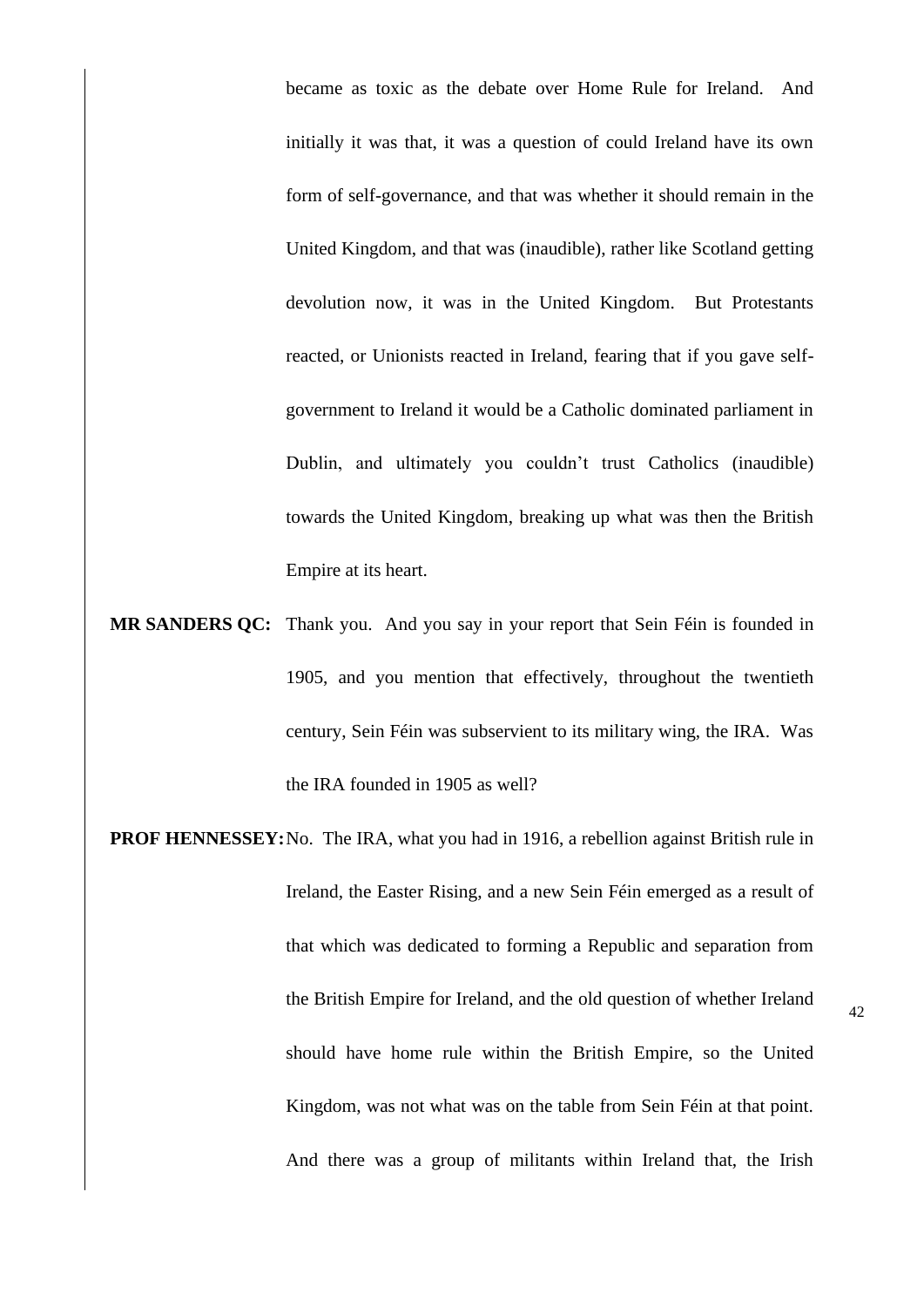Volunteer movement, which (inaudible) was a quasi-military organisation designed to achieve independence from the UK. And that, in 1919, became the IRA, the Irish Republican Army, dedicated to overthrowing British rule by force of arms.

**MR SANDERS QC:** Thank you. And so during World War One, the Easter Rising takes place in 1916, but is effectively unsuccessful. After World War One there is a general election in 1918 in which Sein Féin wins the majority of the Irish seats.

**PROF HENNESSEY:**Yes.

**MR SANDERS QC:** But they don't take up those seats, they form the first Dáil, if you could just explain about that?

**PROF HENNESSEY:** Yeah, they declared independence from Britain on the 21<sup>st</sup> of January 1919 and set up a new parliament, Dáil Éireann, which is as a recognition of the people of Ireland itself, the government of Ireland, and self-determination of the Irish people.

**MR SANDERS QC:** And that then led on to, quote-unquote, the Irish War of Independence, is that correct?

**PROF HENNESSEY:**That's correct.

**MR SANDERS QC:** And so what, that was, or what was that?

**PROF HENNESSEY:**1919 to 1921.

**MR SANDERS QC:** And then how was that settled, or resolved in the short term in 1920?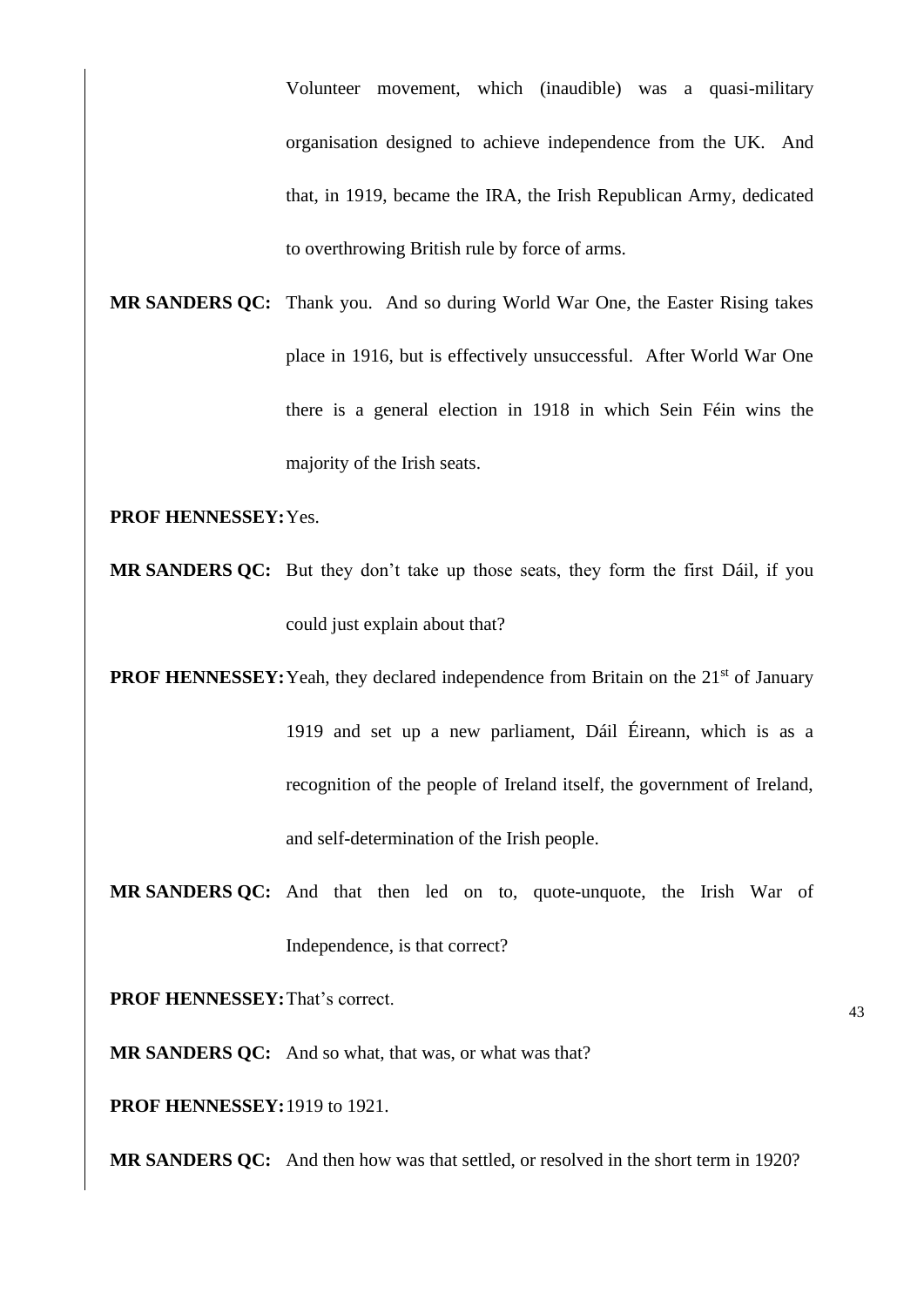**PROF HENNESSEY:**In 1921 there was a truce, and the British Government and the IRA (inaudible) Sein Féin in Ireland, and there was negotiations between the two in Downing Street under David LLOYD GEORGE, the Prime Minister, which eventually led to the Anglo-Irish Treaty in December 1921. Ireland was partitioned, the British Government in 1920 had partitioned Ireland in two parts, establishing in 1921 a government, a parliament existing in the territory of Northern Ireland, so which preexisted the partition of Ireland, before the treaty in 1921.

- **MR SANDERS QC:** And the partition and the separation of Northern and Southern Ireland, Northern Ireland wasn't, that wasn't the whole of the province of Ulster?
- **PROF HENNESSEY:** No. The province of Ulster was traditionally nine counties, but six counties constituted the province of, the statelet of the new Northern Ireland, because it gave what (inaudible) as an artificial Protestant majority in those six counties. So it was nine, the nine counties of Ulster (inaudible) 50-50 Protestant-Catholic population. But it was designed to, partition was designed as a problem to, as a solution to a problem that the British Government was faced with, which was that the prospect of civil war in Ireland if they didn't have a solution such as partition.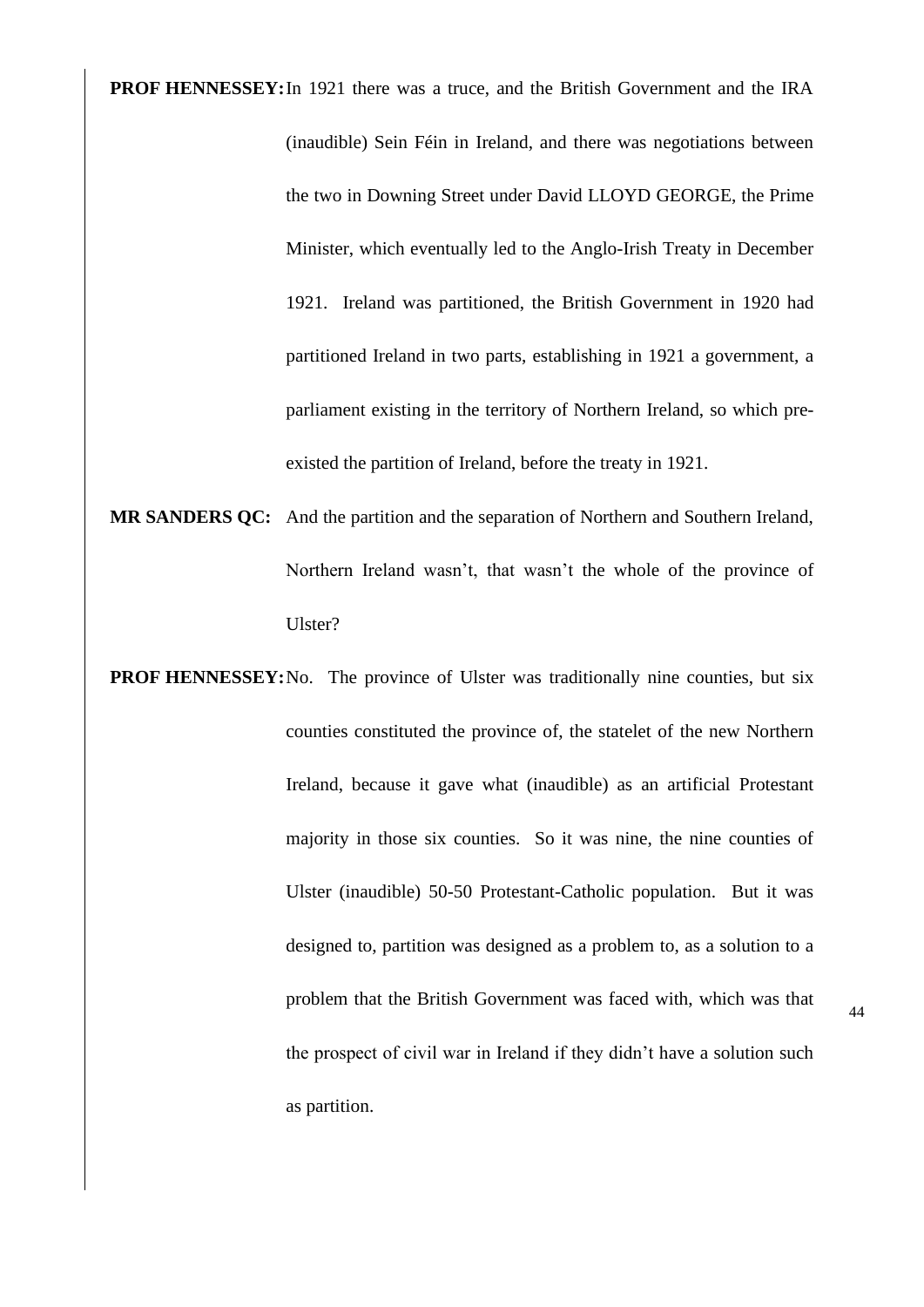**MR SANDERS QC:** Thank you. And you say in your report, you development Northern Ireland as inherently unstable. Could you just explain that?

- **PROF HENNESSEY:** Yeah. It was inherently unstable because a third of the population of the six counties was Protestant and therefore Unionist (?), but the fact that it has a third of the population made it inherently unsafe because of, that essentially, that third of the population looked to (inaudible) union with Ireland. (?)
- **MR SANDERS QC:** So going back to, from partition and from the treaty onwards, you have already said that the UUP effectively governed Northern Ireland from 1921 to 1972, and so that was effectively Home Rule, correct?

## **PROF HENNESSEY:**Yes.

- **MR SANDERS QC:** And then in the south, that was initially, was known as the Irish Free State, which was part of the Commonwealth, and that was governed, presumably, by Sein Féin?
- **PROF HENNESSEY:**Yes, so the remnant of the old Sein Féin split into two parts, and Cumann na nGaedheal was the part that agreed the treaty, supported the treaty with Britain and having the Irish Free State established, and the old members of Sein Féin (inaudible) wanted to establish a Republic, which the treaty had not established, it established what was known as the British, an Irish Dominion in the Commonwealth, such as South Africa and Australia, New Zealand, Canada, etcetera, and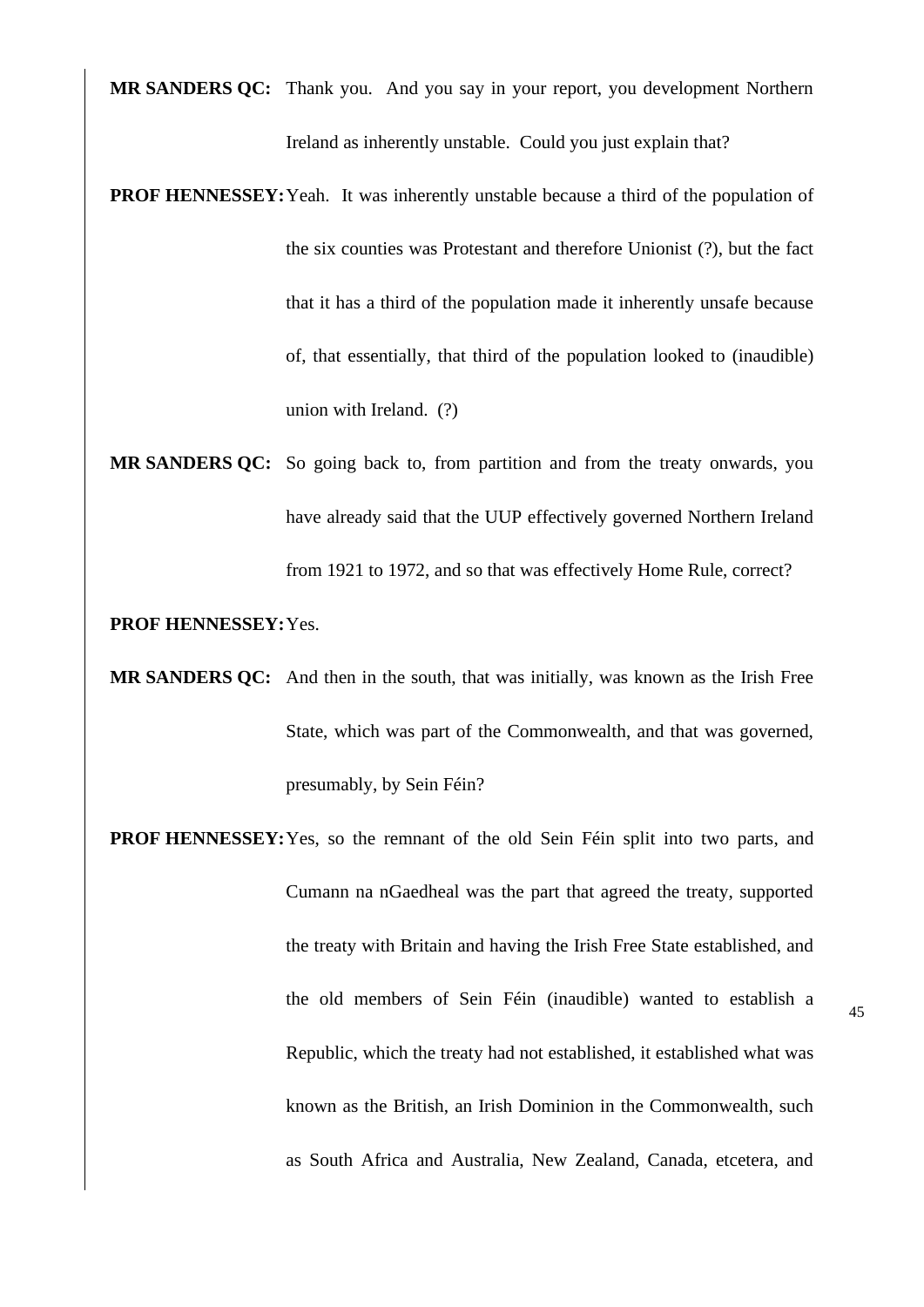with the king as the head of state, the King of Great Britain as the Irish head of state and Irish king as well. So they were purists, those opposing the treaty, and they wanted to establish a republic, and there was civil war between the two parts, former friends and (inaudible) friends, and that level of bitterness divided the parties until relatively recently, in the 2000s, the parties that were formed in the Republic of Ireland were formed out of the split over the civil war.

- **MR SANDERS QC:** Thank you, and you, you mentioned that the second Dáil as 1920, and the third Dáil as 1922, I think. Could you just explain, because we have come on to an important matter in IRA history, could you explain the difference between the second and the third Dáil?
- **PROF HENNESSEY:**Yeah. The first Dáil was formed out of the all-Ireland election of 1918, which was also the last all-British General Election of the British Isles. And the second Dáil was formed as a result of the elections around the Government of Ireland Act, 1920, passed by Westminster, that separated Ireland, partitioned Ireland into two parts. And the third Dáil was the elections for the formation of a new government, a new parliament, following the treaty between the British and the Irish.

46

**MR SANDERS QC:** And the war of the friends, the civil war, that ended in defeat for the IRA.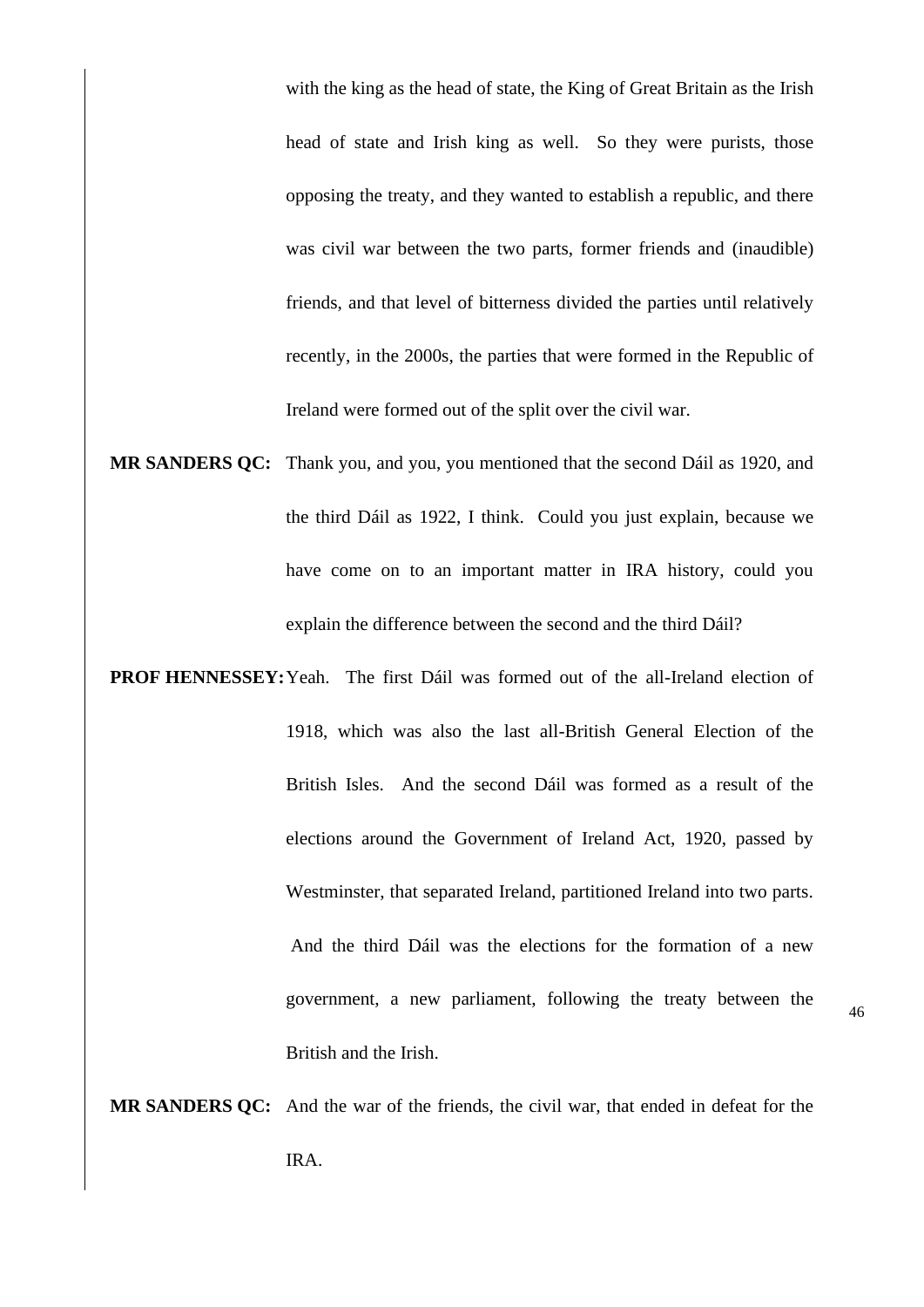**PROF HENNESSEY:**Yes.

**MR SANDERS QC:** And at what point in time does that end, does the war end?

**PROF HENNESSEY:**It ends in 1923.

**MR SANDERS QC:** And then could you explain what you say about 1938 and seven members of the second Dáil transferring its authority to the IRA Army Council?

**PROF HENNESSEY:**Yes, it, seven members in 1938, so the surviving members of the second Dáil, not the third Dáil, which is regarded as an illegitimate entity, and election. So the surviving members of the second Dáil transferred authority all on the government, as they see it, of the Irish Republic, which is deemed to still exist (inaudible) of the IRA, to the IRA ruling body, and the Army Council made the decisions, everyday decisions about war (inaudible) execute (inaudible) war.

**MR SANDERS QC:** And so from 1938 onwards the IRA considers itself as the legitimate government of an all-Ireland republic?

**PROF HENNESSEY:**Correct.

**MR SANDERS QC:** And it rejects both the UK government's role in Ireland and also the Republic of Ireland, well at that point the Irish Free State and then from 1948 the Republic of Ireland's role as well?

47

**PROF HENNESSEY:**It rejects it, yes.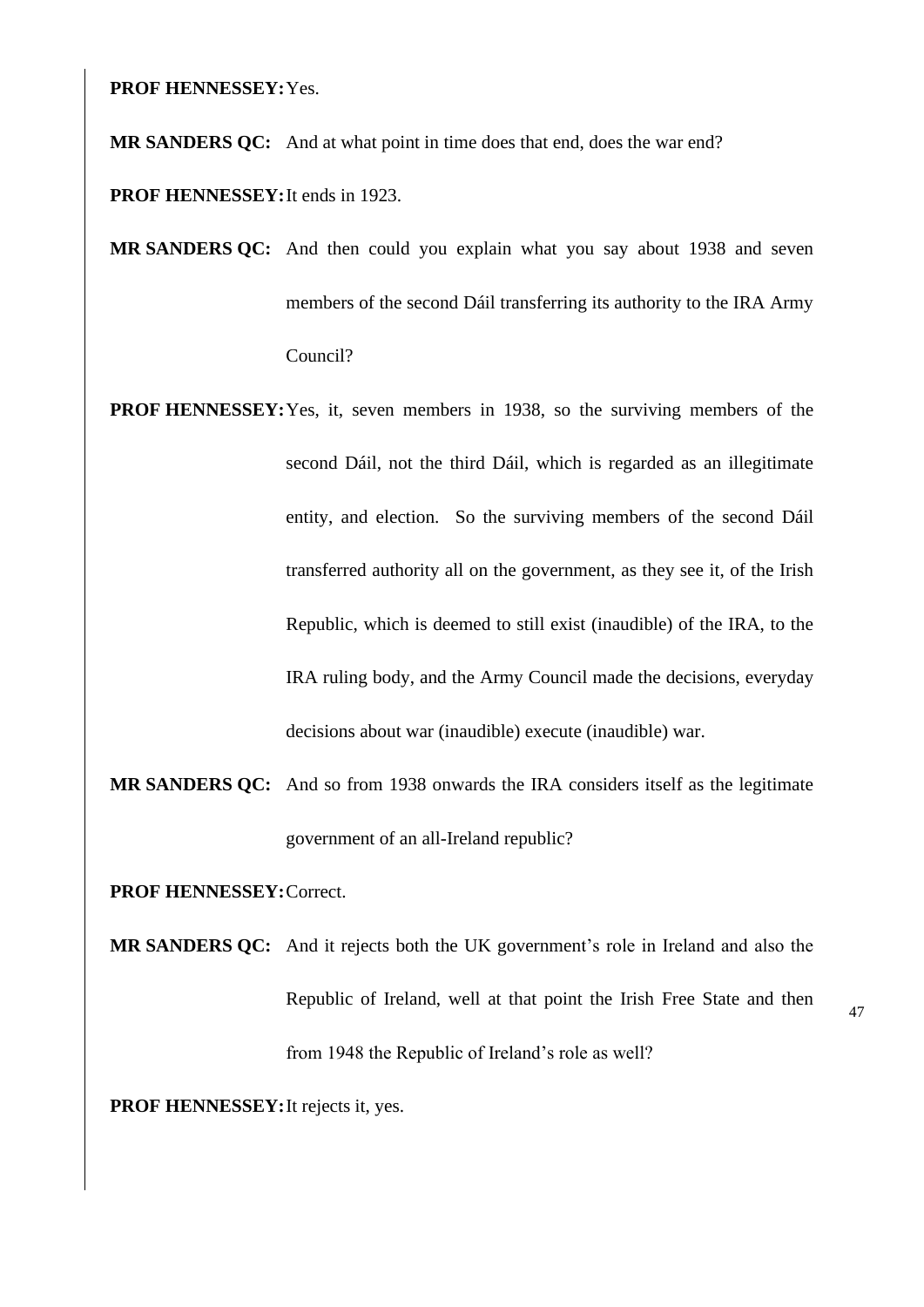**MR SANDERS QC:** Yes. We have got, in your report you set out, and I think it might be

helpful just to go to this, it is at 11-244, page 8 of your report. Can we make the window bigger so that it occupies the whole of the ...?

**MS NIN:** No, that's it.

**MR SANDERS QC:** That's it?

**MS NIN:** Unfortunately, that's it.

**MR SANDERS QC:** Right.

**CORONER: Can we scroll it to the right?**

- **MS NIN:** (inaudible)
- **MR SANDERS QC:** If you could just go down. There. Yeah, and then at the bottom there, it is the constitution of the IRA as set out in 1952 'was as follows', if we could just look at that. So objective one, "To guard the honour and uphold the sovereignty and unity of the Republic of Ireland," as it sees it. Two, "To establish and uphold a lawful government in sole and absolute control of the Republic." Three, "To secure and defend civil and religious liberty and equal rights and equal opportunities for all citizens." Four, "To promote the revival of the Irish language as the everyday language of the people, and promote the development of the best mental and physical characteristics of our race." And then go down, please. "The means by which Óglaigh na hÉireann …"

**PROF HENNESSEY:**Óglaigh na hÉireann.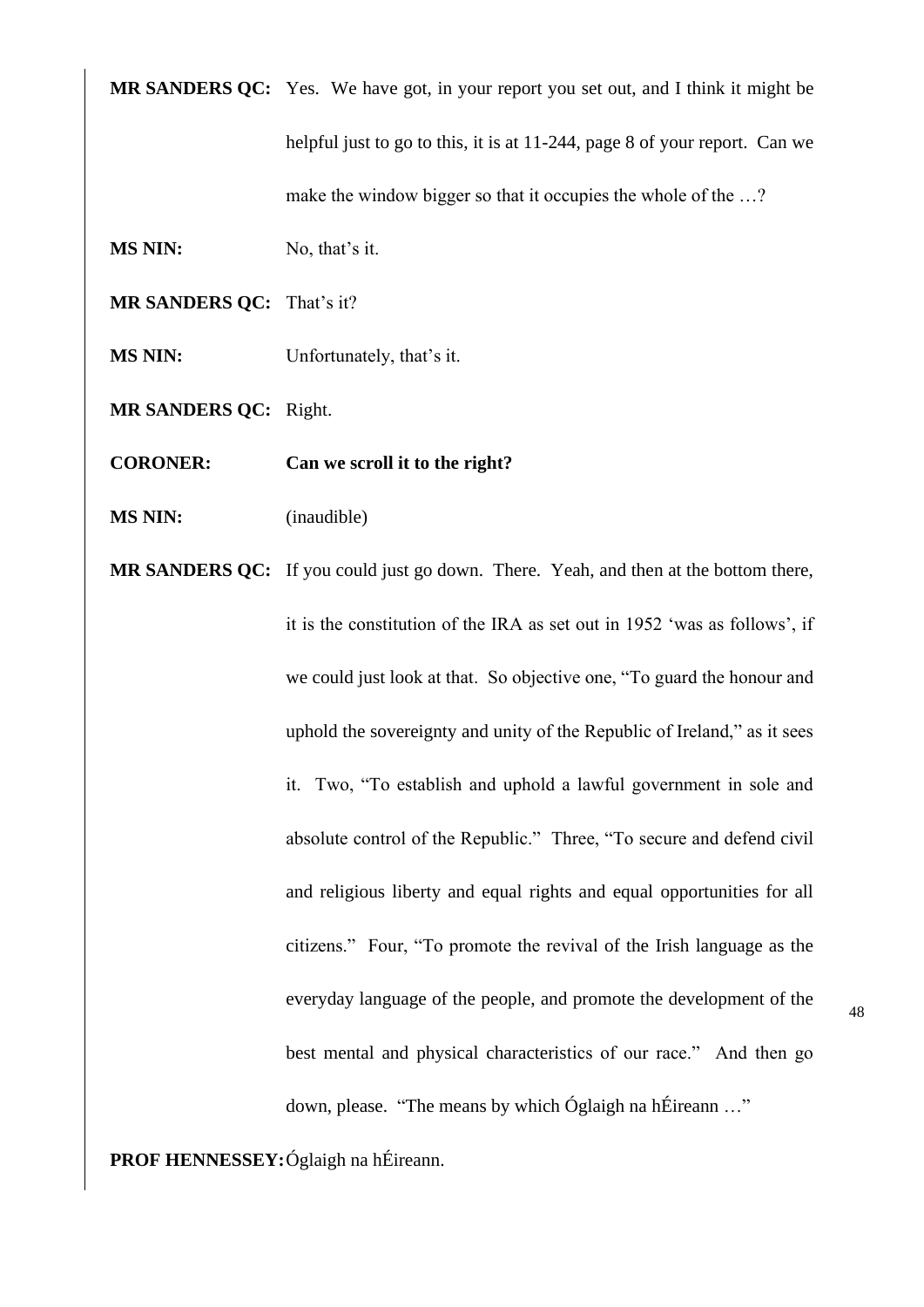**MR SANDERS QC:** "… hÉireann shall endeavour to achieve its objects are, one, force of arms, two, organising, training and equipping the manhood of Ireland as an efficient military force, and three, assisting as direct by the army authority all organisations working for the same objects." And then just in the footnote at the bottom, at one, you have put there that that's, that was actually taken from a 1975 publication, and that was effectively, those were the objects of the IRA and the Provisional IRA in the early-Seventies. After the Republic of Ireland is declared in 1948, you mention that there has already been an unsuccessful IRA bombing campaign in England in 1939, and then there is another in the late-Fifties, early-Sixties, but that is not a particularly intense campaign, is that correct?

# **PROF HENNESSEY:**Yes.

- **MR SANDERS QC:** Can you the explain what happens within the IRA in the post-war years in relation, it moves to the left, in a more kind of Marxist direction, and develops what you refer to as the National Liberation Front Policy. What was that?
- **PROF HENNESSEY:**The National Liberation Front Policy was, it arose out of a realisation in the IRA leadership that simple violence wouldn't work, and that Protestants and Catholics were working class (inaudible) the north of Ireland were dividing on sectarian lines. So the leadership came up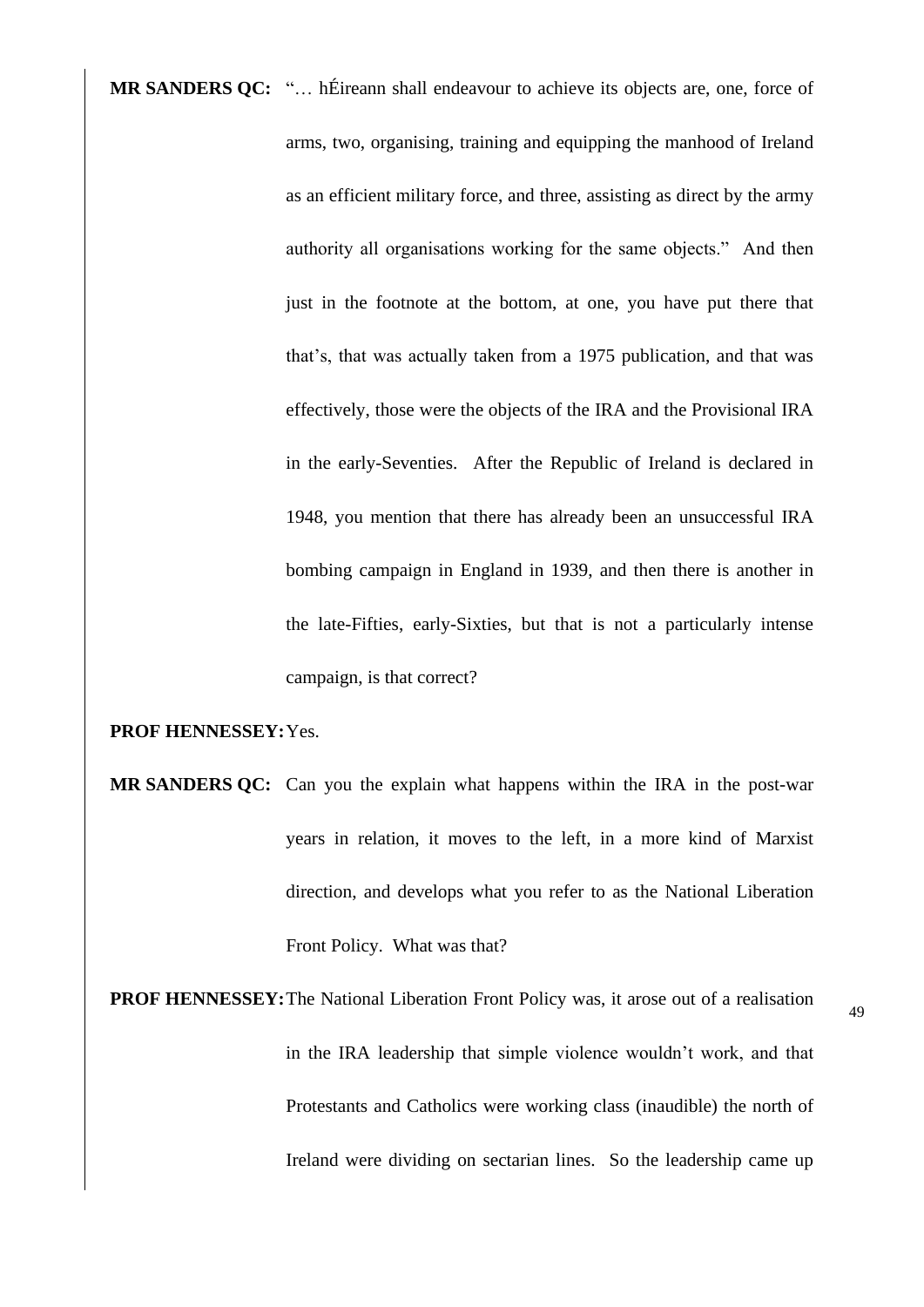with the solution of getting leftwing intellectuals involved in the IRA and trying to produce a policy, ultimately slowly developing a united working class. So, for example, housing issues, etcetera, would be, elements of that was bringing working class Protestants and Catholics together.

**MR SANDERS QC:** Thank you. We come now to just before the beginning of the Troubles, which you say are really, effectively, from 1968 until 1998. One of the key kind of moments in the lead up to the Troubles is the establishment of the Northern Ireland Civil Rights Association and the beginning of protests in Northern Ireland. Was the Northern Ireland Civil Rights Association, NICRA, was that a Catholic organisation?

**PROF HENNESSEY:**Not initially, but it soon became a Catholic organisation.

- **MR SANDERS QC:** And what were their, what were the grievances that it was, that it was protesting about?
- **PROF HENNESSEY:**It was, for example, the discrimination in employment, that Protestants were more likely to be employed, rather than Catholics, and housing policy was pretty prominent, that there was no (inaudible) points system (?), that it was, Councils would decide who would, should be housed in certain areas. And the Special Powers Act, which was a draconian system of legislation which effectively let the Minister of Home Affairs in the Northern Ireland Parliament,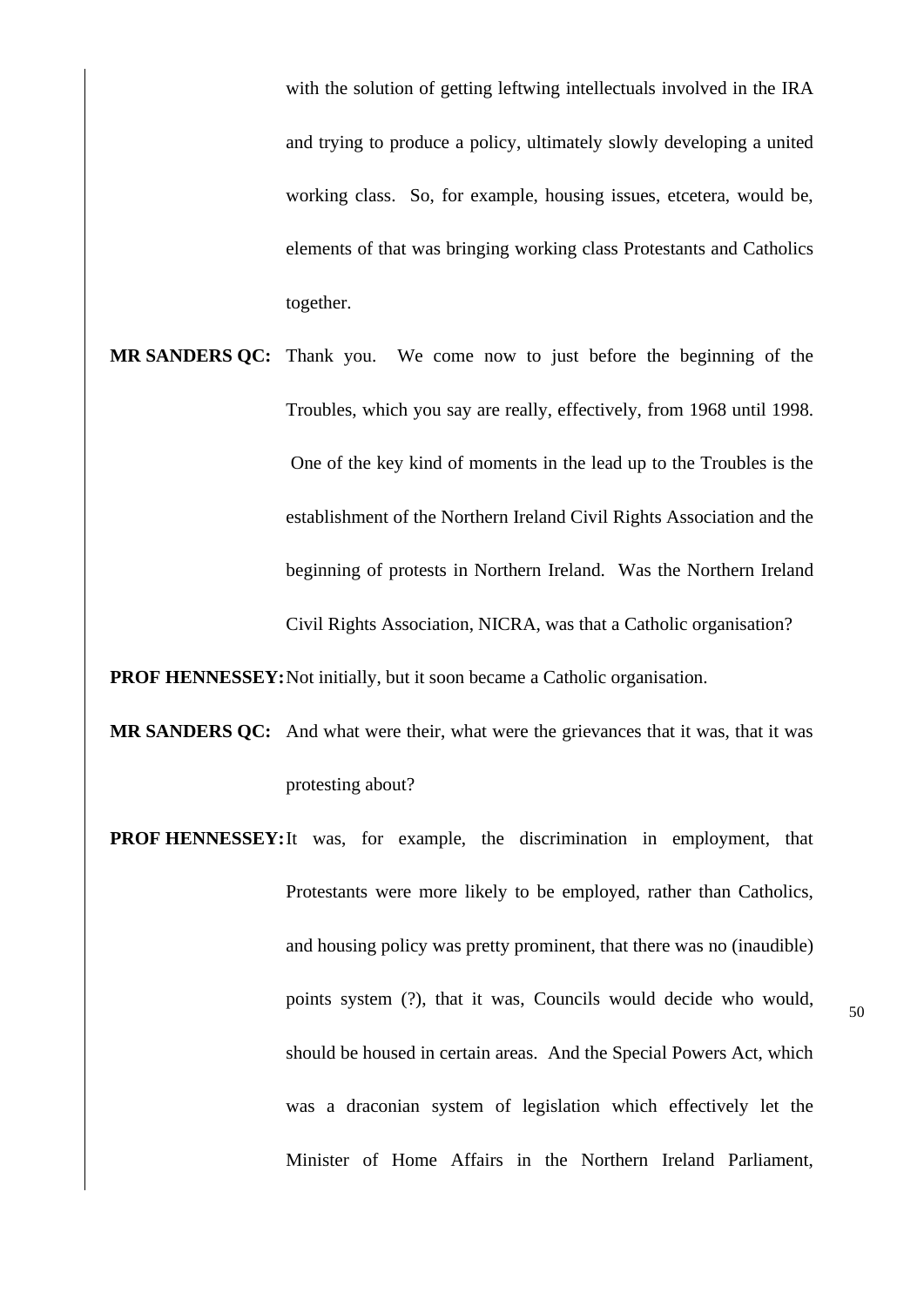Government, equivalent to the Home Secretary in the UK Government, (inaudible) suspended civil liberties and (inaudible) with trial.

- **MR SANDERS QC:** So NICRA isn't primarily pursuing a united Ireland, or that sort of political objective, it is more issues within Northern Ireland, related to discrimination?
- **PROF HENNESSEY:** Yes. There is some debate about whether people who were Catholics and therefore Nationalists, are effectively, effectively can be classed as Non-Nationalists, but that's what, there was certainly a (inaudible) NICRA which is about forming a Northern Ireland state rather than ending partition.
- **MR SANDERS QC:** And there was an issue, I think as well, about the franchise, or electoral rights, is that correct?
- **PROF HENNESSEY:** Yeah, sorry, so its slogan at the time was 'One man, one vote', and there was a franchise that (inaudible) in local elections, at a local level, and that's why Councils were a particular target, that they were predominantly Unionist Councils in Northern Ireland, allocated housing on (inaudible) basis.

**MR SANDERS QC:** Thank you.

**PROF HENNESSEY:**(inaudible) Catholics didn't get a house (inaudible) that it was politicised.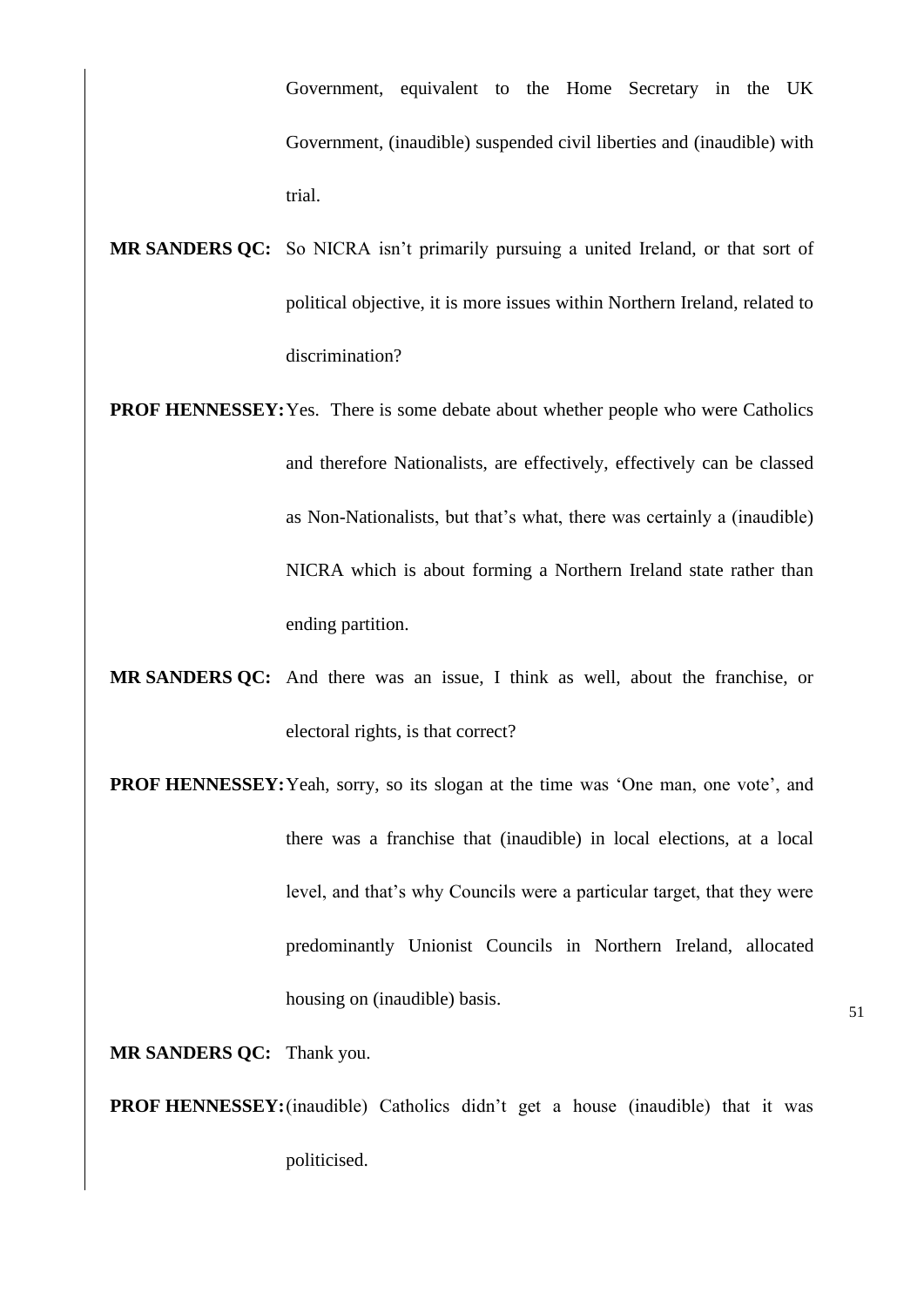**MR SANDERS QC:** So the beginning of the Troubles, could you explain how the NICRA protests escalate or spiral into the Troubles beginning?

**PROF HENNESSEY:** Well, the, essentially I think that the issue, at one level, is possession of power. That was the (inaudible) not was called a swinging pendulum, as in Great Britain, between Labour and Conservative. You only had one party (inaudible). And when the civil rights movement went onto the streets and protested at alleged discrimination, or real discrimination in Northern Ireland, it was, a lot of the marches took place in area (inaudible) Protestant neighbourhoods, and that immediately produced a sectarian response from the Protestants.

**MR SANDERS QC:** And so you have demonstrations and then counter-demonstrations.

**PROF HENNESSEY:**Yeah.

**MR SANDERS QC:** And that's at the point at which Ian PAISLEY becomes involved, is that correct?

**PROF HENNESSEY:**That's correct.

**MR SANDERS QC:** So he is leading counter-demonstrators?

**PROF HENNESSEY:**Yeah.

52

**MR SANDERS QC:** And then, effectively, one has Catholic against Protestant violent

confrontations?

**PROF HENNESSEY:**(inaudible)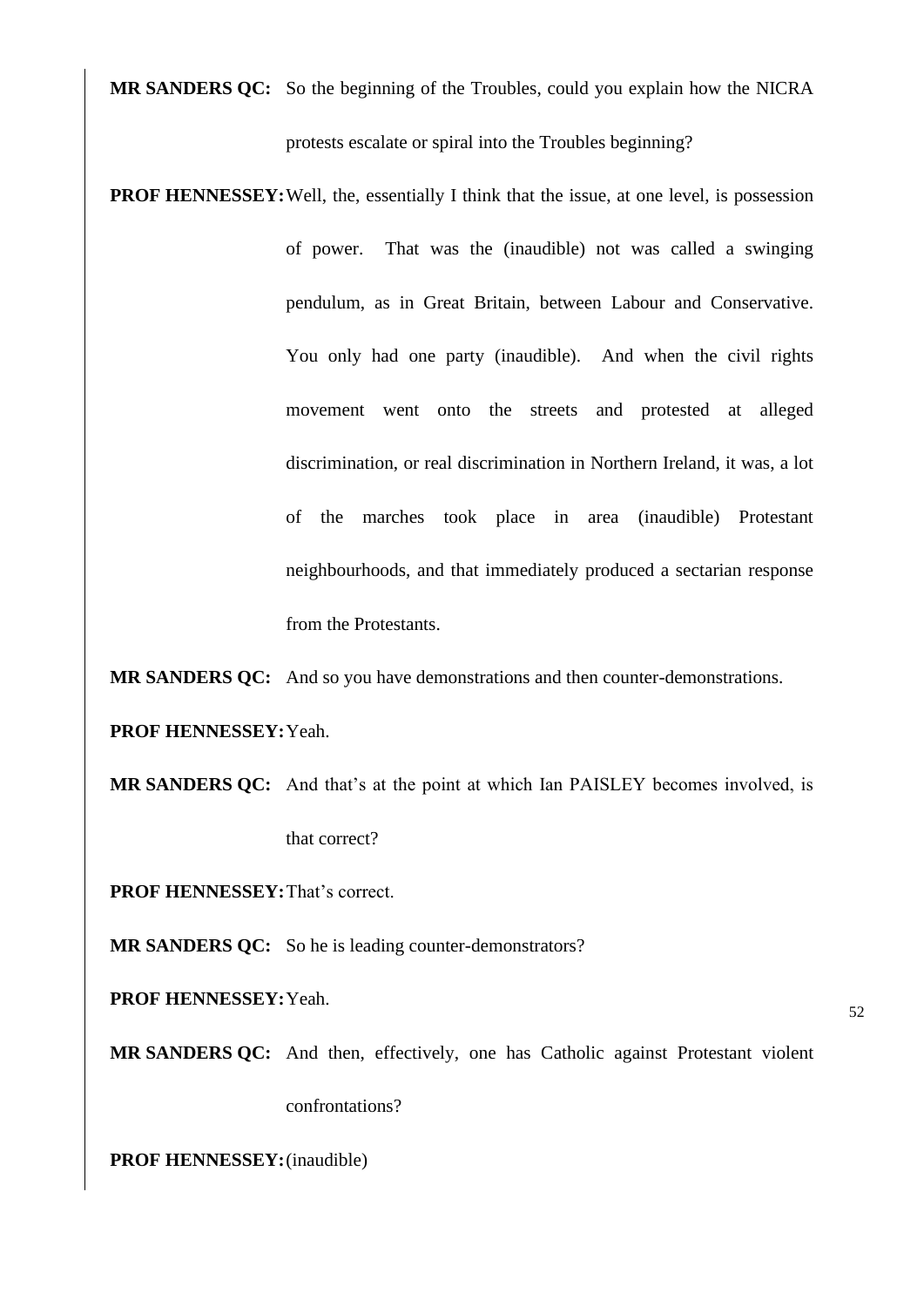**MR SANDERS QC:** Yeah.

**CORONER: Mr SANDERS, shall we have (inaudible), I would normally have a short mid-morning break, would that be convenient (inaudible)?**

MR SANDERS QC: Yes, certainly, sir.

**CORONER: (inaudible) Thank you very much. Yes, we are going to have a short break, have 15 minutes. Can we please be back ready to start again, if we say five to?** 

**CLERK:** Court please rise.

## **(A short adjournment)**

**MR SANDERS QC:** Thank you, sir. Professor HENNESSEY, we were just at the brink of the Troubles starting in 1968. So there are violent confrontations between the Nationalist and Unionist communities, and the RUC, the Royal Ulster Constabulary has to intervene to keep the peace, and this escalates and there is the creation of no-go areas, where the RUC aren't allowed. Could you just explain, then, what happens in terms of, you mention the start of the Troubles, or the date that is often attributed as the start of the Troubles, and the Northern Ireland Civil Rights Association march in Derry, Londonderry, on the 5<sup>th</sup> of October 1968?

53

**PROF HENNESSEY:** Yeah, the civil rights march on the 5<sup>th</sup> of October 1968 is seen as the beginning of the Troubles because it is effectively (inaudible) police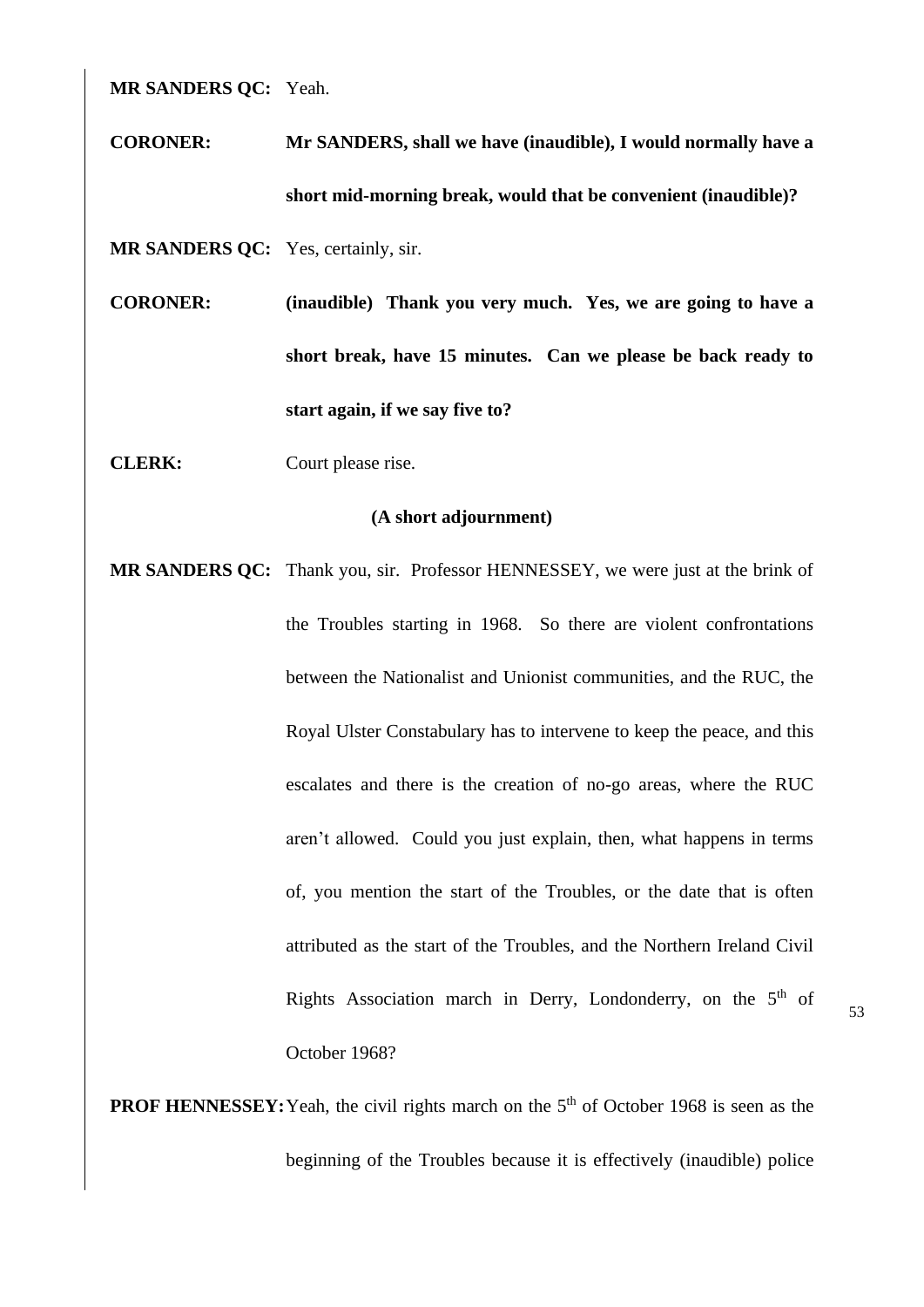overact, it seems, top disperse the crowd in an incident on that date, and from that communal violence 'broke out'(?) in Derry, and you had the formation of no-go areas and police weren't welcome from that date onwards.

- **MR SANDERS QC:** And is that, that is obviously the date of the Guildford Pub Bombings, is that generally seen as a significant date, a significant anniversary in Northern Ireland?
- **PROF HENNESSEY:** It is, but not specifically to Guildford, so I don't know whether there is that connection (inaudible).
- **MR SANDERS QC:** Thank you. So from then onwards the Troubles start and escalate. Could you, but the beginning of that is 1969, and you mention a particular event on the  $12<sup>th</sup>$  of August '69, with the Apprentice Boys of Derry, if you could just outline what happened there?
- **PROF HENNESSEY:**It was, Derry is a Catholic city and the Apprentice Boys of Derry were, traditionally marched in Derry, a Protestant organisation that commemorated the 12 apprentice boys shutting the gates of the city in 1688 to, '89 to the march of the, of the Catholic King James II towards the city, and that was part of the dispute between the, who should, who should succeed to the Crown of Great Britain and Ireland at that time. So they march every year to commemorate this event, and in 1969 it was, it was heightened sectarian tension, as we know,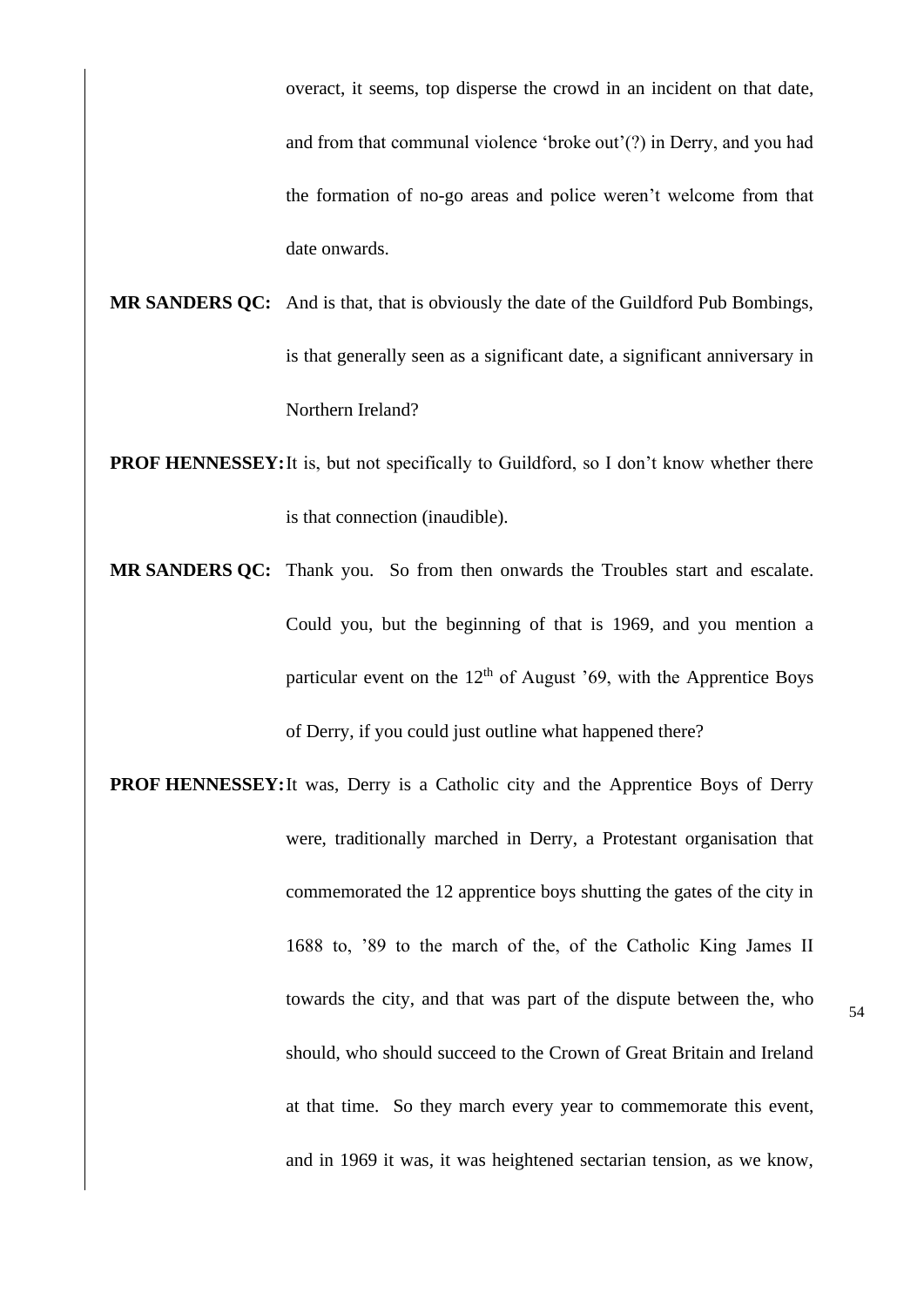and as a result of that there was a large influx of Protestants into the city, and the Catholics protested against the march, and communal violence exploded as a result of that, and the police intervened and the police were seen, they were a predominantly Protestant police force, they were seen as defending the Protestant marchers. And from that demonstrations occurred in Belfast which stretched the RUC and its part-time support, which was the Special Constabulary, (inaudible) Specials, and the Labour Government at the time, Harold WILSON's Labour Government took the decision that the only way to prevent violence was to deploy the army to keep the two sides apart.

**MR SANDERS QC:** And so that is 1969 that the British Army is deployed to Northern Ireland?

**PROF HENNESSEY:**Yeah.

**MR SANDERS QC:** And this becomes contentious within the IRA, because there is a feeling in the Catholic community that the IRA has failed and that the British troops have been required to fill the gap?

**PROF HENNESSEY:** Yeah. So the British Army is seen as defending the Catholics from a sectarian onslaught, and not the IRA, and the graffiti apparently(?) appears in Belfast such as 'IRA, I Run Away', because the IRA saw themselves as the traditional defenders of the Catholic community in Northern Ireland.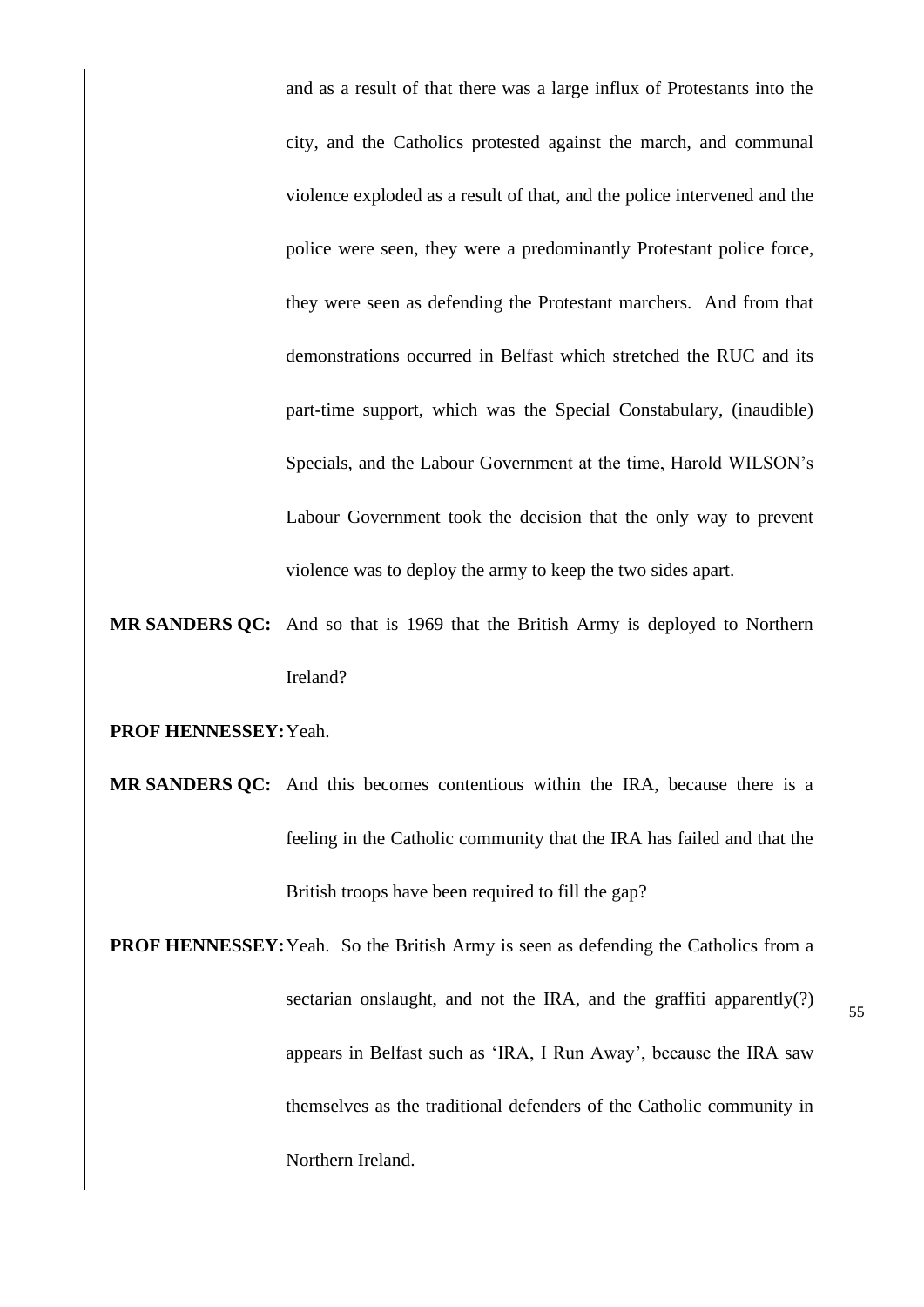**MR SANDERS QC:** And then this leads to a split within the IRA in December 1969?

- **PROF HENNESSEY:**Yeah. There is, partly it's to do with the, the failure to defend Catholic areas in 1969, and there was also the fact that there was (inaudible) but the leadership of the IRA wanted to participate with certain elections, and it had been traditional(?) that the IRA, the Republican representatives did not participate in (inaudible) partitioners(?) and parliaments (?). So that's why the split occurred (inaudible) what became (inaudible) leadership became the Official IRA and the breakaway group became the Provisional IRA. Provisional was selected because the Provisional Army Council was set up, but the name stuck.
- **MR SANDERS QC:** And so the Provisional IRA is formed December '69, and then I think there is a corresponding split within Sein Féin …
- **PROF HENNESSEY:**January.

**MR SANDERS QC:** … January 1970?

**PROF HENNESSEY:**Correct.

**MR SANDERS QC:** So you have Official Sein Féin and Provisional Sein Féin as well?

**PROF HENNESSEY:**Yeah.

56

**MR SANDERS QC:** And then it's 1970 that's the beginning of paramilitary violence in Northern Ireland?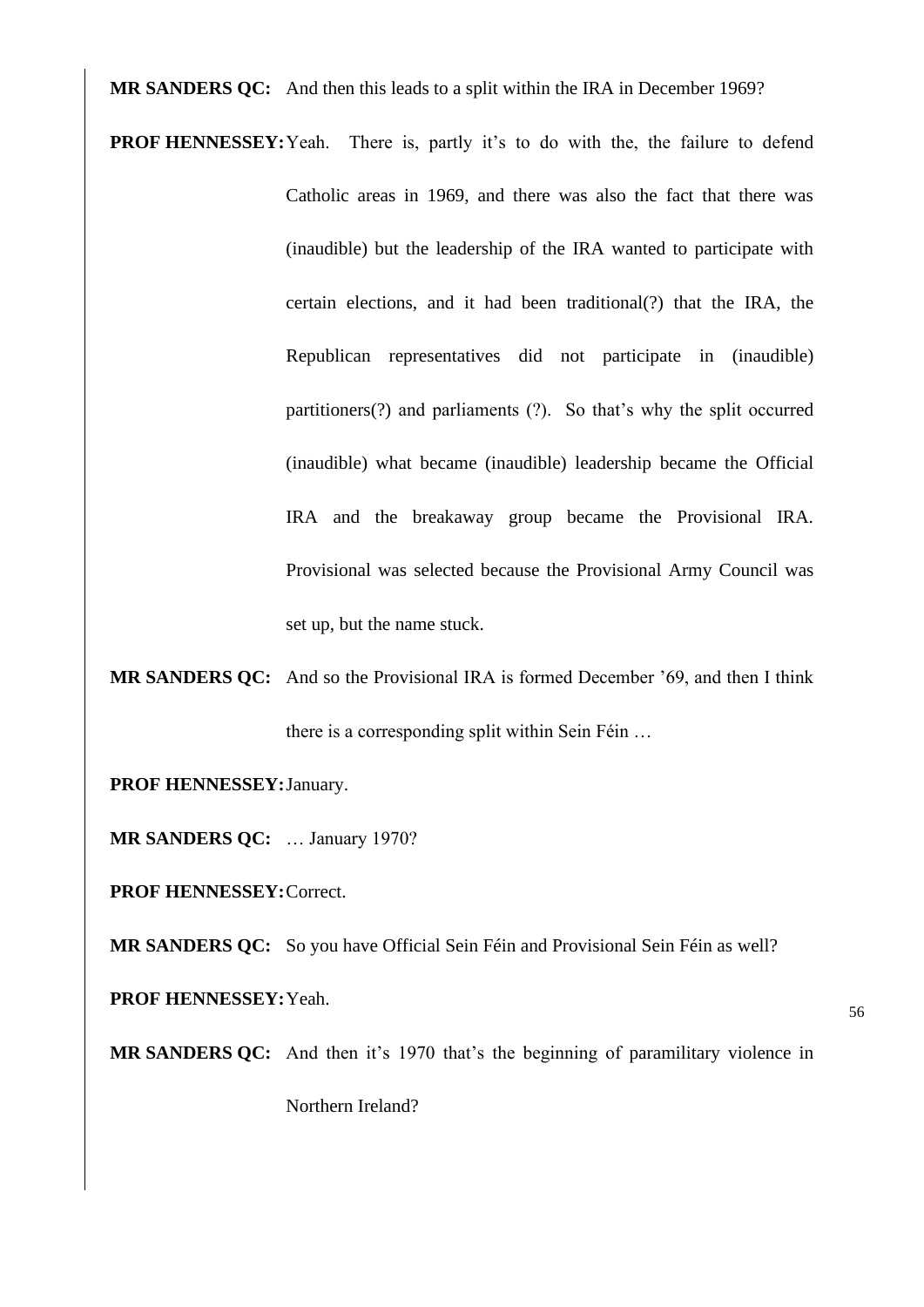**PROF HENNESSEY:** The first evidence of (inaudible) of paramilitary violence was in 1970,

with the IRA involved in what they regarded as economic targets. They begin bombing commercial premises, and predominantly Protestant premises, and that was seen as part of the economic war, as a stage towards full scale war.

- **MR SANDERS QC:** And is that, when you say that is the IRA, is that the Official or the Provisional, or both?
- **PROF HENNESSEY:**It's unclear which organisation, or both organisations, were actually involved in it, but it's probably (inaudible) the Provisionals.
- **MR SANDERS QC:** And then 1972 is the worst year in the Troubles in terms of you mention 500 deaths as a result of paramilitary violence, and then that culminates in the re-imposition of direct rule from Westminster. But could you just outline how Bloody Sunday and then Bloody Friday feature in the history of '72?
- **PROF HENNESSEY:**Yeah, the, yeah, Belfast, the two dominant cities in Northern Ireland are Derry 'stroke' Londonderry, they can't agree on the name which tells you something about the sectarian nature of Northern Ireland, and Belfast. And Belfast is predominantly brought under control, that is the army operations in Belfast produce a certain level of violence, what was called (inaudible) an acceptable level of violence. But Derry is, in particular, out of control. The army cannot, in Catholic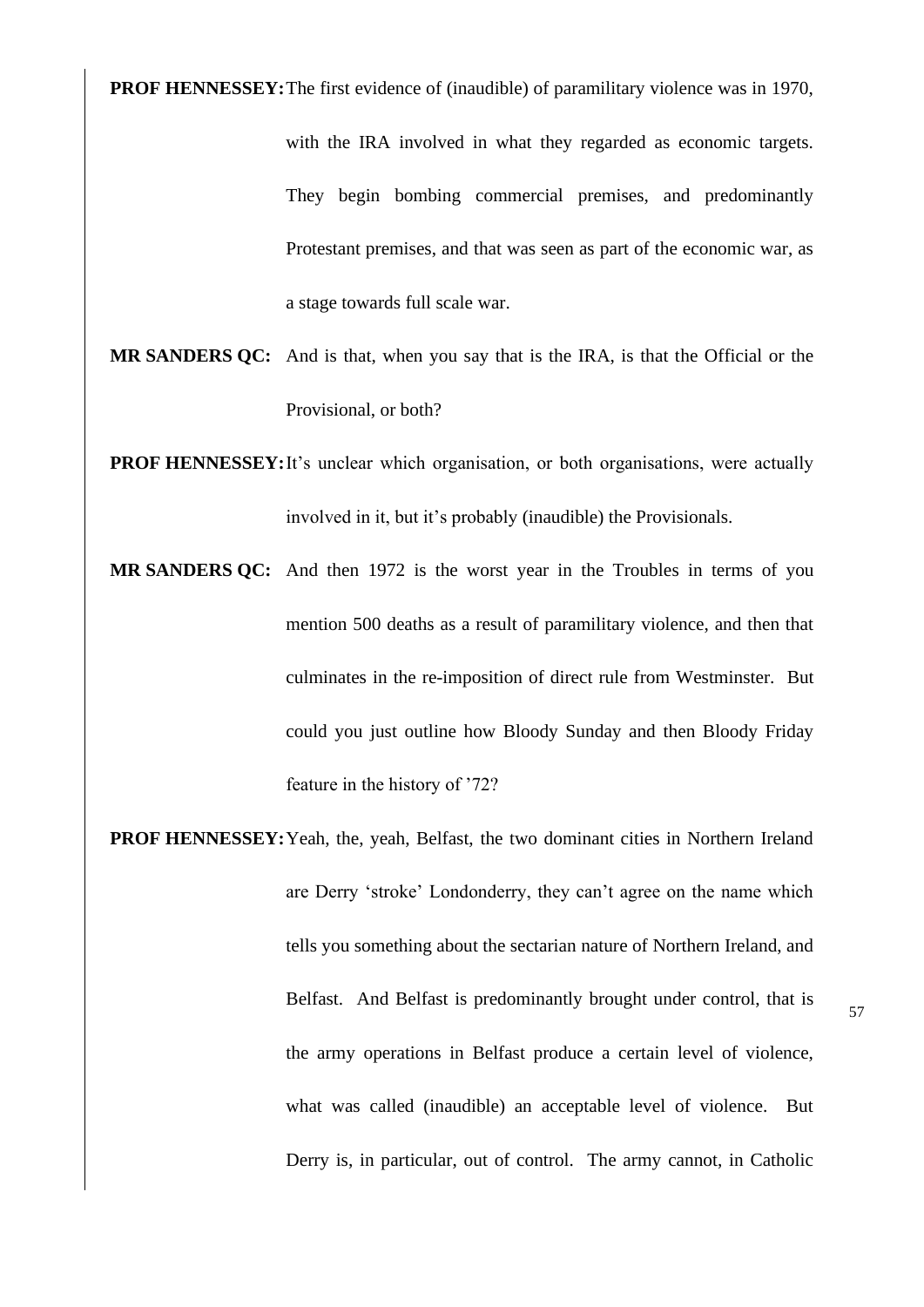areas, appear without full scale rioting in those areas, in the Bogside and the Creggan. An operation is decided on by the army high command to restore order by mass arrests in a scoop, what is called a scoop operation, and the  $1<sup>st</sup>$  Battalion of the Parachute Regiment is selected for the task. They have not been in Derry before, and as a result of that when they were deployed things appeared to get out of hand it resulted in Parachute Regiment killing 30 innocent civilians (inaudible) person sides, shot by another armed unit on the same day. And all the evidence, including the Saville Inquiry (inaudible) Bloody Sunday (inaudible) the people that were shot dead innocent (?). And in July 1972 the IRA continues, it has continued its bombing campaign throughout the entire period and it results in the, a series of explosions throughout Belfast, aimed at the economic disruption and the inability of, demonstrating the inability of the security forces to respond. And as a result of that they are overwhelmed and 11 people are killed by the IRA bombs.

**MR SANDERS QC:** And in 1972 the Official IRA, in May 1972, declares, effectively, a permanent ceasefire?

**PROF HENNESSEY:**Yeah.

**MR SANDERS QC:** How does that come about?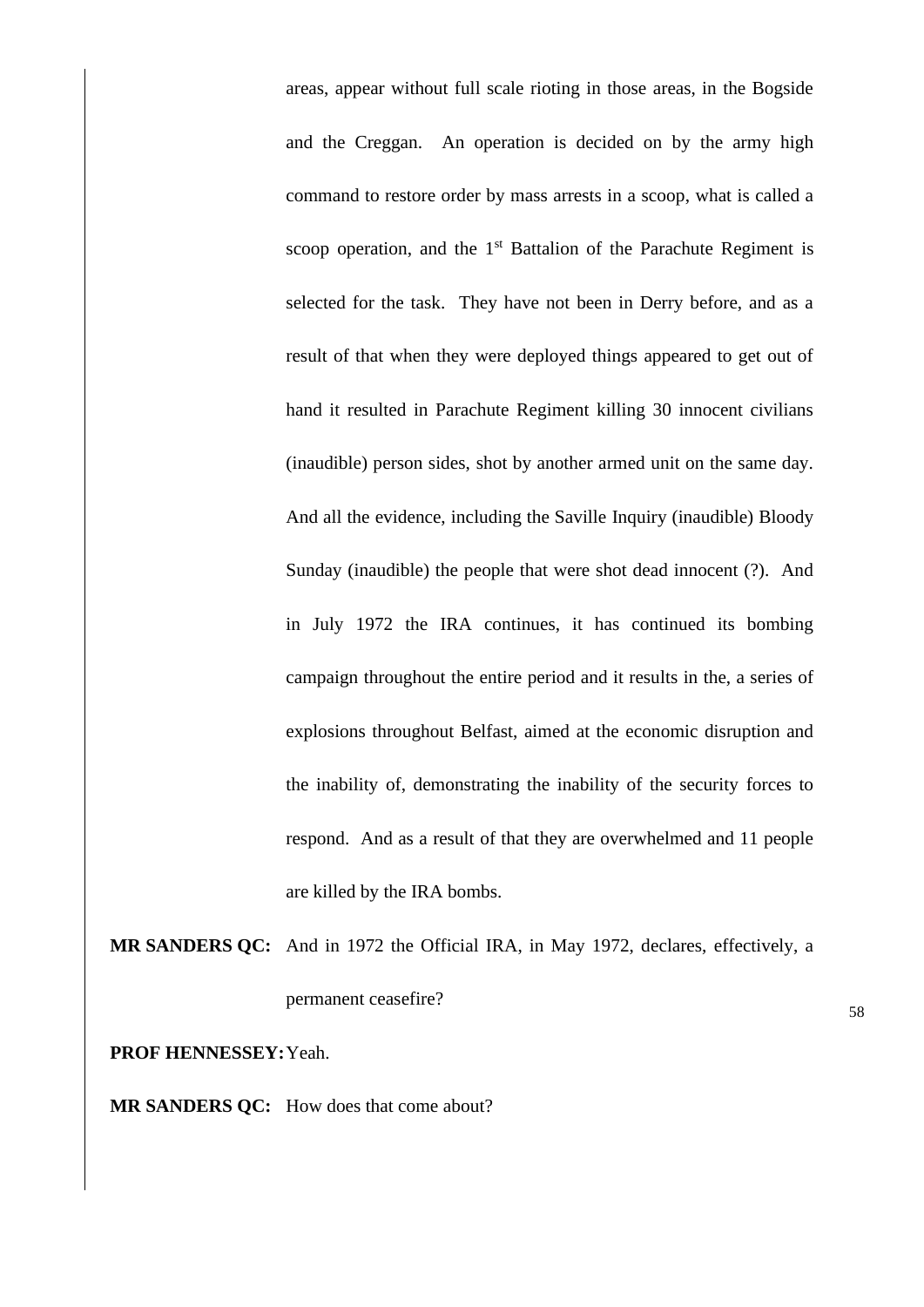**PROF HENNESSEY:**After Bloody Sunday, it is regarded that all British soldiers, whether on duty or off duty, are targets wherever they are found. And a 19 year old British soldier, William BEST, is on leave. He is from Derry, he's a Catholic. He is on leave in Derry and is abducted by the Official IRA, tried and executed. As a result of that it leads to a level of outrage amongst a number of Catholic women (?), forces the debate and a decision (?) that has been going on in the Official IRA, that actually violence is producing increasingly a sectarian outcome, which is not what they wanted, when they envisaged the policy of a united Catholic and Protestant working class, and they (inaudible) but a number of volunteers, Official IRA volunteers disagreed with that, and that ultimately leads to the formation of another splinter Republican (inaudible).

**CORONER: I was going to ask you, the policy whereby the intention was to unite the working class, away from the arguments of the Troubles, effectively concentrating on other things, but when did that start? Who was the initiator, or who were the initiators of that?**

**PROF HENNESSEY:**That starts in the, after the failure of (inaudible) campaign (inaudible) to 1972, it is clear that the response is that, along sectarian lines, and Cathal, Cathal GOULDING (?) is the Chief of Staff of the, all the IRA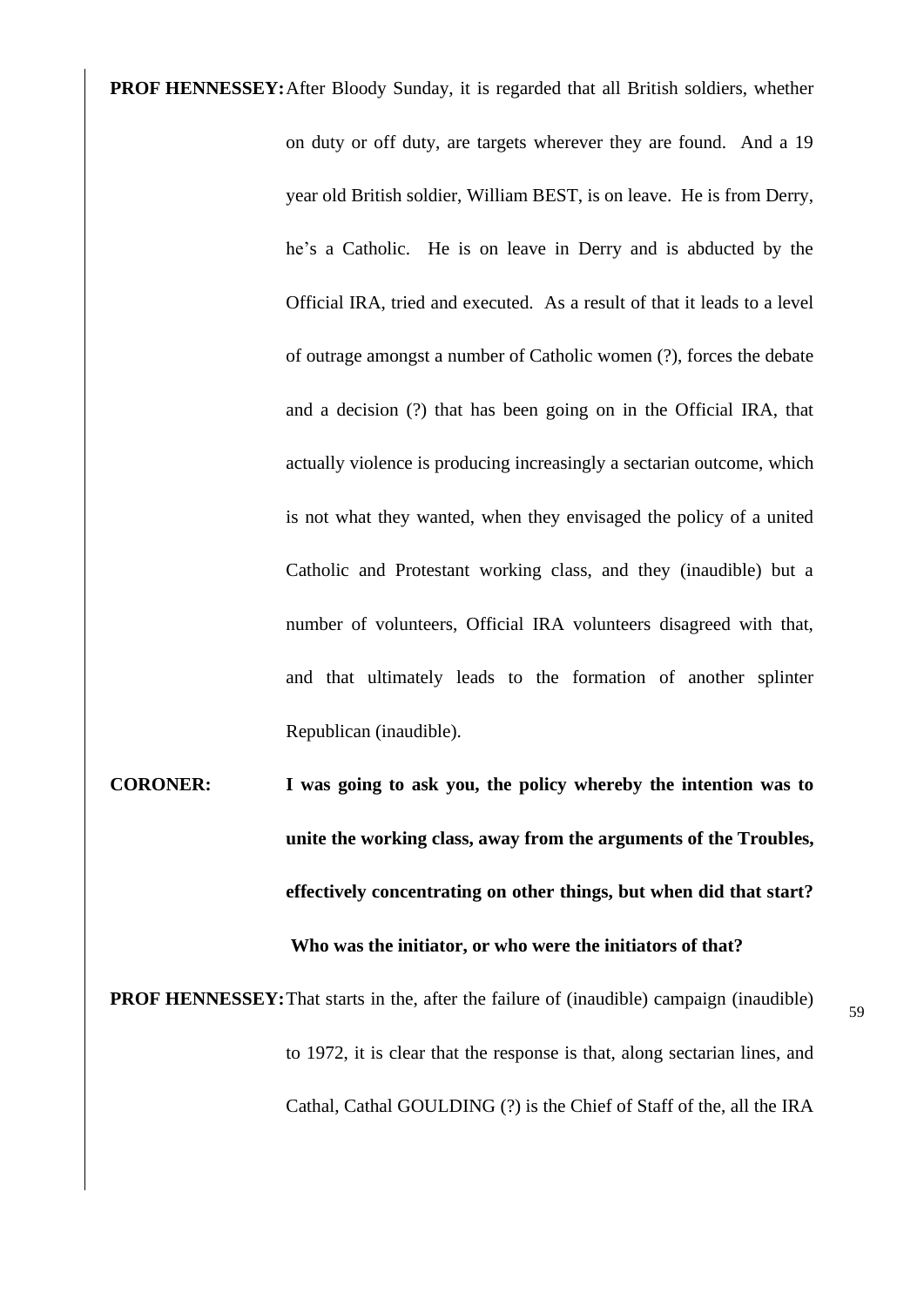at that point, influenced by a number of intellections (inaudible) into the movement, and it creates the debate (?).

**MR SANDERS QC:** And at this time I think that paramilitary is still confined to Northern Ireland, but there is one prior to its ceasefire, one Official IRA attack at Aldershot, which is effectively a revenge attack on the Parachute Regiment Headquarters …

**PROF HENNESSEY:**Yeah.

- **MR SANDERS QC:** … following Bloody Sunday, that is February 1972. Does that feature in its thinking in terms of the declaration, subsequent declaration of the ceasefire, because that involves the murder of a number of innocent civilians as well?
- **PROF HENNESSEY:**I don't think it does. I think it's, the feeling about sectarianism and the rise of sectarianism is in Northern Ireland, but (inaudible) the Official IRA believe that the Paras have committed murder in Londonderry, Derry, Londonderry, and it is purely a revenge attack against that regiment.
- **MR SANDERS QC:** Well in terms of attacks in England, was that a one off for the Official IRA?

**PROF HENNESSEY:**Yes.

**CORONER: I am so sorry, that was in February '72?**

**MR SANDERS QC:** So Bloody Sunday is January '72 …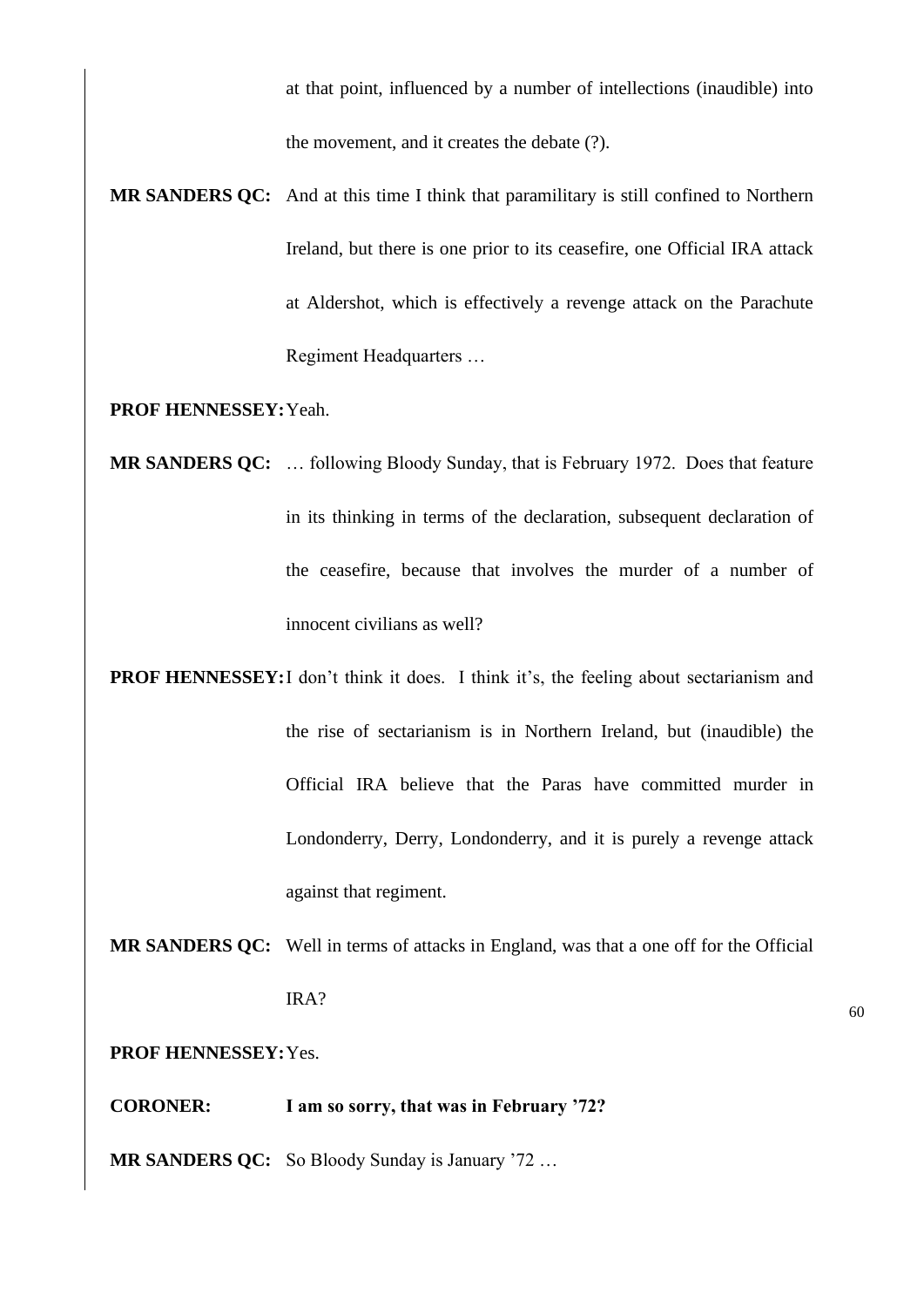**PROF HENNESSEY:**Yes, (inaudible).

**MR SANDERS QC:** … Aldershot is February.

**PROF HENNESSEY:**Yeah.

**MR SANDERS QC:** That is the first topic I wanted to ask you about in terms of the historical background, and so we come on now to the Provisional IRA bombing campaign in England …

**PROF HENNESSEY:**Yes.

**MR SANDERS QC:** … in 1973 to '75. That violence, that campaign, you say, has a strategic political objective?

**PROF HENNESSEY:**Mmm hmm.

**MR SANDERS QC:** Could you help us with a description of that objection.

**PROF HENNESSEY:**Well it was a long held belief that the only way to make the British to negotiate with Irish Republicans or Irish Nationalists, is to resort to violence or armed struggles, as they call it. And the ultimate aim of the Republican movement (inaudible) the Provisional IRA, is to (inaudible) the British to withdraw from Ireland, and what they want, ultimately, is what, what they want initially is a declaration that they, that Britain intends to withdraw from Ireland. And that is what the violence is geared towards. At that stage I think the violence, or the thinking for the violence (inaudible) Britain's involvement in Northern Ireland, is quite simplistic and they are looking for a relative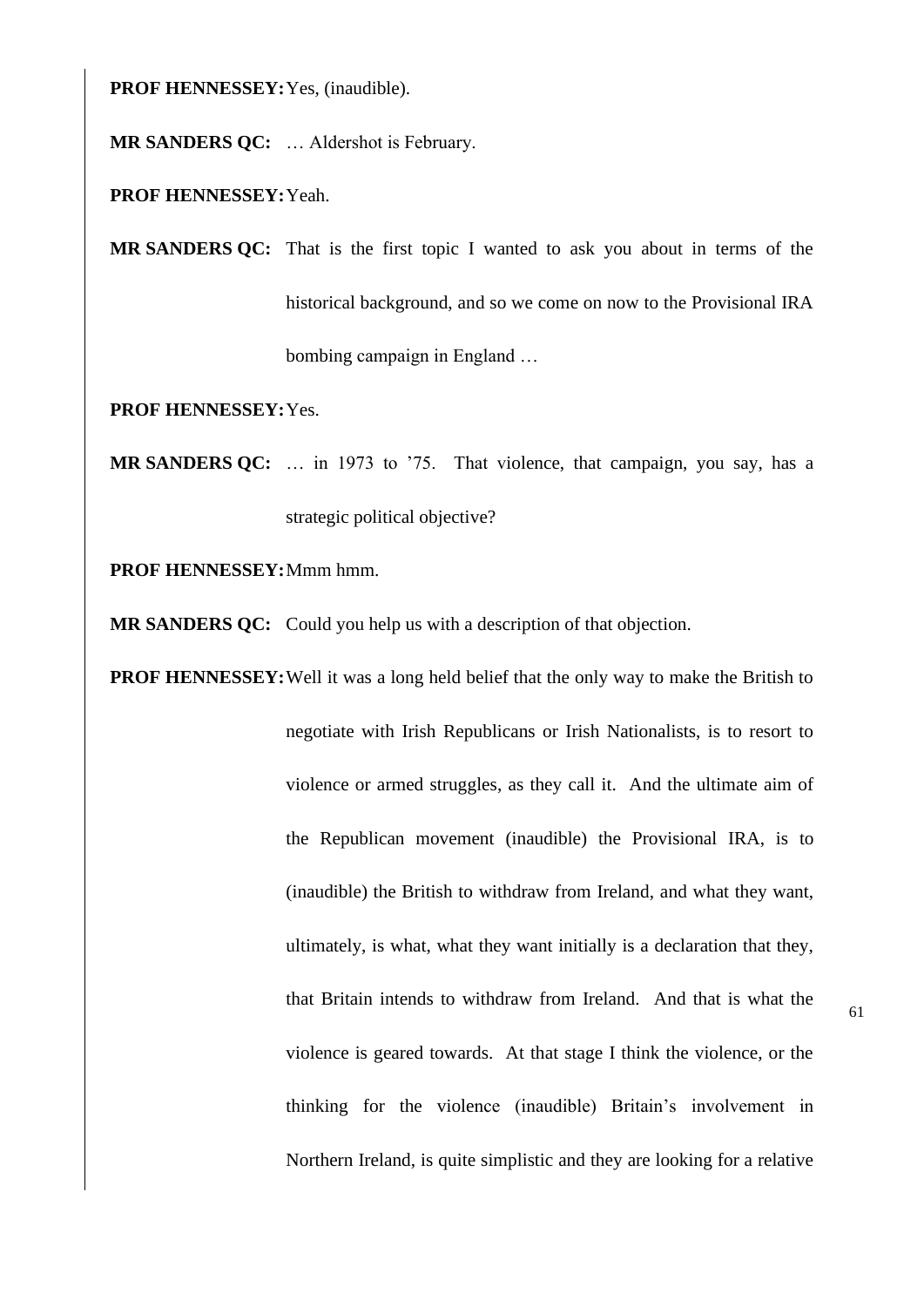simplistic outcome, and they believe that violence will (inaudible).

They looked at Aden, which Britain withdrew from in 1967, as an example of where violence works and British ended their formal colonialism in Aden.

**MR SANDERS QC:** And you say that the, that the Provisional IRA first considers, contemplates a bombing court in England in June 1972 …

**PROF HENNESSEY:**Yes.

**MR SANDERS QC:** … and it's, you describe it is quite an ambitious plan, albeit that it's not implemented at that stage?

**PROF HENNESSEY:**That's correct, yeah.

**MR SANDERS QC:** And then …

**PROF HENNESSEY:** From the sources that we have ...

**MR SANDERS QC:** Yes.

**PROF HENNESSEY:**… that's all we can say.

**MR SANDERS QC:** And there, but there, it should be regarded as reliable and credible sources, I think that …?

**PROF HENNESSEY:**Yeah.

**MR SANDERS QC:** Yeah. Then early in 1973 the Provisional IRA Army Council authorises bombing in England?

**PROF HENNESSEY:**Mmm hmm.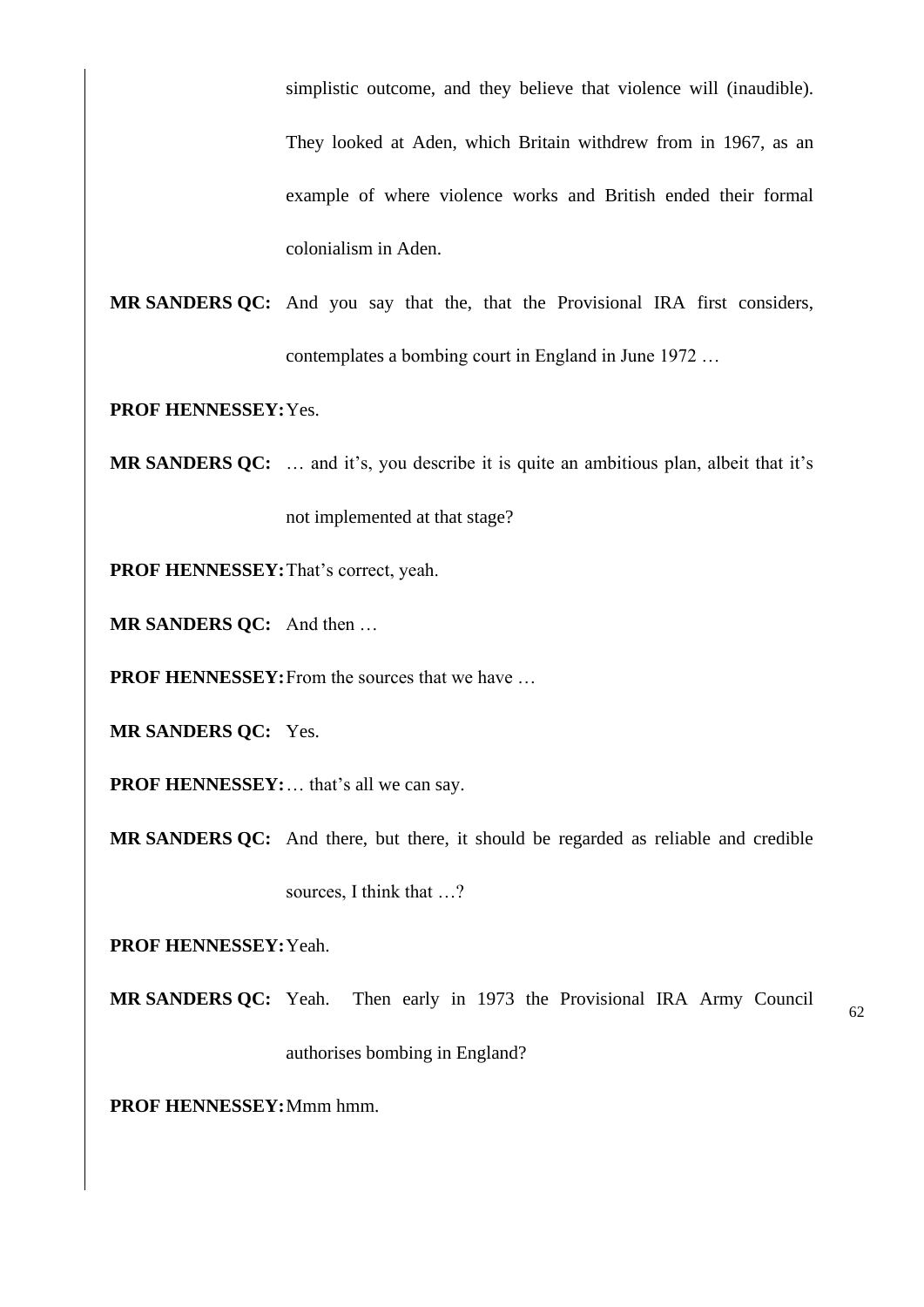**MR SANDERS QC:** And a team of 11 terrorists are sent to England to carry that out, and you refer to Dolours PRICE saying that the intension was to deliver a short, sharp shock?

**PROF HENNESSEY:**Yes.

**MR SANDERS QC:** And so the idea was that there would be explosions in England and the British Government would throw up its hands and say, "We're going to withdraw"?

**PROF HENNESSEY:**Yeah.

**MR SANDERS QC:** And so the first attack, the first Provisional IRA attack on, on the mainland, in England, is the  $8<sup>th</sup>$  of March '73, and can you describe, tell us about what that involved and what happened?

**PROF HENNESSEY:** Well, it's bomb which is (inaudible) the, at the Old Bailey, and it is, it's just an active service unit set up to bomb England, and prestigious targets such as the Old Bailey and there, and thereabouts, and then to eventually retreat. But there's, 200 people are injured in the explosion. As a result one person dies of a heart attack subsequently. And they, the active service unit, which is what they call the teams that are engaged in the terrorist outrages, are arrested on route to Ireland to retreat.

63

**MR SANDERS QC:** And they are eventually convicted and …

**PROF HENNESSEY:**Convicted.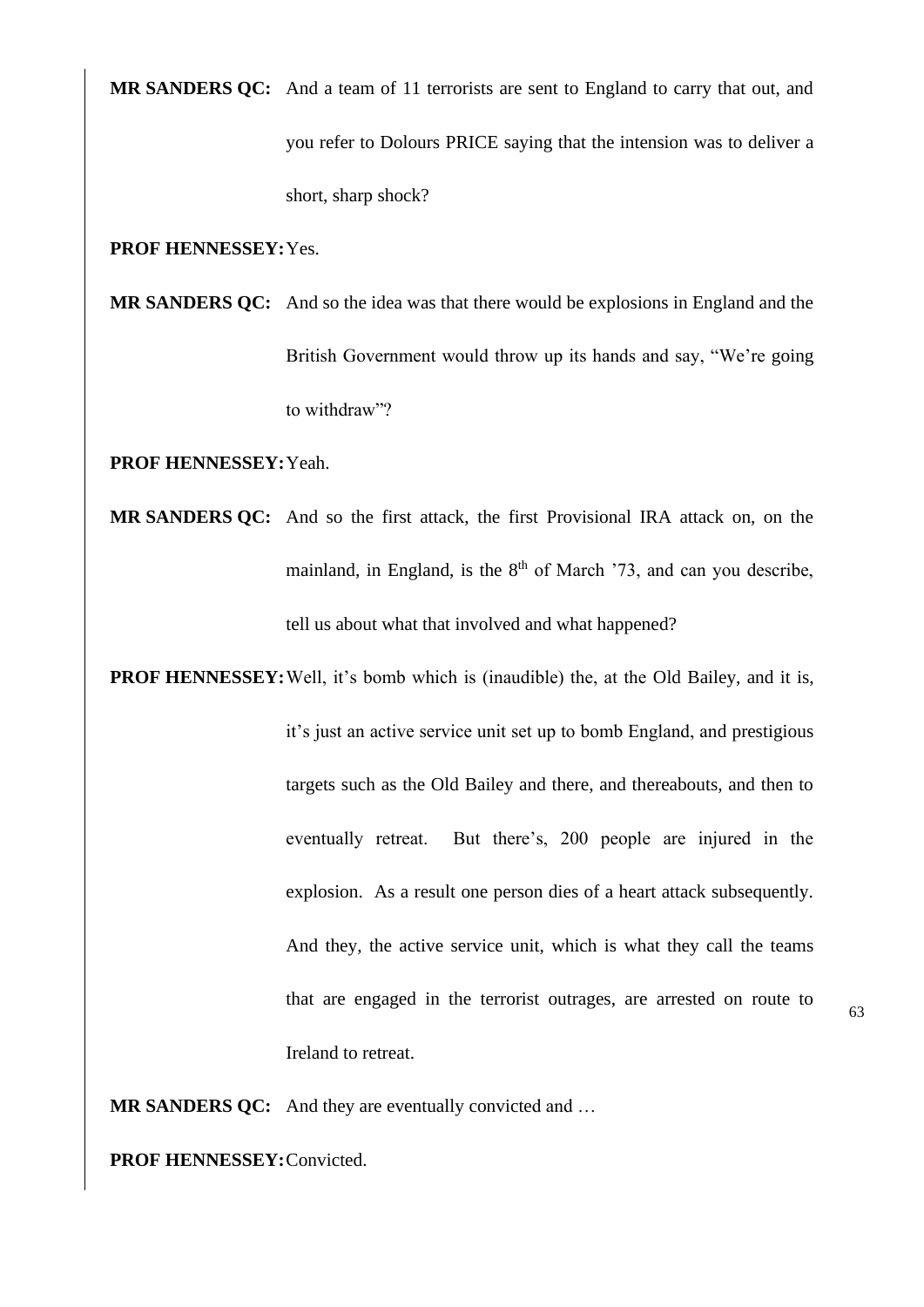**MR SANDERS QC:** ... jailed. That, the 8<sup>th</sup> of March 1973, you mentioned that was the

day of the, of a Northern Ireland border poll …

**PROF HENNESSEY:**Yes.

**MR SANDERS OC:** ... of a referendum about whether Northern Ireland should stay ...

**PROF HENNESSEY:**Should stay in (inaudible).

**MR SANDERS QC:** And does that, does that tell us about, anything about the possible choice of dates being significant, or significant dates as a timing of an attack?

**PROF HENNESSEY:**It may be, but I couldn't comment on that.

**MR SANDERS QC:** Thank you. So at this point we are about 18 months before the Guildford Pub Bombing, and at page 14 of your report, I do not think you need to turn it up, but you talk about the Home Secretary, Robert CARR, producing an assessment of the IRA's capabilities for the Prime Minister, Edward HEATH. What was his, what were his conclusions, his advice for the Prime Minister?

**PROF HENNESSEY:**(inaudible)

**MR SANDERS QC:** So you just need to go further, further down there, in the aftermath of the bombing.

**PROF HENNESSEY:**It just says that CARR, it says (inaudible) Her Majesty's Government, the IRA were still a force to be reckoned with in Northern Irish affairs, and they should, as a result of that, be taken into account in any sort of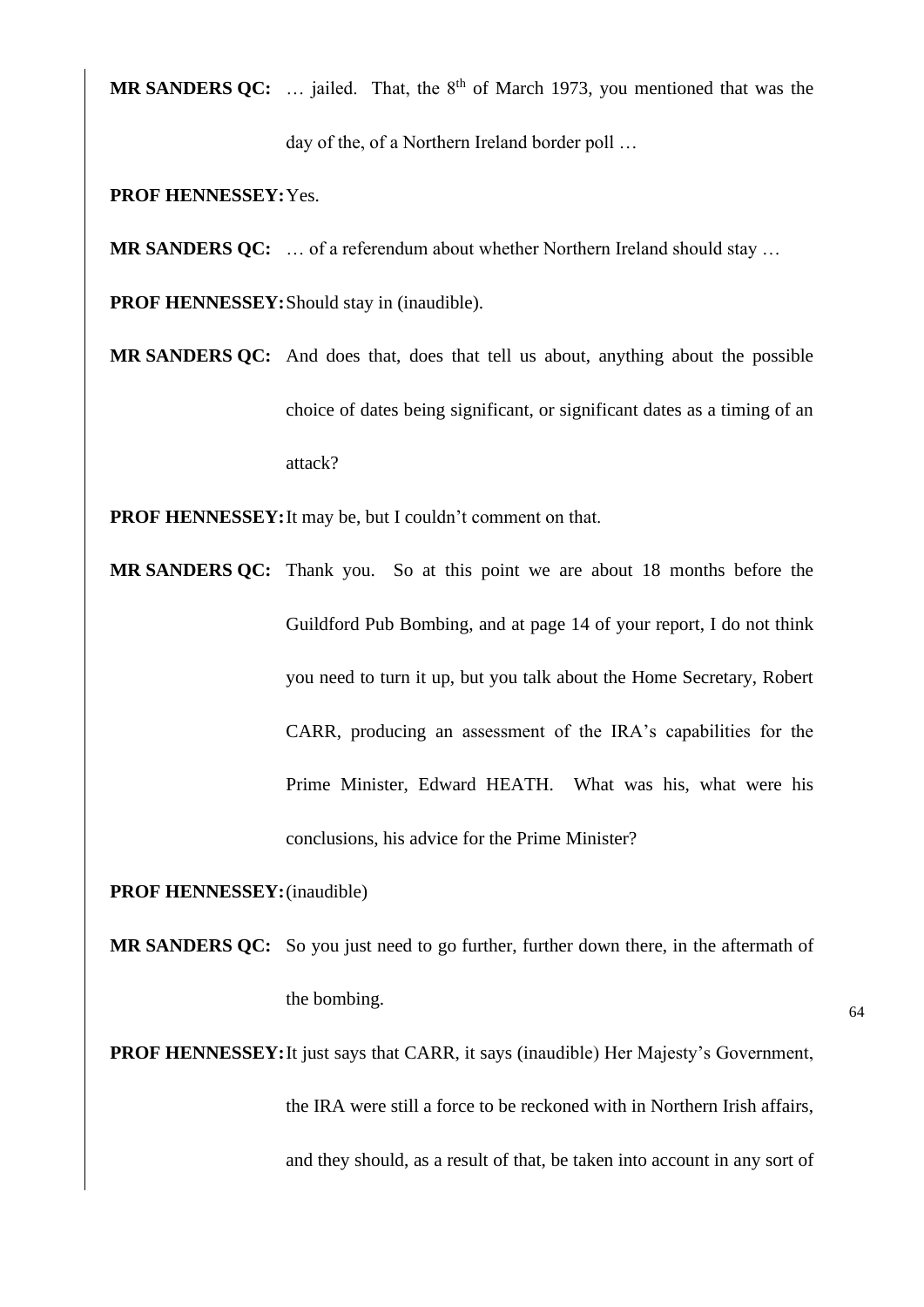(inaudible). (inaudible) to the government (?) (inaudible) British Army from Northern Ireland, and achieved maximum publicity. But I'll just say that a number of bombs, relatively minor bombs in Northern Ireland were timed to go off so they make the evening news and create serious, constant attention (inaudible) Northern Ireland.

**MR SANDERS QC:** So the aims are disruption and publicity?

**PROF HENNESSEY:**Yes.

**MR SANDERS QC:** In order to create political pressure ...

**PROF HENNESSEY:**Absolutely.

**MR SANDERS QC:** … in Westminster? And at that point, before attacks are given, there are warnings, because there is a concern within the IRA about avoiding accusations of indiscriminate violence?

**PROF HENNESSEY:**Yes.

**MR SANDERS QC:** You quote from CARR's report, where he says that the Provisional IRA, "Lacks a capacity or will to carry out a substantial large scale campaign of sabotage or terror in Britain," and you say that early in 1973 that was an accurate assessment?

**PROF HENNESSEY:**Yes.

**MR SANDERS QC:** And following the March '73 attack there is a lull, obviously that, that active service unit has been captured and imprisoned. And then a new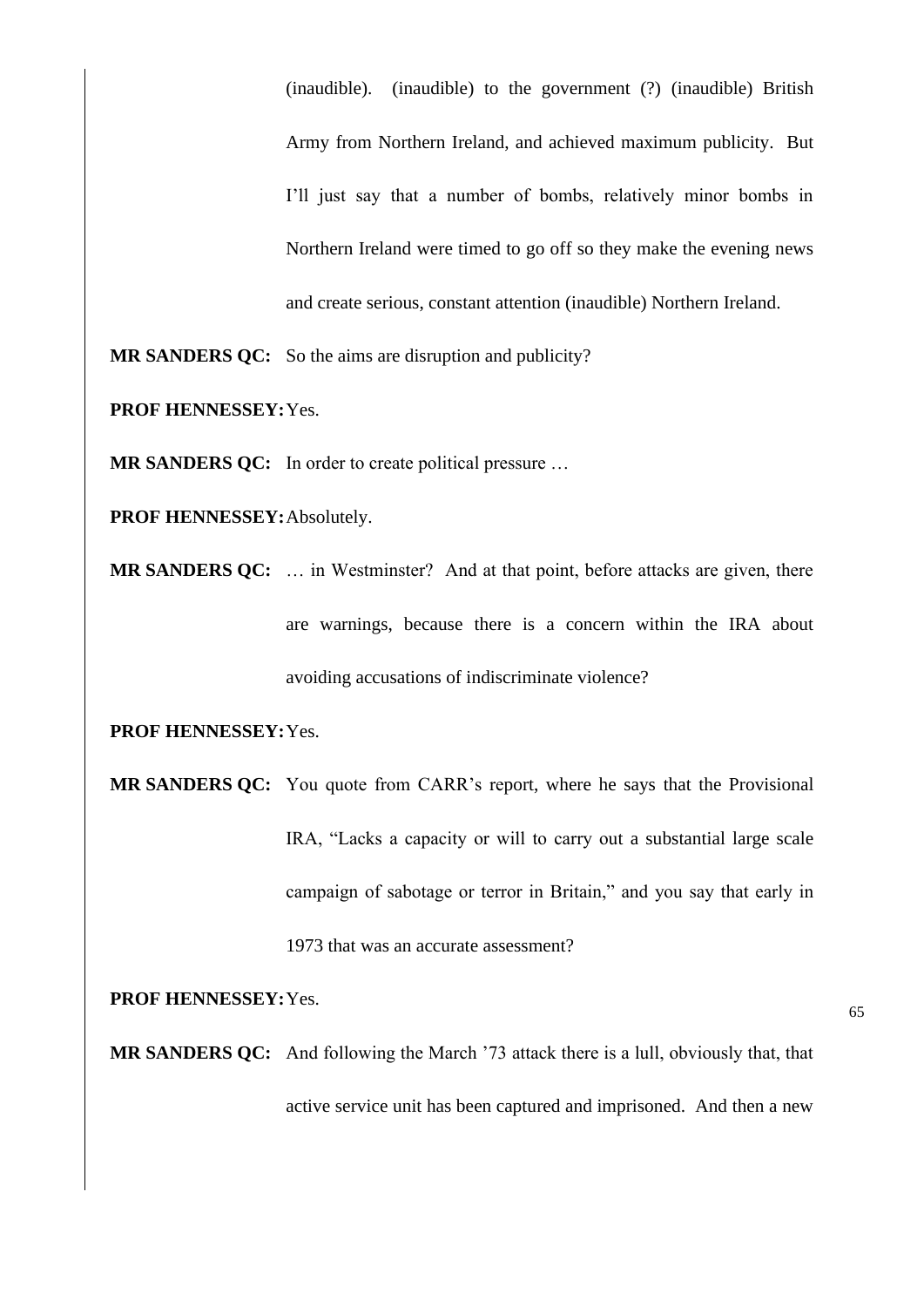wave of attacks starts in August 1973, and that effectively runs until

January '75, and the Guildford Pub Bombing is part of that overall …

## **PROF HENNESSEY:**Yeah.

**MR SANDERS QC:** … picture, and you describe it as a period of sustained terrorist activity across England as a whole?

**PROF HENNESSEY:**Yes.

**MR SANDERS QC:** And say that between March '73 and March '74 there are 130 incidents of Provisional IRA violent activity in England. In '73 they are responsible for 86 explosions in England, which leave one person dead and over 300 others injured. And in the first ten months of '74 there were 99 further acts of violence in England, leaving 17 people dead and 145 injured.

**PROF HENNESSEY:**Yes.

**MR SANDERS QC:** So there's significant activity on multiple occasions.

**PROF HENNESSEY:**Yeah.

**MR SANDERS QC:** You have provided a chronology of the attacks that there were in London and the South East during that campaign. It is right, isn't it, that there were obviously incidents in the West Midlands …

**PROF HENNESSEY:**Yes.

**MR SANDERS QC:** … and the North West, and army bases in Germany as well?

**PROF HENNESSEY:**Yeah.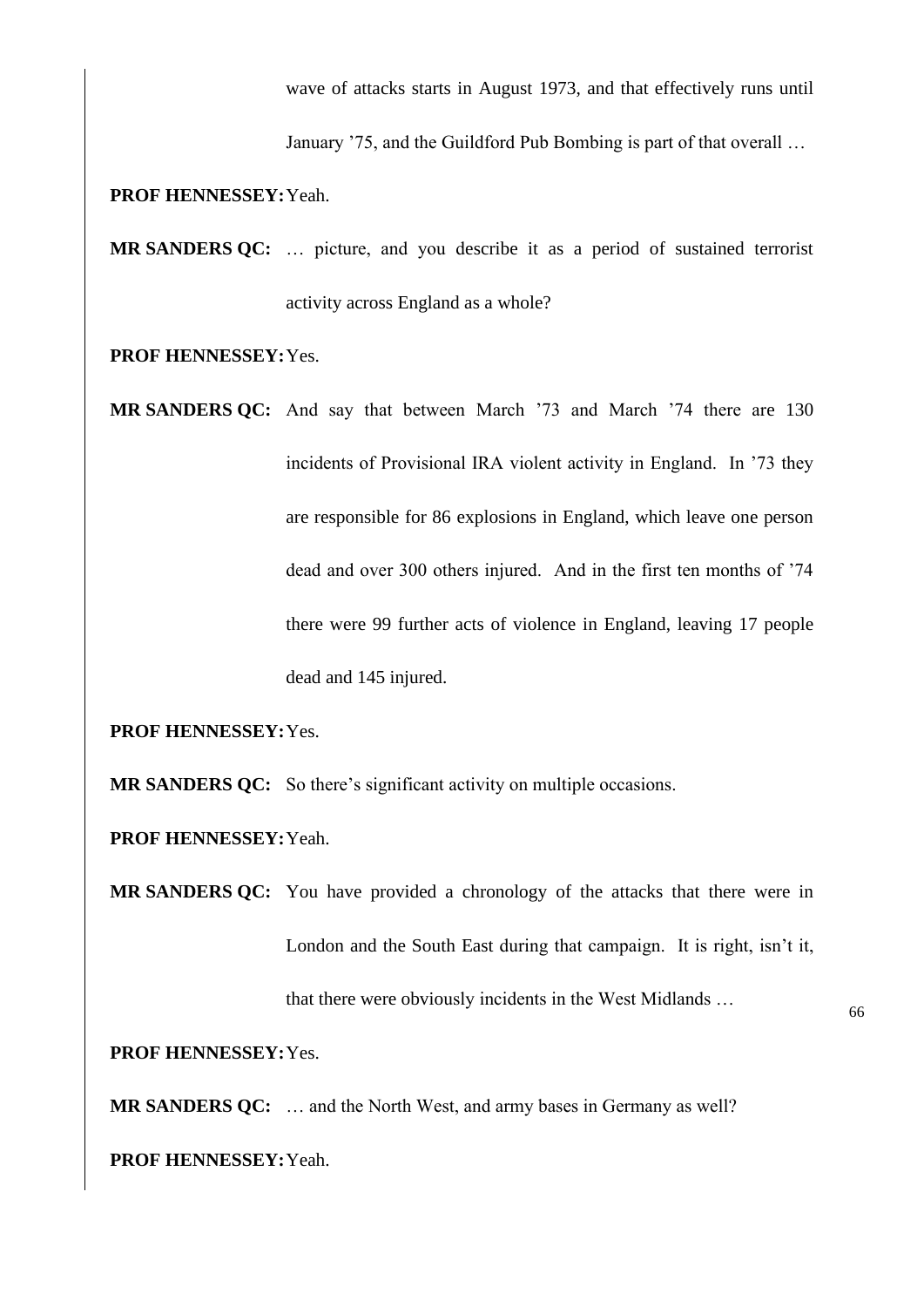**MR SANDERS QC:** So it is a picture of significant activity. Was the IRA active anywhere else in England, or is it those main areas and Germany?

**PROF HENNESSEY:**Those main areas.

**MR SANDERS QC:** Right. I don't want to take you through each and every incident, but the overall picture, is it fair to say this, that the overall picture is one where the campaign starts with smaller devices, particularly in department stores, and letter bombs, and devices sent in the post, and then escalates and progresses from there, and so it then starts to move to railway stations and to other targets?

**PROF HENNESSEY:**That's correct, yeah.

**MR SANDERS QC:** And then at first there are, to begin with there are no injuries, and then there are some injuries, and then more deaths come later?

**PROF HENNESSEY:**Yeah.

**MR SANDERS QC:** I just want to ask you about, you mentioned an incident at Pirbright in Surrey, which is, this is page 18 of your report, on the  $17<sup>th</sup>$  of September 1973. So Pirbright is obviously an army camp and it is the camp where two of the victims of the Guildford Pub Bombing were stationed, and there is an attack there amongst tents. The article you refer to in *The Times* states that the attack appears to have been a one pound stick of gelignite.

**PROF HENNESSEY:**Yeah.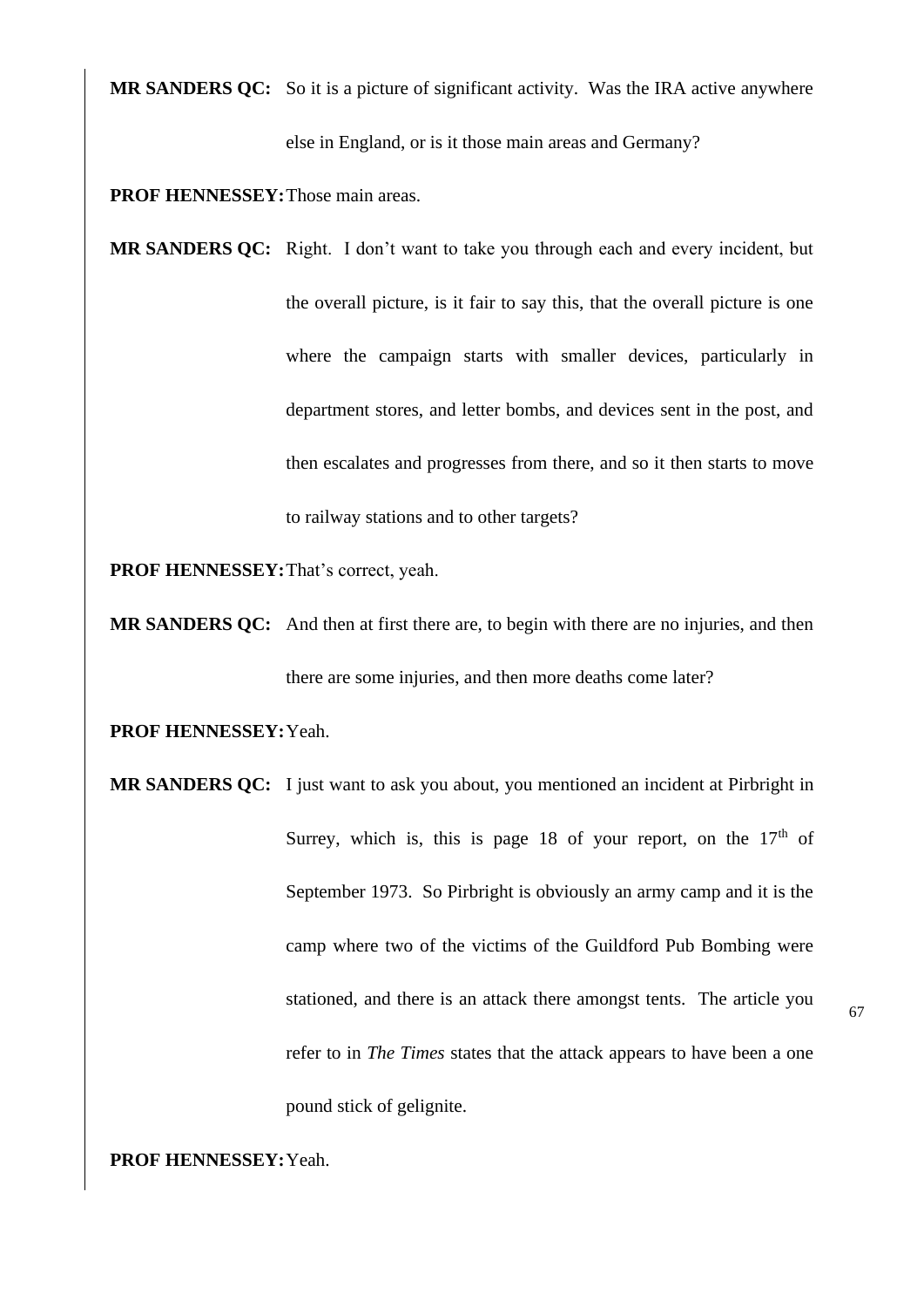**MR SANDERS QC:** So effectively a stick of dynamite, either concealed or thrown in amongst the tents. That is an early attack against a military target.

**PROF HENNESSEY:**Yes.

**MR SANDERS QC:** Does that, can we conclude anything in terms of that being a relatively soft target, or, and there are tents that are outside the main camp, so effectively in a field near the camp, but would that be considered an opportunistic or a soft target?

**PROF HENNESSEY:**It would have been an opportunistic target, yeah.

- **MR SANDERS QC:** The knowledge that there would, that there were tents outside the camp, or that there was an opportunity to strike there, does that suggest a degree of sophistication in terms of intelligence gathering and reconnaissance of the IRA?
- **PROF HENNESSEY:**I wouldn't say, I wouldn't say that it's evidence of sophistication, a sophisticated level of intelligence gathering. But it becomes more sophisticated as time goes on. I think it's evidence of, they are just exploring, and they are eventually (inaudible) Guildford attacks, and they feel more confident, and they establish (inaudible) at this stage, no.
- 68
- **MR SANDERS QC:** Okay, that is helpful, thank you. The next significant attack against a military target, this is outside of London and the South East, that you mention is the  $4<sup>th</sup>$  of February 1974, this is page 21 of your report,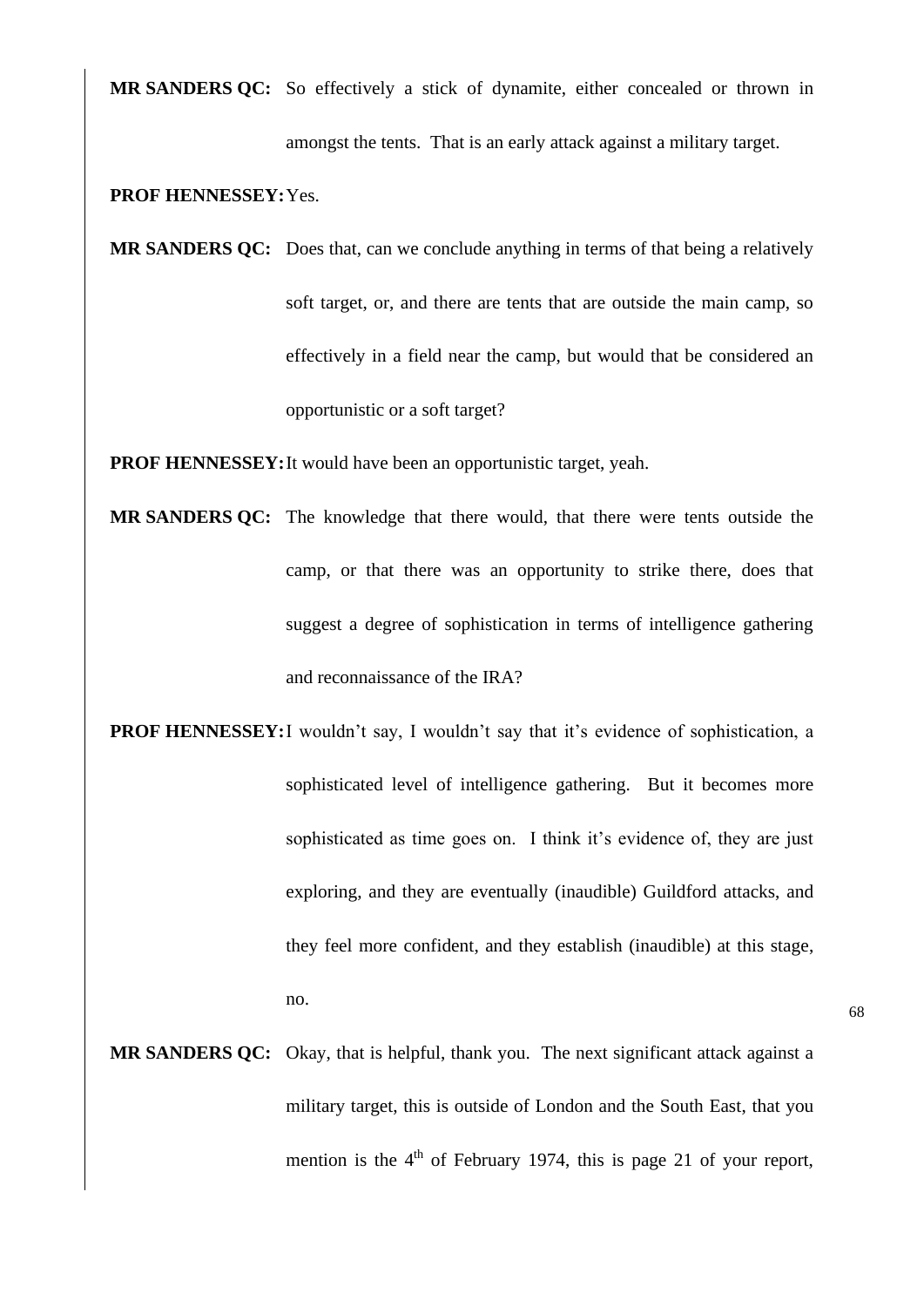which is the M62 coach bomb. Can you tell us what that attack was and what the consequences of that were?

**PROF HENNESSEY:** Well it was, it was a coach travelling on the M62 to Manchester and it was an attack on military families. The prime target was the soldiers, and it was to kill the soldiers. And, effectively, those people that were killed in it, which included I think two women and two children aged five and two, was collateral damage, as the IRA would have seen it. They would have warned, they warned, [Dáithí Ó Conail](https://en.wikipedia.org/wiki/D%C3%A1ith%C3%AD_%C3%93_Conaill) (?), who was the Chief of Staff of the IRA, claimed that it was, that families had been, people associated with the soldiers, etcetera, had been warned previously by the IRA that (inaudible) military targets, that that is the primary aim, military targets, but if they don't listen to that warning they would suffer the consequences.

**MR SANDERS QC:** And so there were 12 deaths, I think.

**PROF HENNESSEY:**Yeah.

**MR SANDERS QC:** Nine soldiers, one army wife and two children, and 38 were injured. So that, that was the first kind of significant attack within the 73 to 75 campaign, in terms of loss of life and injuries?

**PROF HENNESSEY:**Yeah.

**MR SANDERS QC:** And then, picking up your chronology, there is a lull in February,

March 1974. And then we have the bombs getting seemingly bigger.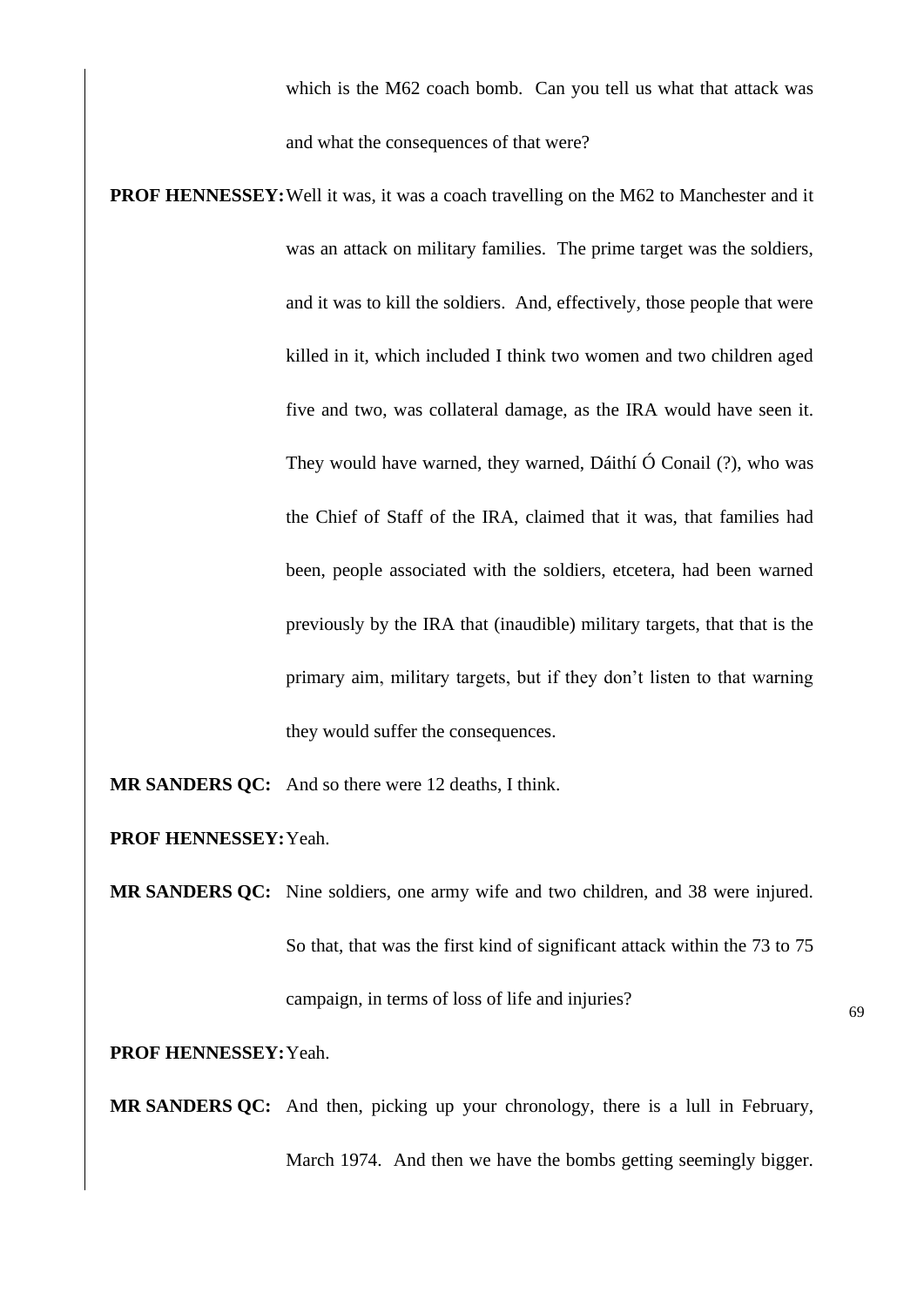So the M62 coach bomb is 25 pounds. Then in May '74 there is a 50 pound bomb in Kennington, and then later in May a 100 pound bomb at Heathrow Terminal 1. And so does that fit with what you were saying about increased sophistication and becoming more, more effective?

**PROF HENNESSEY:**Yeah, absolutely, yes.

**MR SANDERS QC:** And then moving through '74 there is the first death in London and the South East is a woman killed and 37 injured at the Tower of London?

**PROF HENNESSEY:**Yeah.

**MR SANDERS QC:** And then there is a lull in September 1974 until the new wave begins that starts with the Guildford Pub Bombing?

**PROF HENNESSEY:**Yeah.

**MR SANDERS QC:** And then that wave of attacks is more intense, so there are timebombs, throw-bombs, shootings, and much more by way of deaths and injuries?

**PROF HENNESSEY:**Yeah.

**MR SANDERS QC:** And so it includes the Birmingham Pub Bombings, the Woolwich Pub Bombing, Guildford, and so on. So that's the overall nature of the campaign. Looking at the more specific issues that we are concerned with in the inquests, so first, targeting, secondly the claims of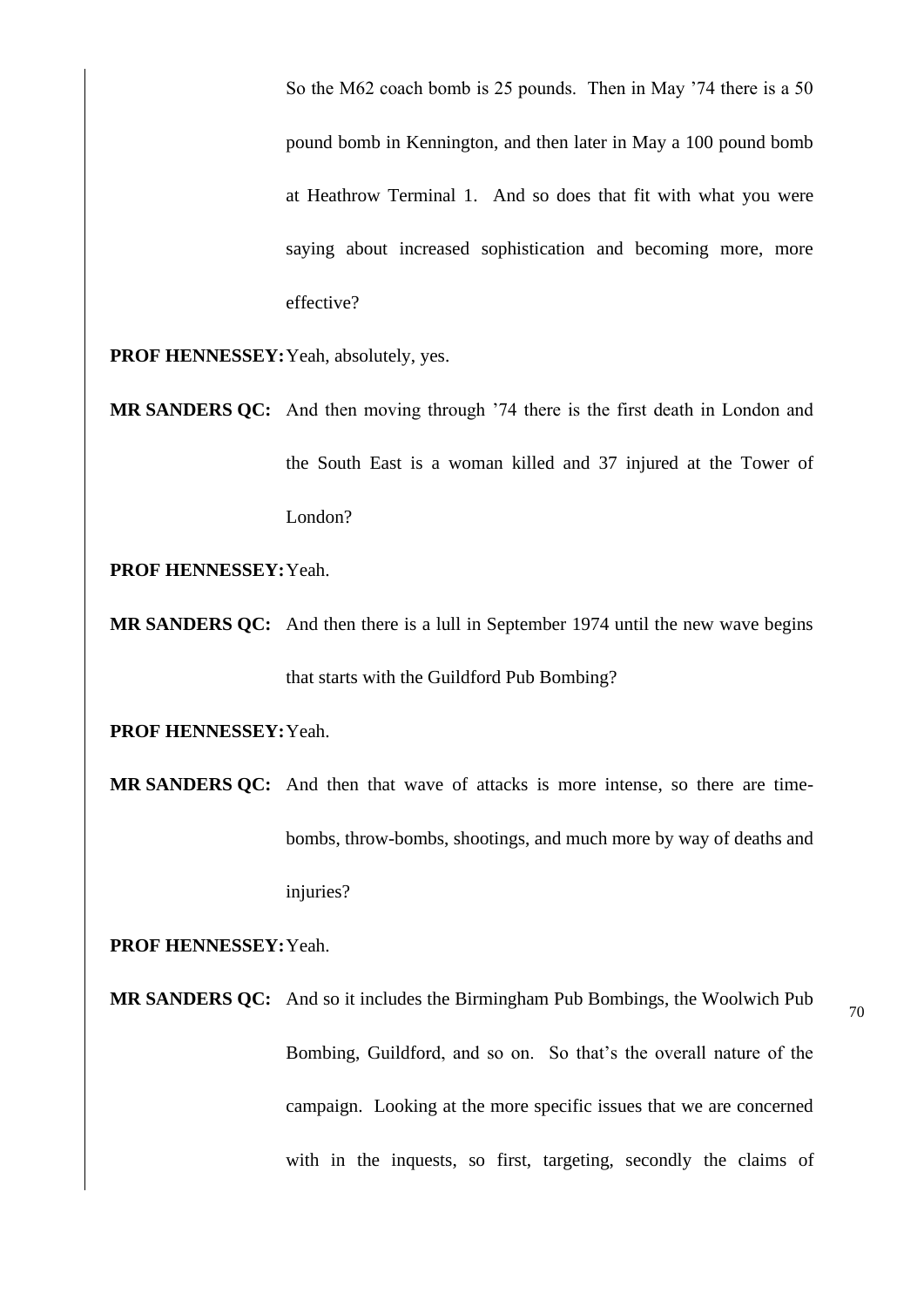responsibility by the IRA, and then whether and when they gave preattack warnings, if I could just take you to page 27 of your report, and I just want, I just want to read out two passages that are here, because they summarise your views. So the first is, "The PIRA aim appears to have been to cause alarm, damage to property and injury, while accepting the possibility of deaths. The London and South East ASUs appear to have had little discipline imposed upon them in their choice of targets, or given adequate warning of bombings." So occasionally there are warnings, is that correct?

**PROF HENNESSEY:**Yeah, that's correct.

**MR SANDERS QC:** But often there aren't?

**PROF HENNESSEY:**Yeah.

**MR SANDERS QC:** And there are no examples of warnings given prior to attacks on military targets?

**PROF HENNESSEY:**No.

**MR SANDERS QC:** And so does that, what you describe there about little discipline and a wide range of targets, does that, is that consistent with, does that reflect, effectively, wanting to be as unpredictable as possible?

**PROF HENNESSEY:**Yes, I would say so, yeah.

**MR SANDERS QC:** And that then maximises the …

**PROF HENNESSEY:**Publicity.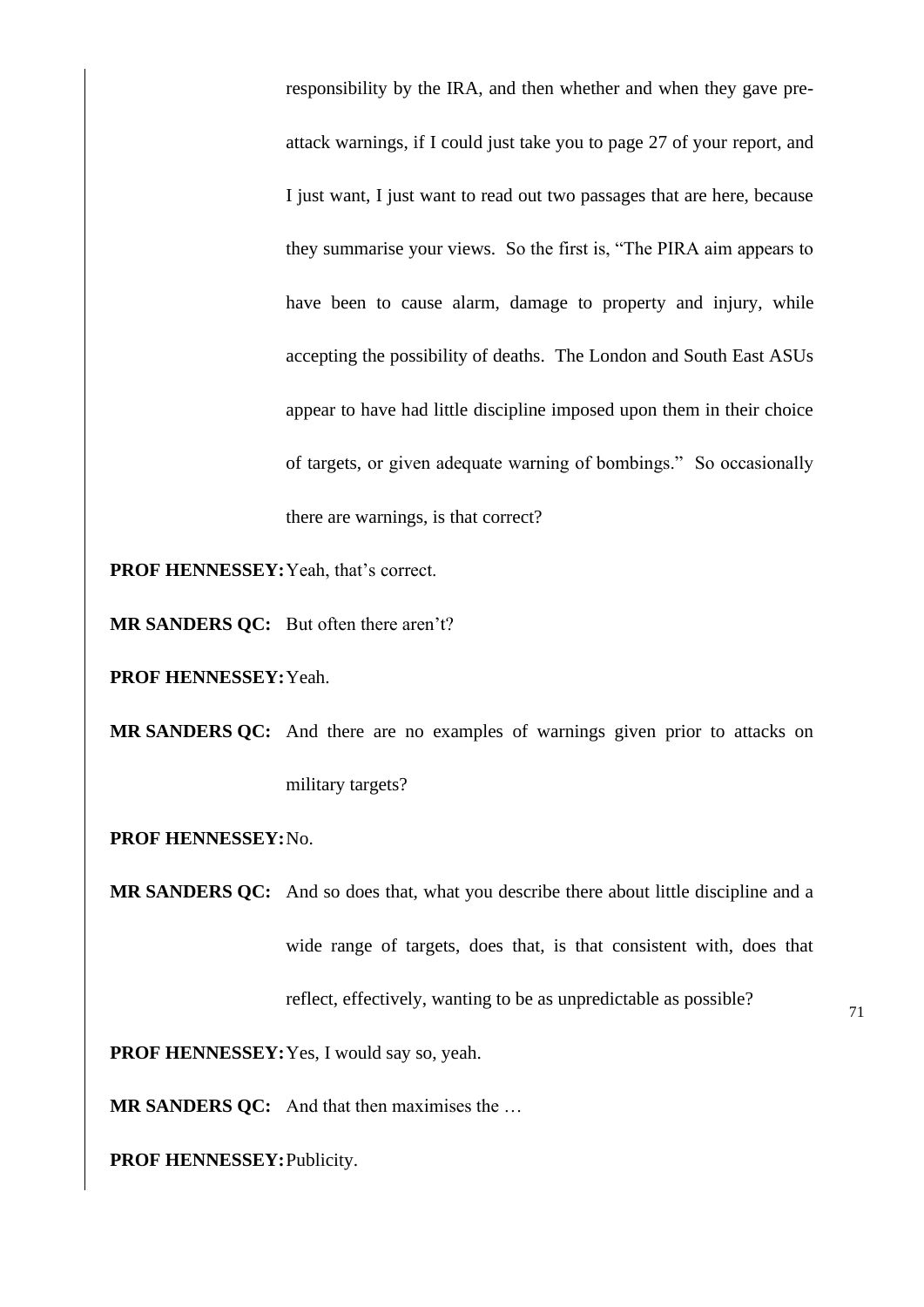**MR SANDERS QC:** … publicity and the alarm, and so on?

**PROF HENNESSEY:**Yeah, yeah.

**MR SANDERS QC:** And then, just a further quote here, "Targets and objectives involved commercial targets, for example incendiary devices in numerous shops and small IEDs in cinemas or postal boxes. Military targets, for example the letter bomb to Brigadier MGP O'CLOCK (sic) of the Irish Guards, or the Duke of York's military barracks in King's Road, Chelsea. Political targets, for example letter bombs to Conservative MPs. And judicial targets, for example the letter bomb sent to the home of an Old Bailey judge. The aim seems to have been to keep the authorities guessing at where the next attack would be."

**PROF HENNESSEY:**Yeah.

- **MR SANDERS QC:** And again, that is consistent with wanting to be unpredictable and to maximise alarm?
- **PROF HENNESSEY:**Yeah.
- **MR SANDERS QC:** You talk at a couple of points in the report, I don't need you to go to them about varying intensity in the campaign in England and about lulls and about its evolution and escalation, would it be fair to say that there were waves and there were peaks and troughs, but the general trend was of increased intensity and escalation?

**PROF HENNESSEY:**Yes.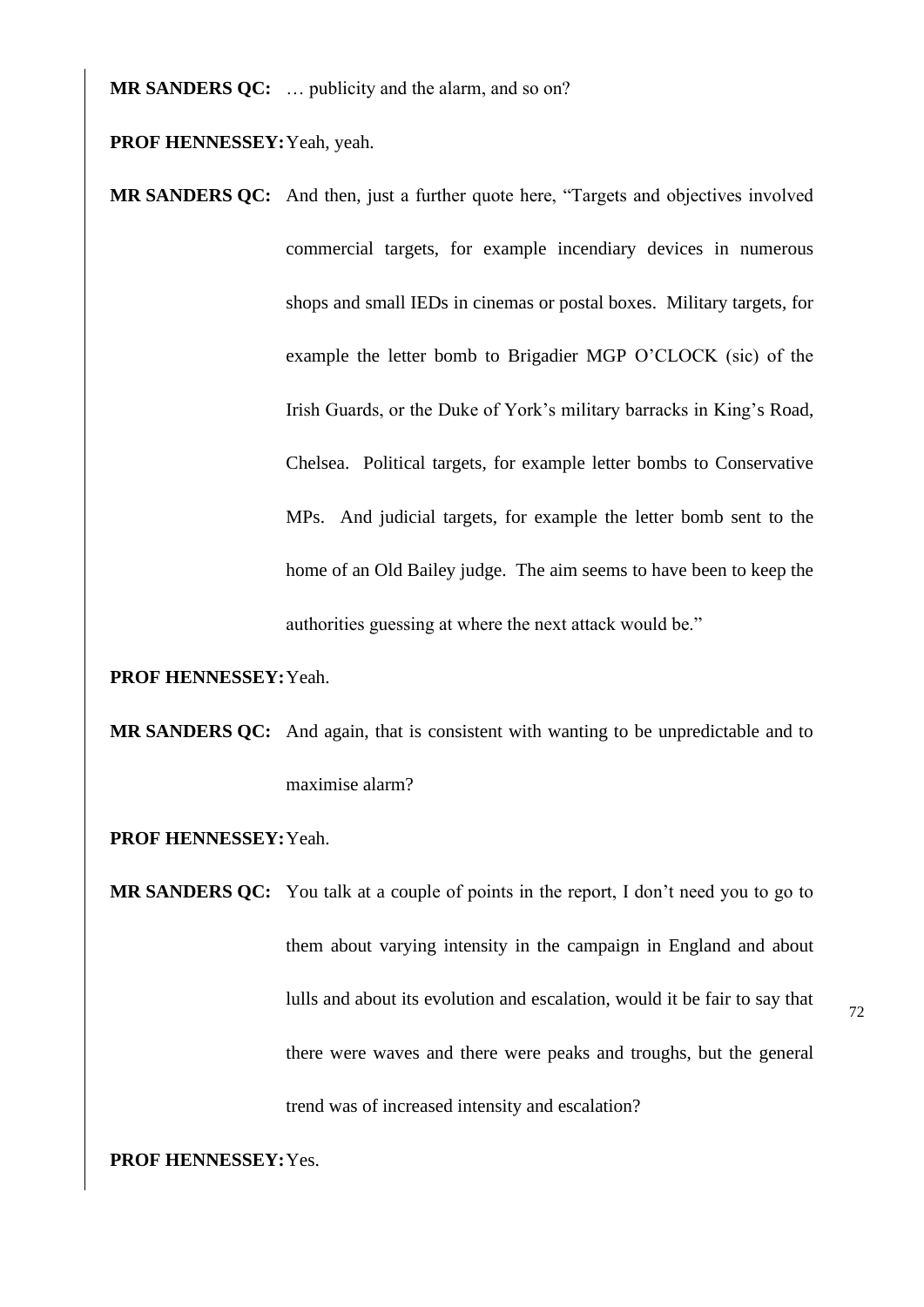**MR SANDERS QC:** And what were the reasons for that?

- **PROF HENNESSEY:**It may have been that, such as a new active service unit doing (inaudible) might want to call a tour in hostile territory, and it may have been (inaudible) from the people, 'cause it's a full time job, you know, a terrorist in an organisation. And (inaudible) probably naturally what affects a terrorist unit (?).
- **MR SANDERS QC:** And could one factor be that the lower level attacks were not having the desired effect?
- **PROF HENNESSEY:**They weren't having, there weren't having any effect at all, but the idea behind them was Billy McKee, who was the, the head of the Belfast Brigade at one stage in the early-Seventies, (inaudible) a bomb in London is worth a thousand in Belfast. But I think it was in fact because (inaudible) it underestimated the effect of the, it overestimated the effect of the bombs in London.
- **MR SANDERS QC:** Could there also be a sense in which the IRA was just getting better at its …?

**PROF HENNESSEY:**It was getting better, yeah.

**MR SANDERS QC:** In terms of claims of responsibility, at the beginning of this campaign, so August 1973, the Provisional IRA did claim responsibility for the first of its attacks, and there was then a change of approach and it stopped saying, "This was us."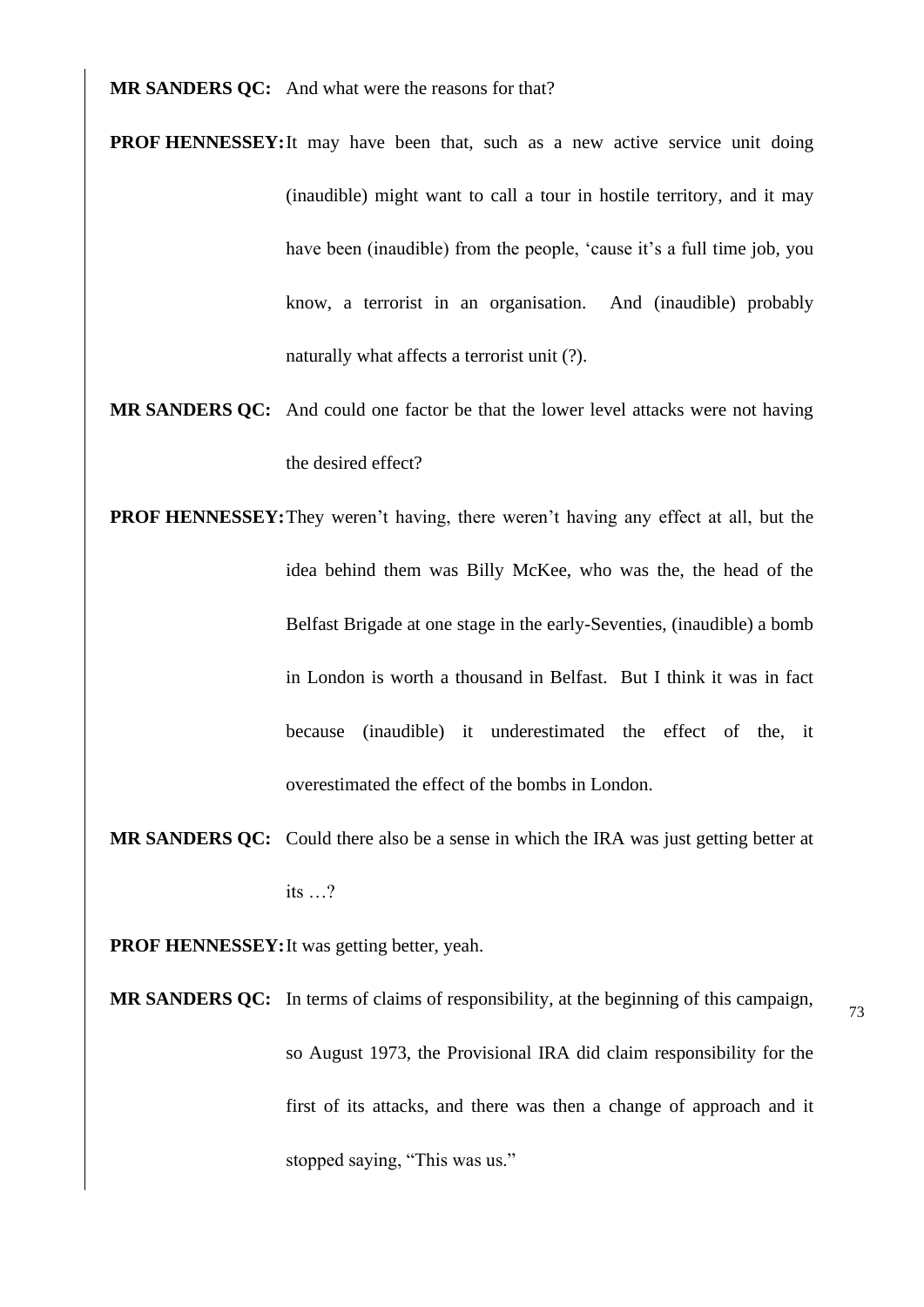**PROF HENNESSEY:**Yes.

**MR SANDERS QC:** What was the, what was the thinking there?

- **PROF HENNESSEY:** The thinking seems to be that it brought pressure on units, active service units, there operating in England, but I don't see the logic of it, but people knew that it was essentially, that it was a terrorist organisation, that it was the Provisional IRA behind these outrages.
- **MR SANDERS QC:** There were occasionally IRA statements issued to the media or in the course of media interviews, explaining attacks or justifying attacks, particularly when civilians were killed.

**PROF HENNESSEY:**Yes.

**MR SANDERS QC:** So you give examples of the M62 coach bombing and the Birmingham Pub Bombings.

**PROF HENNESSEY:**Yes.

**MR SANDERS QC:** What would it, what would have motivated the IRA to make public statements?

**PROF HENNESSEY:**I think the outrage amongst the public that a number of (inaudible) M62 it was the fact that two children had died, and (inaudible) killed and 21 civilians (inaudible) in Birmingham. So they felt they had to justify, or say (inaudible) target civilians. And I think it was, silence was just unavoidable (?).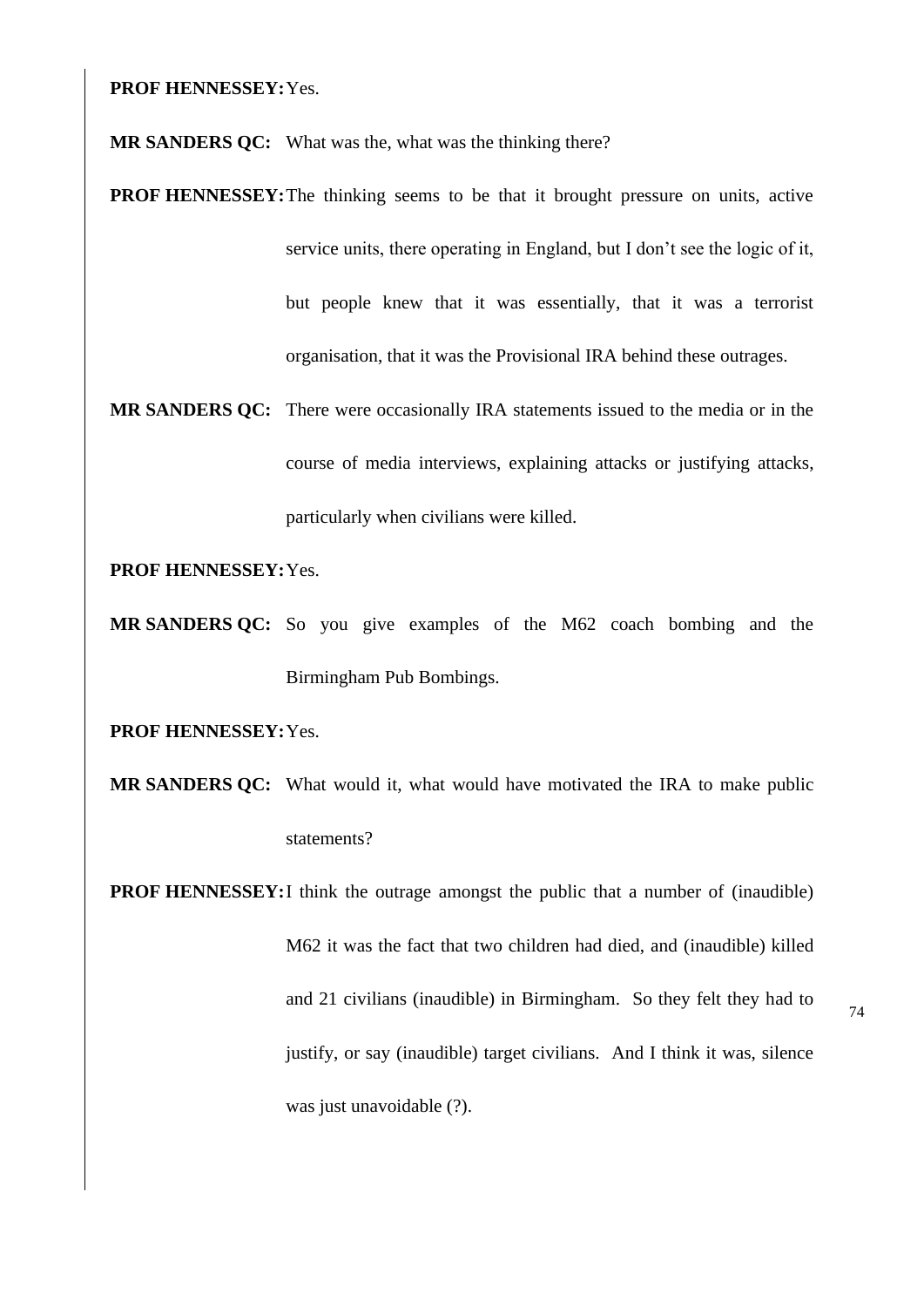**MR SANDERS QC:** So there was no official claim of responsibility for the Guildford Pub Bombing, but there doesn't seem to be any doubt that it was part of

this campaign?

## **PROF HENNESSEY:**Yes.

**MR SANDERS QC:** And you mention in your report that some members of the IRA, I don't want you to name anyone, later made what would seem as apparently credible claims of involvement in the Guildford and, and Woolwich attacks?

## **PROF HENNESSEY:**Yes.

**MR SANDERS OC:** So just in terms of warnings, so ringing up a newspaper or the police saying that there is a bomb as such-a-such a place, they were occasional …

**PROF HENNESSEY:**Yes.

**MR SANDERS QC:** … but the norm, and they were only given in relation to civilian targets?

**PROF HENNESSEY:**Yes.

**MR SANDERS QC:** Not in relation to military targets, and of course, I quote-unquote, an

army pub would be seen as a military target?

75

**PROF HENNESSEY:**Correct.

**MR SANDERS QC:** And you mention in your report that this was consistent with the fact that the IRA saw itself as the legitimate government of the whole of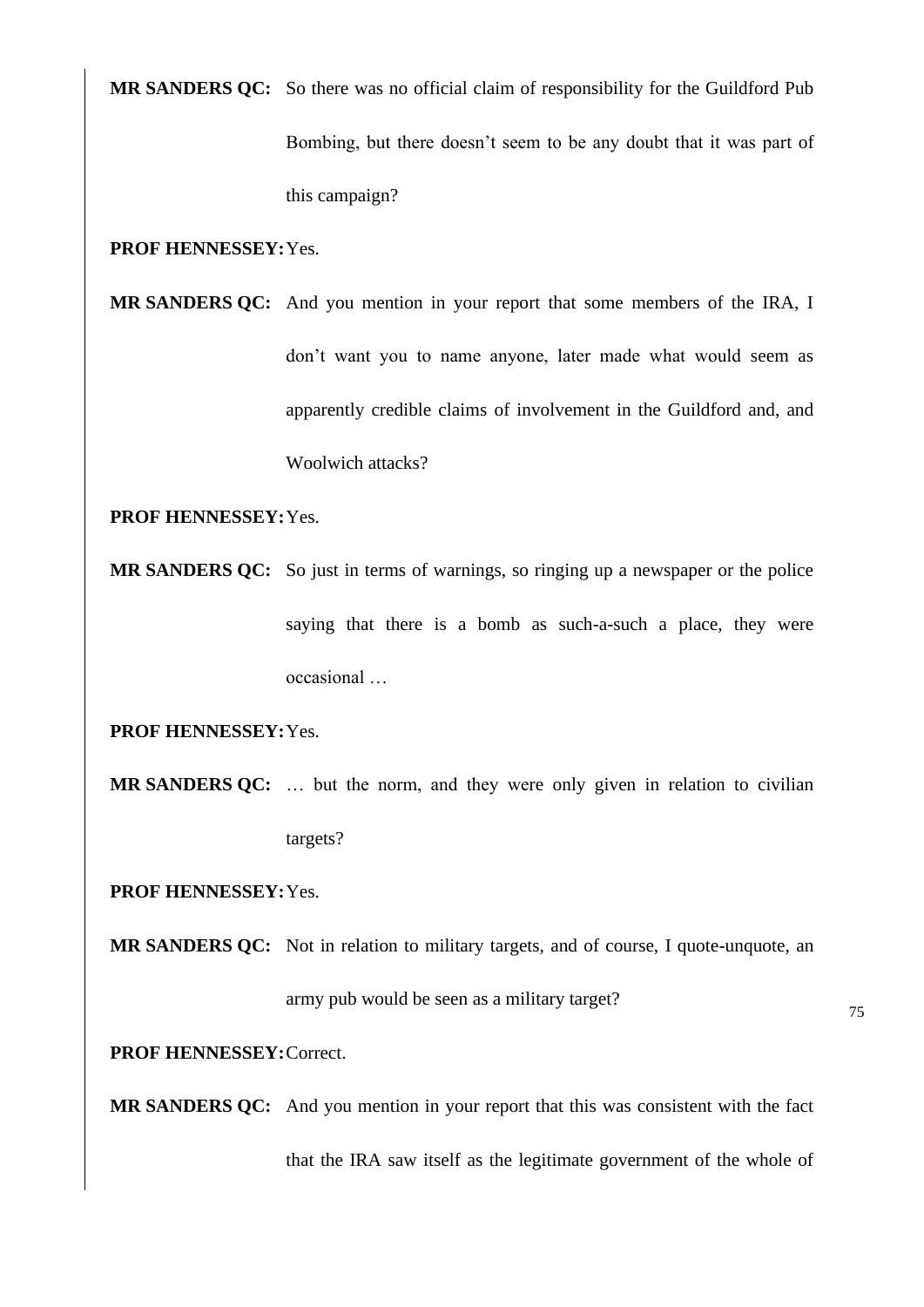the island of Ireland and saw itself as being at war with the British

state?

## **PROF HENNESSEY:**Correct.

**MR SANDERS QC:** So, from its perspective, these were, these were lawful acts of war? **PROF HENNESSEY:**Yes.

- **MR SANDERS QC:** The intensity increases. Is there also a sense in which the sophistication of the devices used improves and they become more dangerous?
- **PROF HENNESSEY:**Yes. Just, for example, in the 200 bombs, the 100 pound bomb, the 50 pound bombs, so the size of the explosive devices increases, yes.
- **MR SANDERS QC:** And the, there is some reason for thinking that the means of concealing devices was quite effective, because the second Guildford pub that was bombed, the Seven Stars, had been evacuated and searched, and in fact everyone was going back inside 'cause they hadn't found anything when the bomb went off. So there is evidence of it being well concealed within the pub. What do we know about the sophistication of the IRA's intelligence and reconnaissance and planning of attacks?
- **PROF HENNESSEY:**(inaudible) it's quite broad, I mean if you look at the M62 coach bombing, they would have found out that there was going to be troops moving, soldiers moving towards, to Manchester. But there's a limit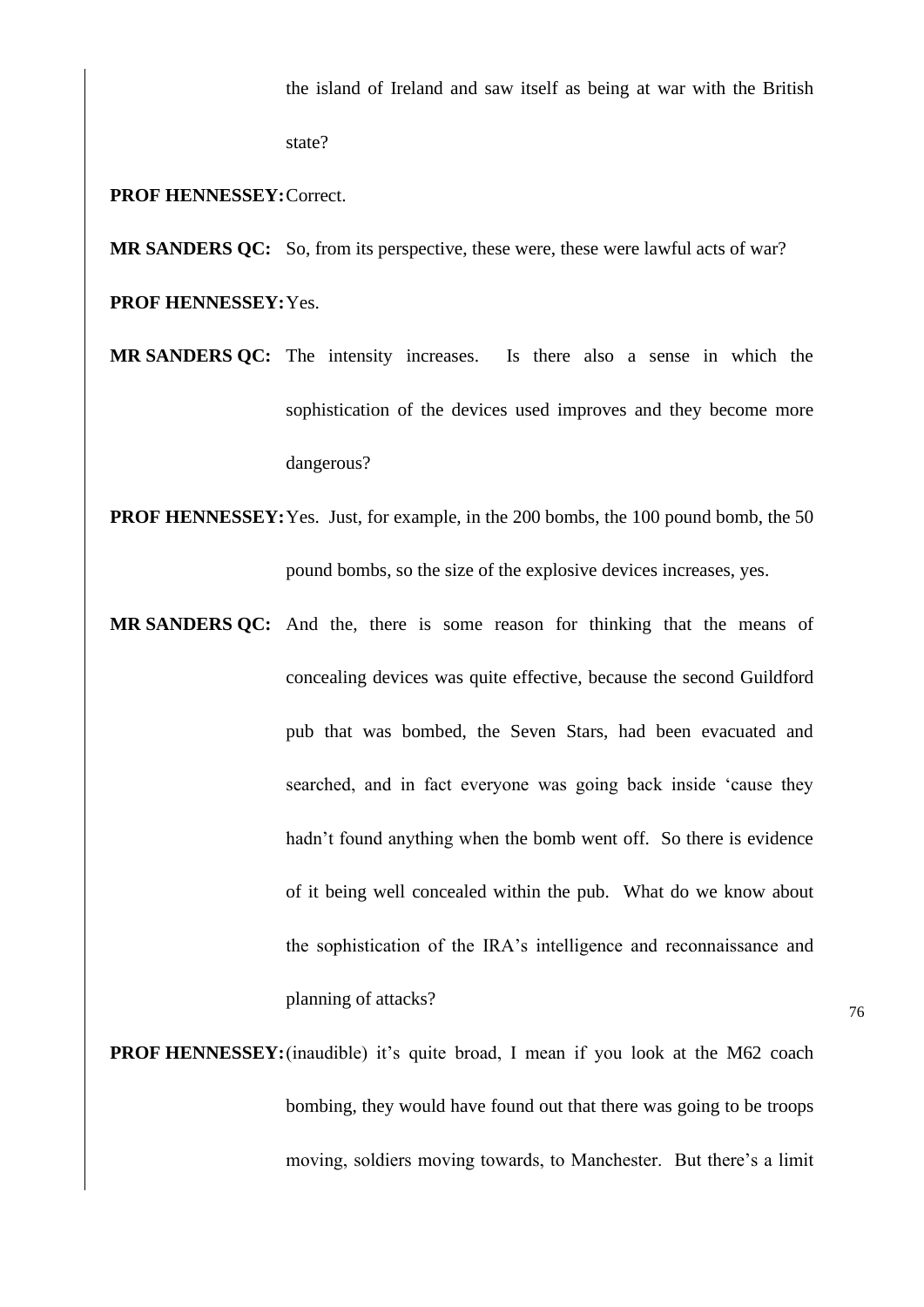to what they can do, I mean, and find out. I mean, the families were clearly going to be on, on this, and, and from, and so there's a limit to what they can do.

**MR SANDERS OC:** So they obviously have sources of intelligence, but then they are not equipped …

**PROF HENNESSEY:**Yes.

**MR SANDERS QC:** … in the same way as MI5 is, in terms of its intelligence gathering?

**PROF HENNESSEY:**True.

**MR SANDERS QC:** In order to know which pub is an army pub, presumably you need to have visited those pubs and seen who the clientele are?

**PROF HENNESSEY:**Yes.

**MR SANDERS QC:** Does that suggest that there would be reconnaissance of that nature?

**PROF HENNESSEY:**Yes.

**MR SANDERS QC:** Focussing on the Guildford Pub Bombings in particular, and that the features of them, I just wonder if you can comment, and you can tell me if you can't comment. Were any of these features matters that would make the Guildford pubs attractive targets? So firstly the fact that they were surrounded by camps, training camps, so that they, so that the service personnel in them were new recruits, lots of teenagers, lots of young people? Did that make them attractive targets to the IRA?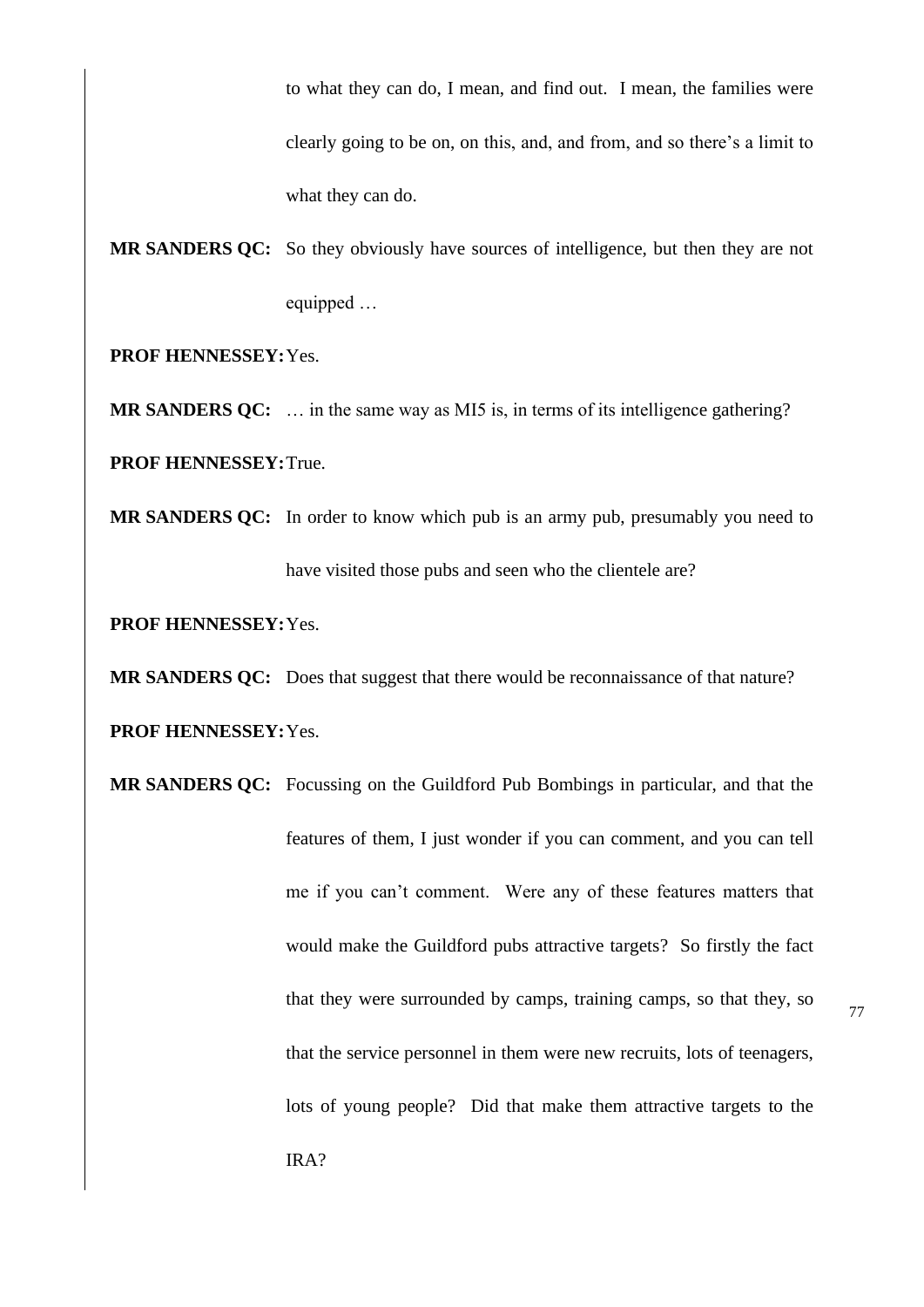**PROF HENNESSEY:**I think it probably did.

**MR SANDERS QC:** And is there a sense in which pubs are a good, are a soft target because the people in them have obviously been drinking and are socialising and off their guard?

**PROF HENNESSEY:**There had been previous attacks in pubs, which weren't military,

necessarily, which weren't military, yeah.

**MR SANDERS QC:** But it's the same thinking …

**PROF HENNESSEY:**Yeah.

**MR SANDERS QC:** ... that you have people with their guard down and are vulnerable?

**PROF HENNESSEY:** Yes. They are looking, the IRA are looking for chances, sort of an opportune attack, and it's when the army is at its, or the military are at its weakest and unsuspecting.

**MR SANDERS QC:** One feature of the Guildford Pub Bombing, it's obviously the fact that female service personnel were killed. There weren't many women in the armed forces, particularly in the Seventies, and all of them were members of the Women's Royal Army Corps, so were members of the WRAC, and the WRAC Headquarters camp was at Queen Elizabeth Barracks outside Guildford, and so Guildford was, if you were going to attack an army pub, that would be one of the few places where you would be highly likely to have female service personnel. Was there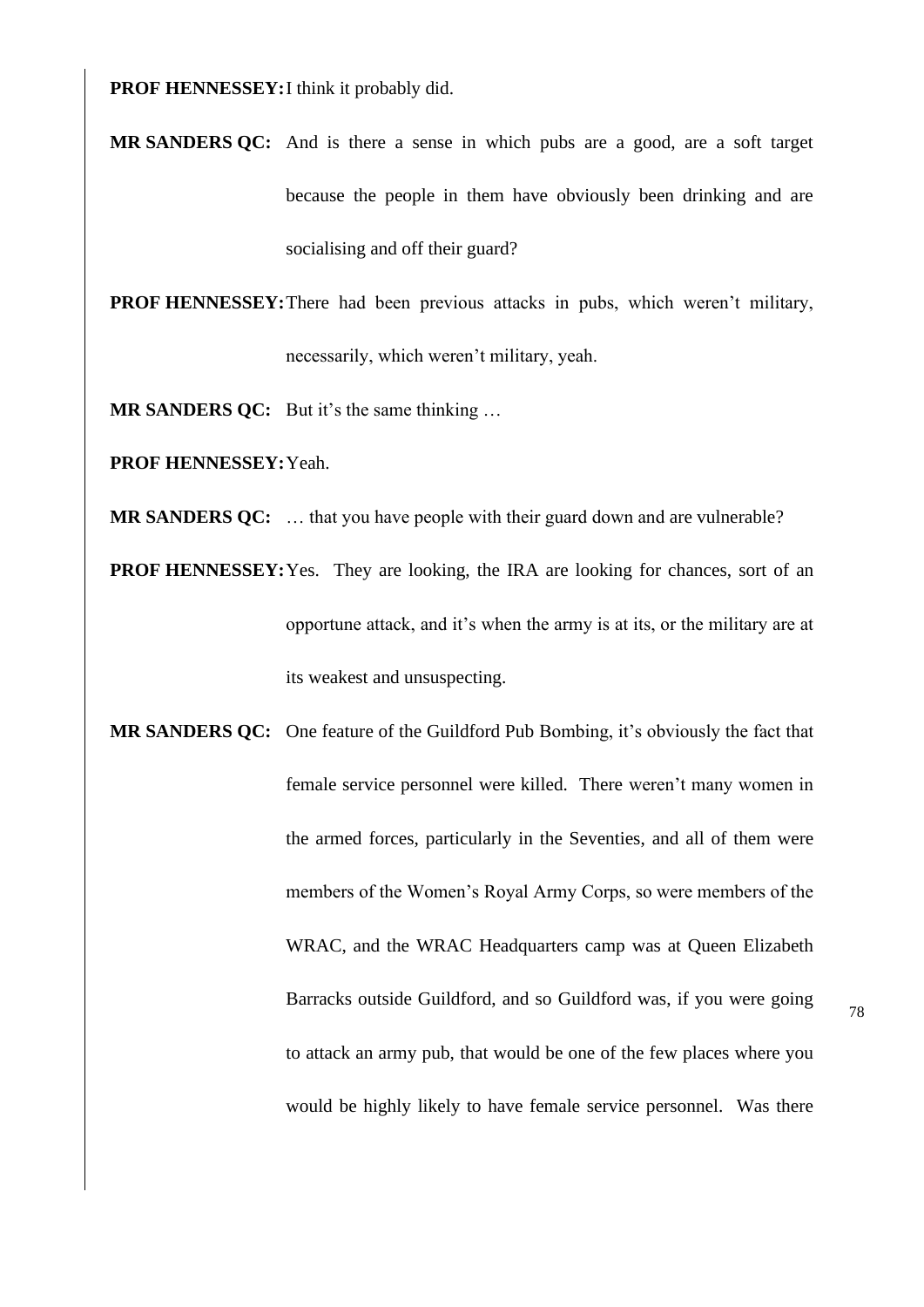any kind of sense in which that was attractive to the IRA to kill women and girls?

**PROF HENNESSEY:**I couldn't really say.

**MR SANDERS QC:** Thank you. Obviously Northern Ireland society, and we have touched on this already, attaches importance to particular dates and anniversaries, and so on, so the anniversary of Bloody Sunday, the  $12<sup>th</sup>$  of August. I take it from what you have said that you are unable to comment on whether the fact that this was, that the  $5<sup>th</sup>$  of October was the sixth anniversary of the start of the Troubles was significant or not, we just don't know?

## **PROF HENNESSEY:**Yeah.

**MR SANDERS QC:** One final question I have for you is just in terms of PIRA and its activities, how did it fund its bombing campaigns and its terrorist activities?

**PROF HENNESSEY:**Well there was, a lot of money came in from the United States. That's as far as I can say.

**MR SANDERS QC:** I think later there are, later than this there were connections between

Libya and the IRA?

79

**PROF HENNESSEY:**Yeah, (inaudible) that is the truth.

**MR SANDERS QC:** Was the IRA supported by any hostile states?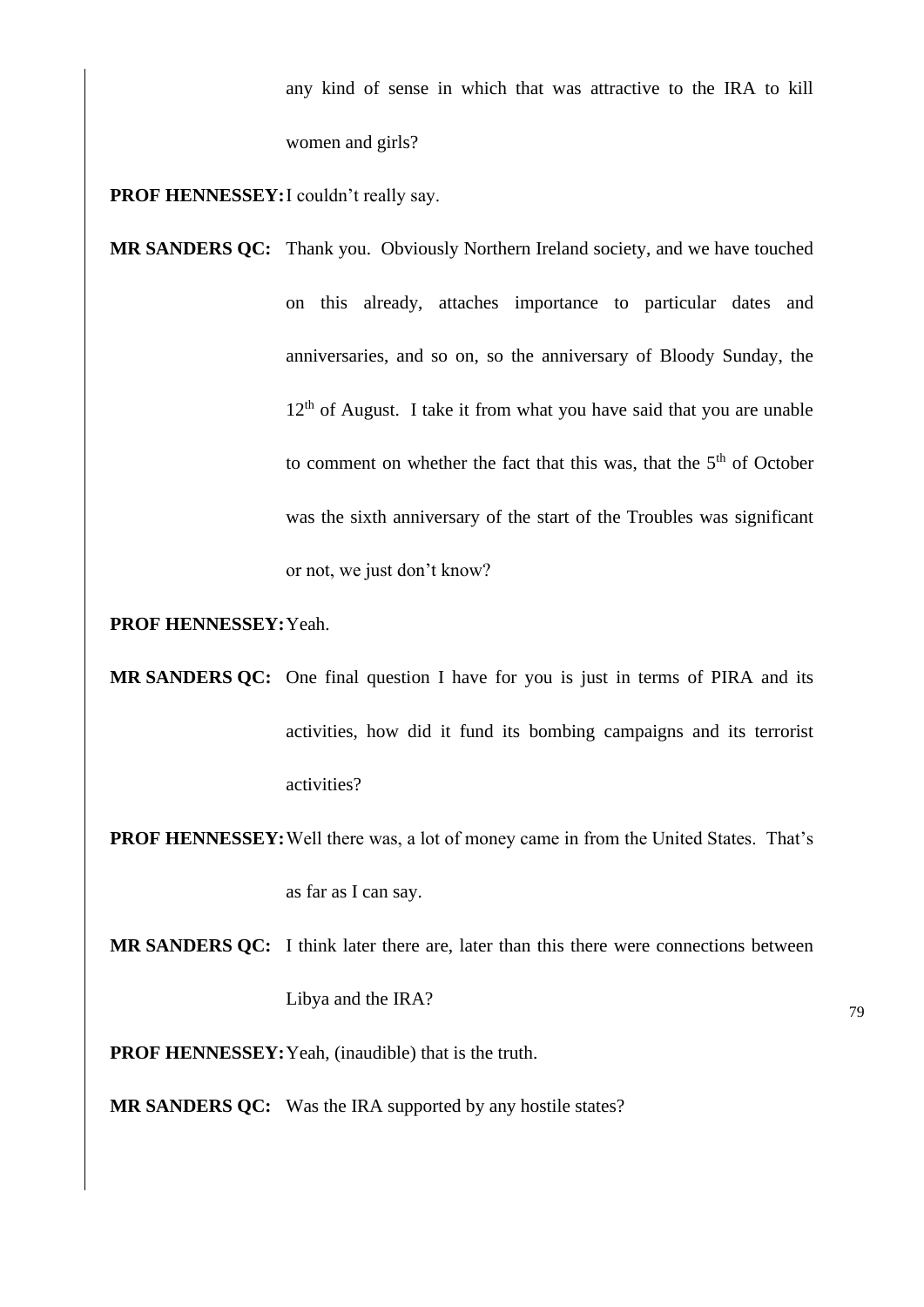**PROF HENNESSEY:** There are rumours of Libyan involvement quite early on, but (inaudible).

- **MR SANDERS QC:** Thank you. Thank you very much, Professor. Those were the questions I had for you. If you just wait there, there may be other questions either from the learned Coroner or from the other interested persons.
- **CORONER: Mr SANDERS, what I would like to be clear about in my mind is in relation to bombings involving army targets. I mean, you have obviously got a long list here (inaudible), but how many specific army targets have there been prior to (inaudible)?**
- **PROF HENNESSEY:**I can't, I think there was, at Chelsea there was, I can't remember which regiment it was, but there had been several attacks on military targets, including individuals associated with the military, and clubs that might be dealing with the military. But there's a loose (inaudible) there's a loose definition of a military target.
- **CORONER: So when we are military targets that includes, obviously, places where the military might gather …**

**PROF HENNESSEY:**Absolutely, yes.

**CORONER: … (inaudible)?**

**PROF HENNESSEY:**Yeah, yes, it would be. There were a number of attacks on police as well, which suggest that, broadly speaking, establishment, in inverted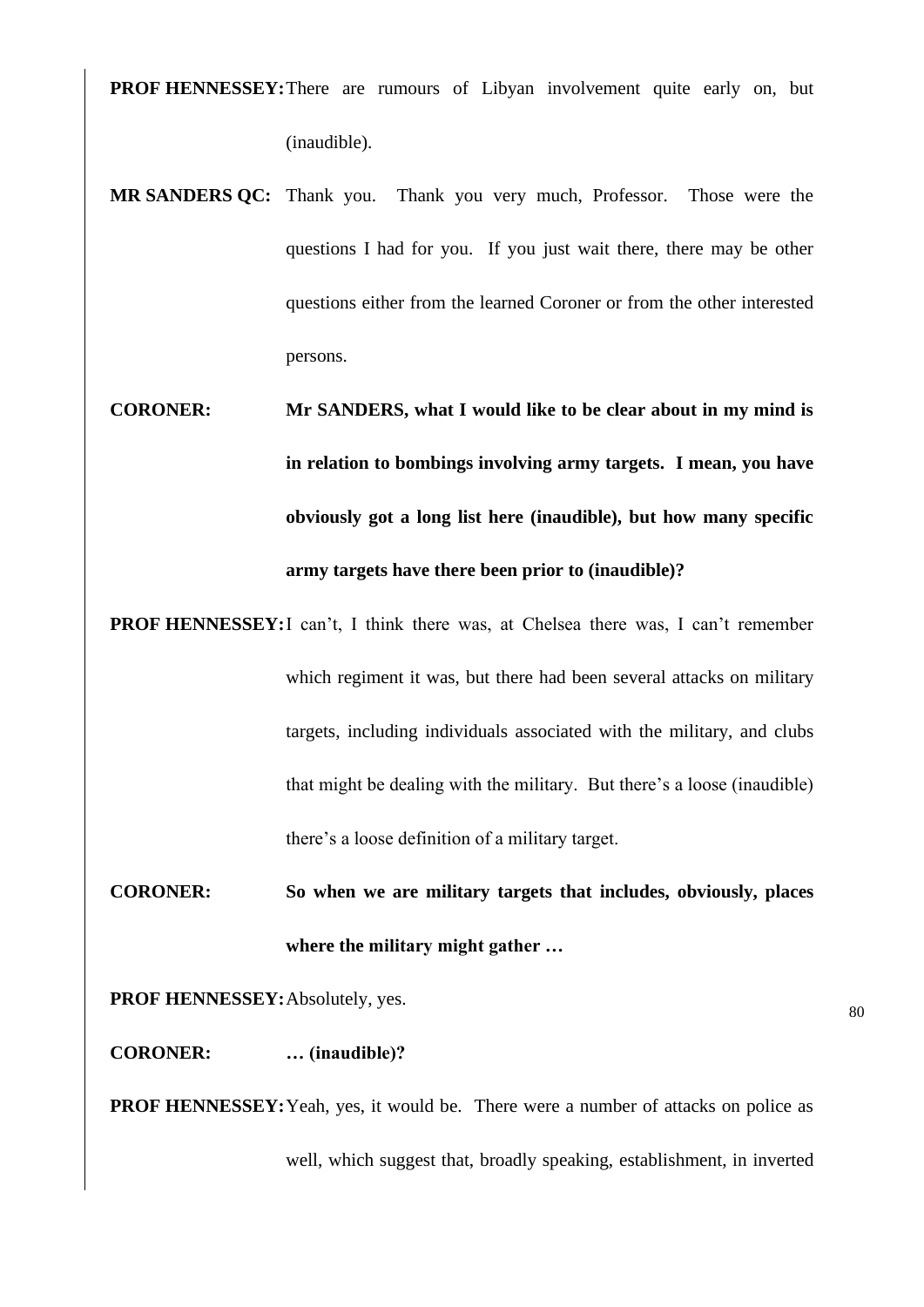commas, were, brought everybody into their, I think they are evolving as time goes on, and searching (inaudible) intelligence comes from, and why Guildford is targeted, that it becomes (inaudible) where an unsuspecting attack occurs, which is in the pub bombings associated with military personnel away from London. So it's an evolving campaign.

**CORONER: And although we have got this coincidence of date, the 5th of October, and when one goes through your list in fact there are so many dates here …** 

**PROF HENNESSEY:**Yes.

**CORONER: … but there certainly is not a pattern I think is what you are probably saying?** 

**PROF HENNESSEY:**Yes.

**CORONER: There is no pattern to suggest that actually there are key dates and on those key dates it is likely that this was going to happen, but then there are so many dates that perhaps it was inevitable at some point that there was going to be a coincidence in date?**

**PROF HENNESSEY:**Yes. But the commemorations is massive in Northern Ireland for both

sides so …

**CORONER: You mean (inaudible) …**

**PROF HENNESSEY:**(inaudible) …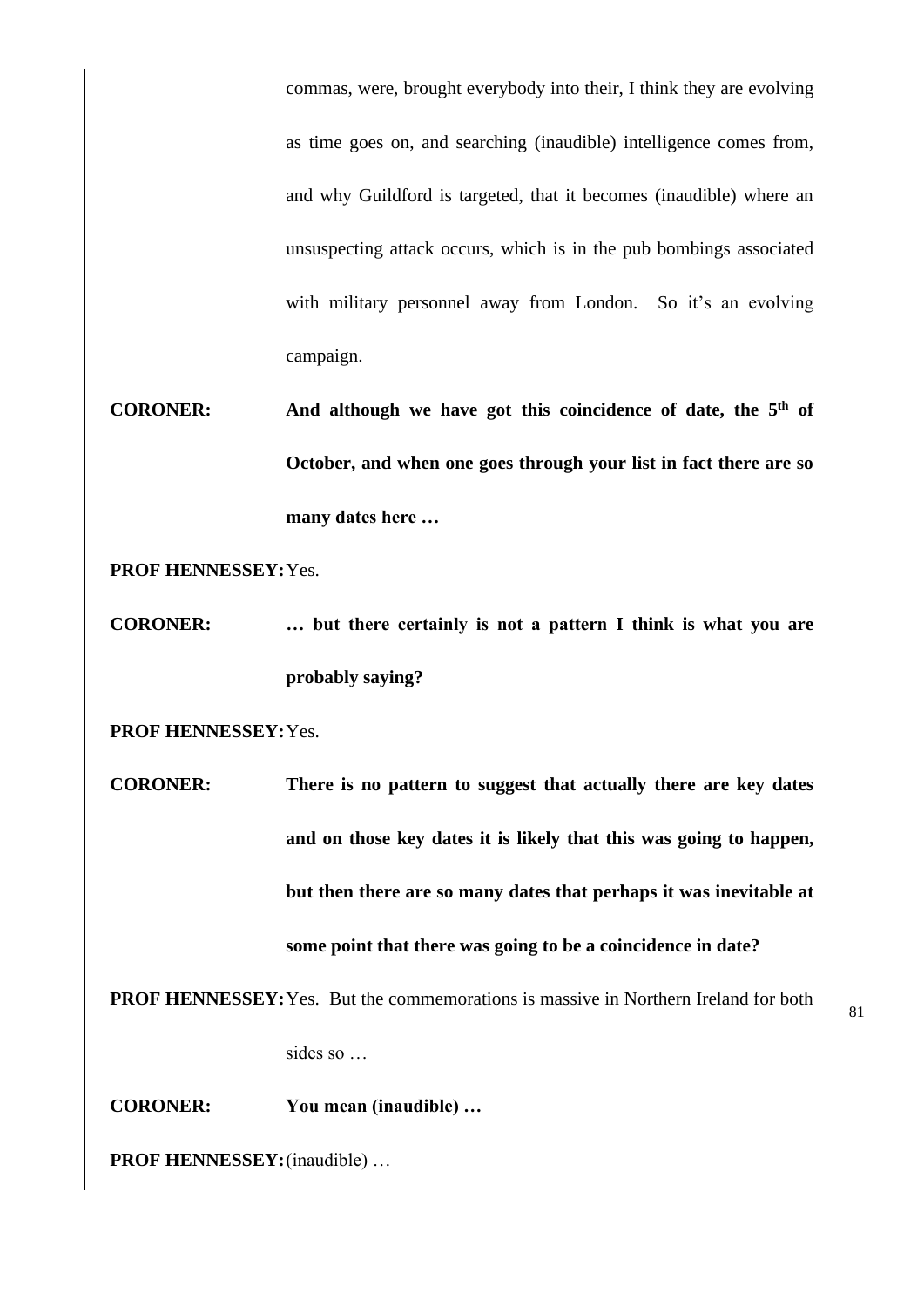**CORONER: … there are marches and so on …**

**PROF HENNESSEY:**... they remember (inaudible) without a trial  $(?)$ ,  $9<sup>th</sup>$  of August, and Bloody Sunday, 30<sup>th</sup> of January, it's always commemorated.

**CORONER: Ms BARTON (inaudible).** 

**MS BARTON QC:** Can I just pick up on, appearing for Surrey Police, just a couple of questions, if I may. You picked out a date, the  $9<sup>th</sup>$  of August, for instance, as an important date in Northern Ireland, but if we go through the list of your identification of the bombing campaign on the mainland …

**PROF HENNESSEY:**Yeah.

**MS BARTON QC:** ... for instance there wasn't a bomb on the 9<sup>th</sup> of August in 1974.

**PROF HENNESSEY:**Yes.

**MS BARTON QC:** So the dates would appear to be random, wouldn't they?

**PROF HENNESSEY:**Yes. It depends … yes, they would do, yeah.

**MS BARTON QC:** Yes. So dates that are important for Northern Ireland don't necessarily mean that they are a focus date for any given active service unit?

**PROF HENNESSEY:**In England, yes.

**MS BARTON QC:** In England.

**PROF HENNESSEY:**Yes.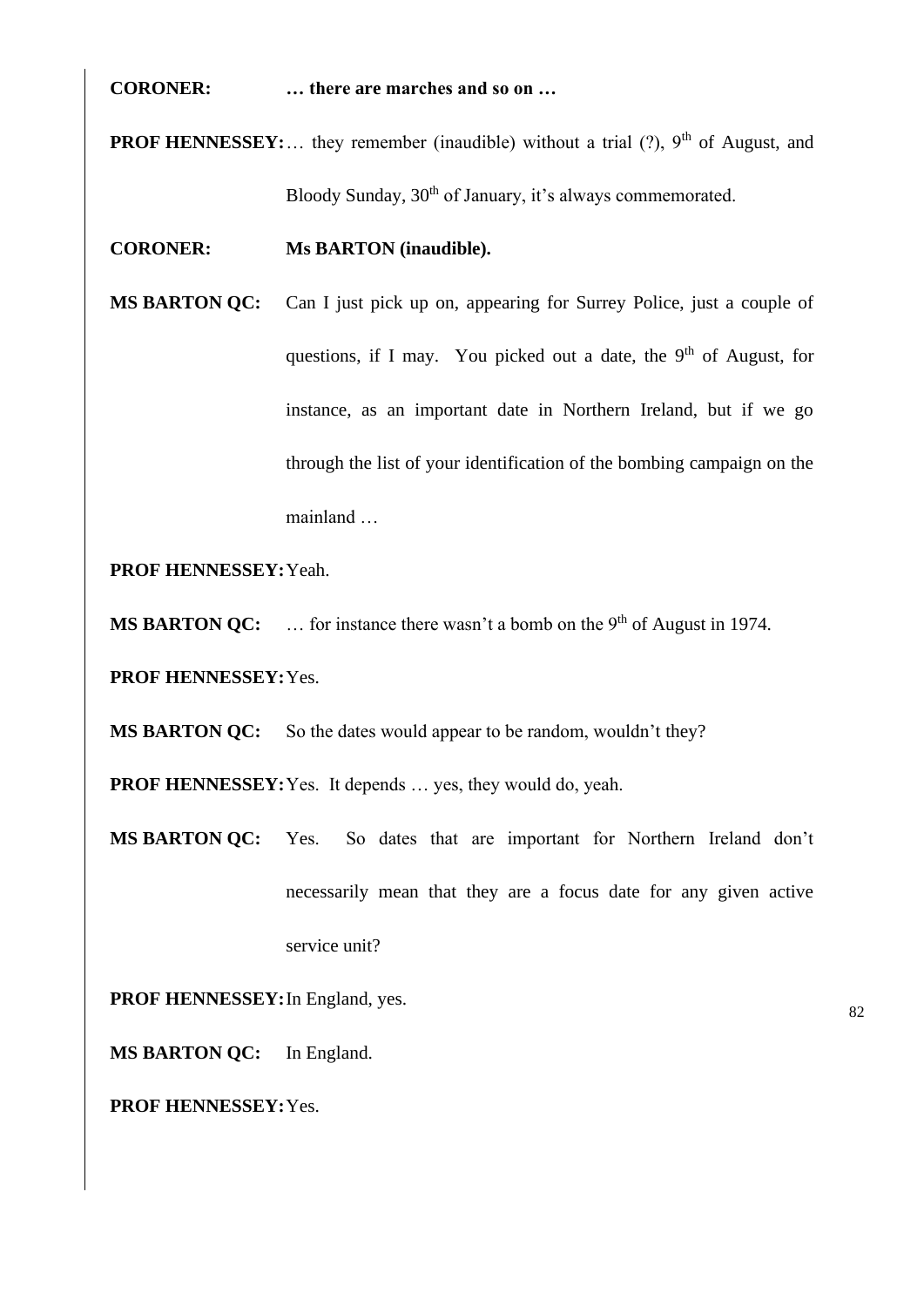**MS BARTON QC:** Yes, exactly. And if we look, as well, at the issue of military targets,

if we go through your 130 incidents, the vast majority of those are in fact commercial …

**PROF HENNESSEY:**Yes.

**MS BARTON QC:** … or political targets?

**PROF HENNESSEY:**Correct.

**MS BARTON QC:** Yes, thank you.

**CORONER: Mr BERRY.**

**MR BERRY:** No, thank you, sir.

**CORONER: Mr PLEETH.**

**MR PLEETH:** No, thank you, sir.

**CORONER: Mr SANDERS, anything else?**

**MR SANDERS QC:** No, thank you, sir.

**CORONER: Professor, thank you very much. That concludes your evidence. Thank you, very interesting evidence, very helpful. So you are free to stay or to go. Thanks very much.**

**PROF HENNESSEY:**Thank you.

**(The witness withdrew)**

83

**CORONER: Mr SANDERS, I think with that it concludes the evidence that we have listed (inaudible)?**